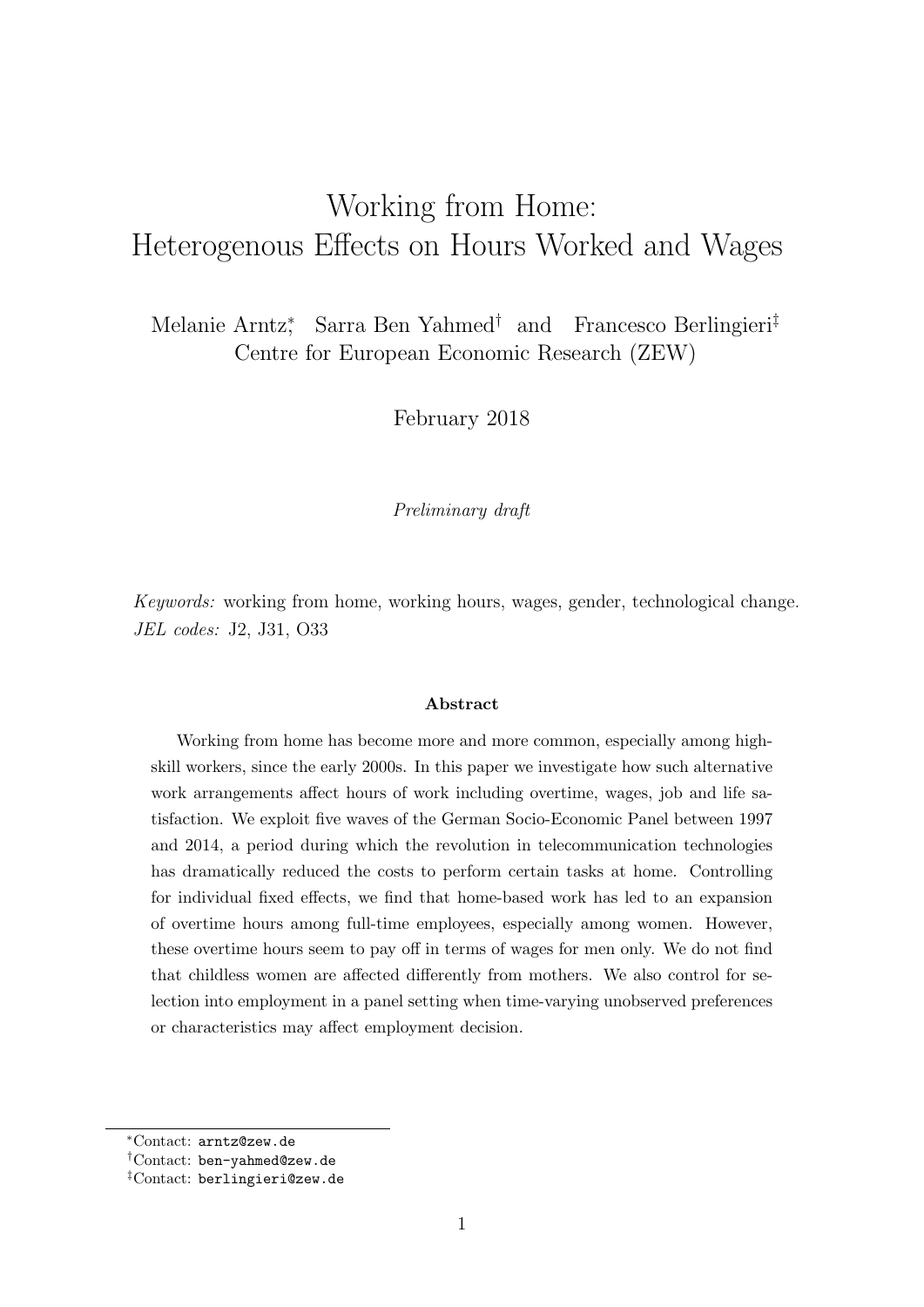## 1 Introduction

In the past two decades, progress in telecommunication technologies has made it easier to perform several job tasks outside the workplace because of better connectivity through broadband Internet technologies, cheaper and user-friendly computers. This technological shock made working from home technically feasible and less costly in many occupations. In fact, using data for the Netherlands, [de Graaff and Rietveld](#page-26-0) [\(2007\)](#page-26-0) present evidence that a wage penalty of 19% for working at home is almost reduced to zero once workers have access to the internet. This suggests that recent technological advances substantially increase the productivity of working from home. At the same time, the share of workers valuing the increased flexibility associated with working from home has likely increased during the last decades as female labour force participation rose. Indeed, [Mas and Pallais](#page-27-0) [\(2017\)](#page-27-0) find that working from home is the most valued type of flexible arrangements in the U.S. and that women, particularly those with young children, have higher willingness to pay for working from home. Actually, from early on, the debate about home-based working emphasized that these work arrangements may help reconciling work and family responsibilities, see e.g. [Allen et al.](#page-26-1) [\(2015\)](#page-26-1) for a review of the early literature.

Hence, this suggests that both the demand for and supply of teleworkers has been increasing during the last one to two decades. Indeed, there is evidence that home-based work strongly gained in importance in recent years. [Lister and Harnish](#page-27-1) [\(2011\)](#page-27-1) report that between 2005 and 2009 regular telecommuting grew by 61% in the US. Moreover, [Bloom](#page-26-2) [et al.](#page-26-2) [\(2014\)](#page-26-2) argue that working from home at least occasionally has become a mainstream practice with around 50% of managers of medium-sized firms in Germany, the United States, and the United Kingdom being allowed to work from home during contractual hours.

In light of the growing relevance of working from home (WfH), understanding how this form of work arrangement affects worker's wages and careers is of increasing importance. Yet, the theoretical expectations are far from clear-cut as the outcomes likely depend on the use and the underlying motives behind WfH. If WfH during contractual hours is mainly costly to employers due to e.g. high costs of monitoring, but, at the same time, facilitates the reconciliation of work and family responsibilities on the side of workers, WfH is likely to go along with a compensating wage differential, hence resulting in a wage and career penalty for those opting for WfH. If, on the other hand, workers are willing to expand overtime hours due to the reduced costs of working from home, firms may benefit from the availability of workers beyond usual office hours. In this case, there might even be a premium of doing WfH both in terms of wages as well as career prospects.

Hence, the expected effects of working from home are indeterminate and may vary across different groups of workers. The need to combine work and family, for example, tends to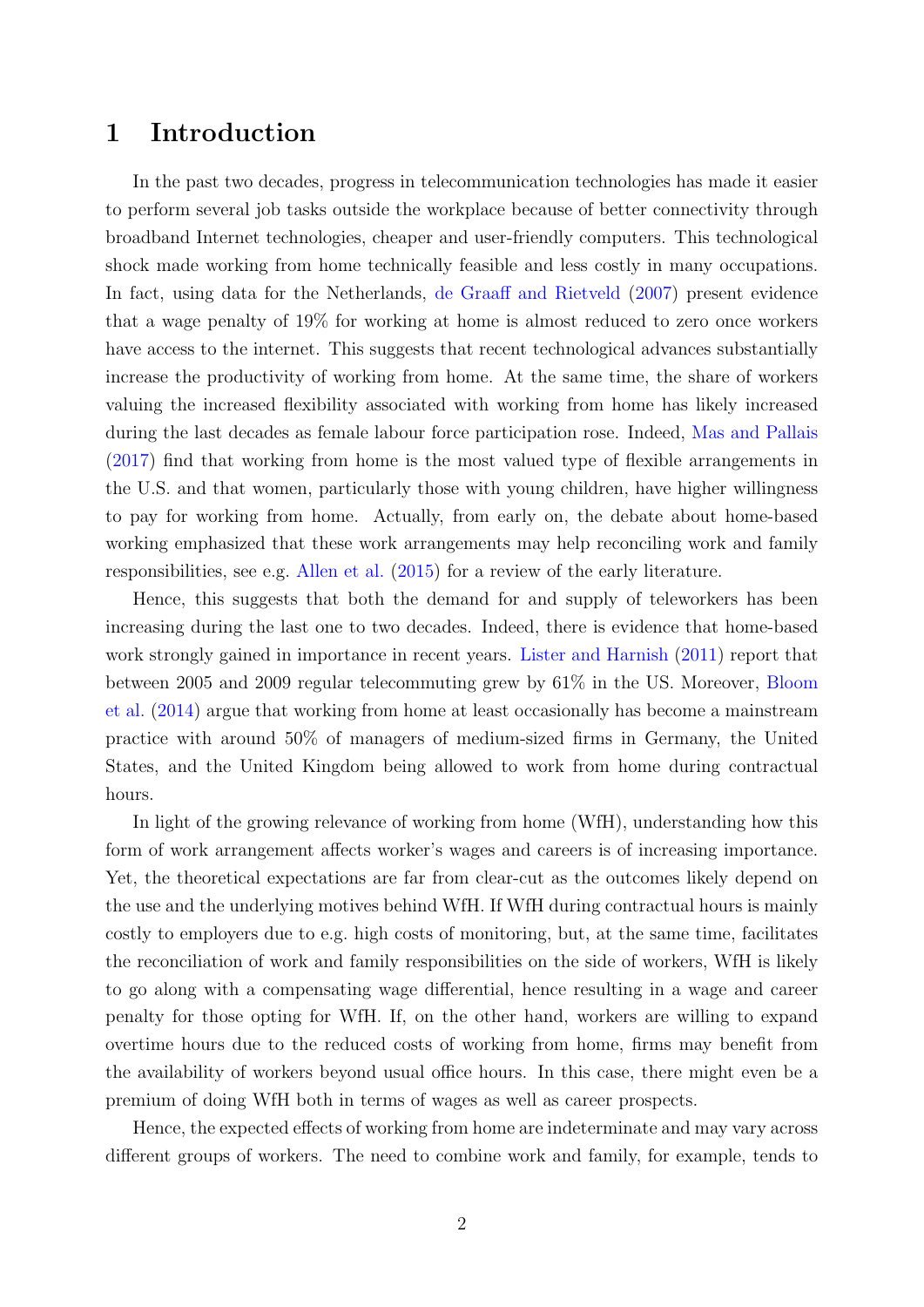be more pronounced among female workers. Yet, the empirical evidence on labour market outcomes of WfH is scarce. In this paper we aim at filling this gap by investigating whether working from home affects contractual and overtime hours, wages, job and life satisfaction for different groups of workers with different opportunity costs of working.

For this analysis, we exploit individual panel data from the German Socio-Economic Panel between 1997 and 2014, a period that was characterized by a pronounced increase of individuals working from home at least occasionally. In order to identify the effect of working from home on labour market outcomes, we control for individual fixed-effects as well as an extensive set of time-varying demographic and job-related variables. Compared to the existing literature that often relied on cross-sectional evidence only, we are able to take account of unobserved individual heterogeneity in abilities, preferences and working attitudes. This is a significant improvement as the sample of employees choosing WfH arrangements may be a selected sample. Actually, we show that failing to control for individual time-invariant characteristics lead to an overestimation of the effect of WfH on actual hours. Moreover, we also account for selection into employment as men and women are likely to make different employment decisions in ways that can affect their hours, wages and job satisfaction. To the extent that there may be unobserved shocks that affect male and female labour force participation, the fixed-effect approach might not suffice to deal with selection into the work force. Hence we also correct for sample selection bias due to time-varying unobserved preferences or characteristics using a control function approach in a panel data setting.

We find that the incidence of WfH in Germany has been increasing by about 50% between 1997 and 2014, and the increase has been even stronger for high-skilled workers. Moreover, although men used to work more often from home at the start of the 2000s, the gender gap in WfH decreased to almost zero over the period considered. In terms of outcomes, WfH has no impact on contractual hours for women and a small positive impact on men's contractual hours. It is associated with an increase in overtime hours by about 0.5 hour per week among full-time men and by about 1.4 hours per week among full-time women. While for men these additional hours go along with higher hourly wages, additional overtime does not seem to pay off for women. Hence, women's hourly wages based on actual rather than contractual hours even decrease significantly by 2.6%. By contrast, for men, contractual hourly wages increase significantly and compensate for the increase in actual hours. Compensation of overtime with days off does not explain the negative effect of WfH on women's actual hourly wages. Moreover, women do not report any increase in job or life satisfaction with HBW take-up so that differences in willingness to pay for alternative work arrangements do not explain the different results on wages either. The male wage premium associated with WfH is partly driven by men who obtain a promotion while women getting promoted and starting WfH do not receive similar wage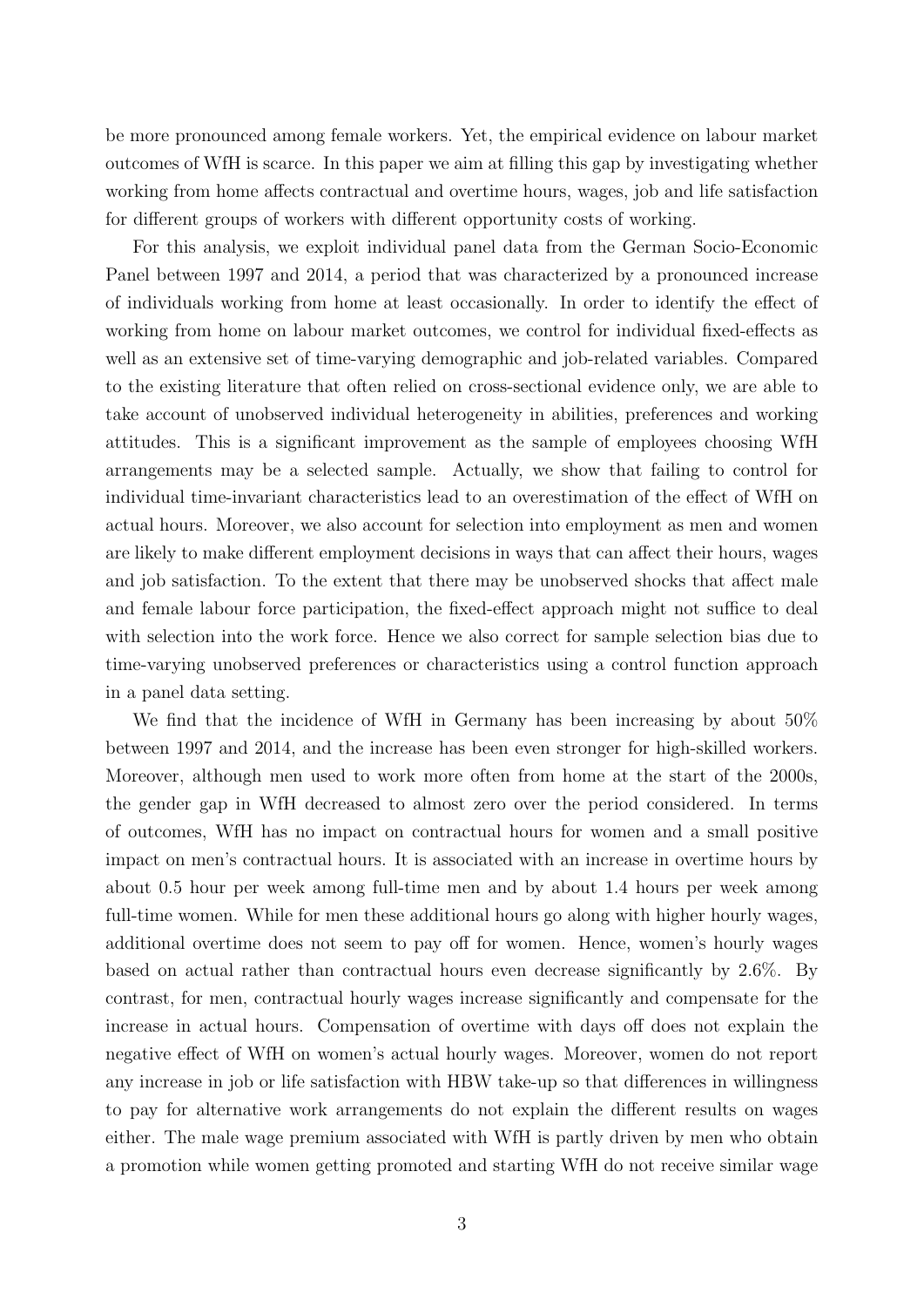increase.

Our analysis contributes to two strands of the literature. First of all, our results add to the scarce literature on the labour market effects of working from home. The scarce empirical literature has found contradicting evidence regarding wage effects. While some studies suggest a wage penalty for WfH [\(Glass,](#page-26-3) [2004\)](#page-26-3), others suggest positive wage effects [\(Weeden,](#page-27-2) [2005;](#page-27-2) [Leslie et al.,](#page-27-3) [2012\)](#page-27-3). Moreover, [Oettinger](#page-27-4) [\(2011\)](#page-27-4) shows that an initial wage penalty vanished during the last two decades parallel to the trend towards increased shares of WfH. He interprets this as evidence that shifts in the demand of WfH outweighed shifts in the supply of WfH. The comparison of these studies, however, is often difficult as the definition of WfH varies between working permanently from home and WfH occasionally during overtime hours. Moreover, WfH may have effects on both contractual and overtime working hours. Since WfH reduces the disutility from working and saves on commuting time, there might be a positive effect on contractual hours. In line with this, [Dettling](#page-26-4) [\(2017\)](#page-26-4) finds a positive effect of broadband internet access on women's labour force participation and interprets this as the result of saving time in home production and being able to telework. Moreover, [Noonan and Glass](#page-27-5) [\(2012\)](#page-27-5) found evidence that teleworkers, i.e. people WfH while using an Internet access, tend to work more overtime hours than non-teleworkers.

Secondly, our paper also contributes to the literature on gender differences in labour supply at the intensive margin and on gender wage gaps [\(Antonczyk et al.,](#page-26-5) [2010;](#page-26-5) [Goldin,](#page-27-6) [2014;](#page-27-6) [Cortes and Pan,](#page-26-6) [2016\)](#page-26-6). In particular, it is closely related to papers that investigate how flexible work arrangements affect men's and women's careers. [Anderson et al.](#page-26-7)  $(2003)$ and [Weeden](#page-27-2) [\(2005\)](#page-27-2) look at how work-schedule flexibility affects the motherhood wage penalty or/and the gender pay gap in the U.S.. We complement these studies by exploring how a concrete form of flexible work arrangement, namely the ability to carry out some tasks at home, affect not only men's and women's wages but also working hours. By looking at home-based work as a complement to on-site work we depart from the papers that focus on workers for whom their home is their only work place [\(Edwards and Field-Hendrey,](#page-26-8) [2002;](#page-26-8) [Oettinger,](#page-27-4) [2011\)](#page-27-4).

The rest of the paper is organized as follows. In section [3](#page-6-0) we describe the data and provide some facts and trends in home-based work usage and labour market outcomes across gender. we discuss the empirical strategy in section [4](#page-14-0) and present the results in section [5.](#page-15-0) The last section concludes.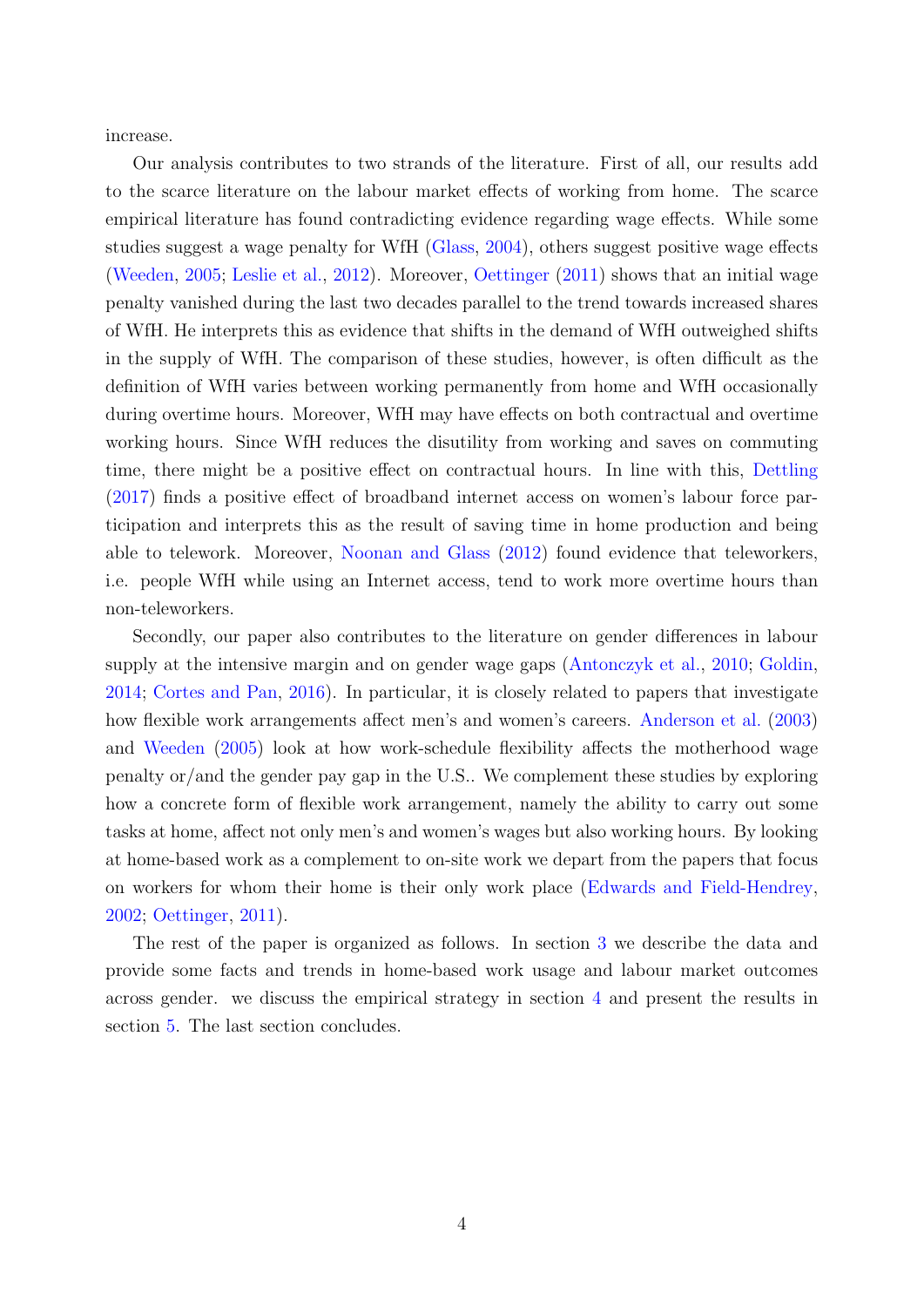## 2 Literature Review

#### 2.1 Labour supply effects from WfH

From a theoretical perspective, there are two reasons why WfH may have an extension effect on labor supply both at the extensive and intensive margin. On the hand, WfH can save on commuting time which would raise leisure for a certain amount of working hours. Hence, the implied outward shift of the budget constraint in a standard labor supply framework results in an extension of working hours as part of the gain in leisure is actually spent on increasing hours worked [\(Possenriede et al.,](#page-27-7) [2016\)](#page-27-7). At the extensive margin, it may also raise labor force participation as the lower disutility from working might motivate some people to start working [\(Blundell et al.,](#page-26-9) [2013\)](#page-26-9). On the other hand, WfH might even induce positive labor supply effects without saving on commuting time because WfH can reconcile schedule constraints that occur because working hours and hours spent on private needs such as childcare take place during the same hours of the day. Being able to combine conflicting schedules should raise an individual's utility just as leisure and consumption do in a standard labour supply model. As a result, workers should trade flexibility for either wage or leisure, hence potentially raising working hours [\(Golden,](#page-26-10) [2015\)](#page-26-10).

Taken together, the flexibility of WfH could result in an extension of working hours and labor force participation, although the strength of these effects might actually be limited and concentrated among certain groups of workers. First of all, shorter commutes do not seem to have much of an effect on working hours (REF). Moreover, the reconciliation of conflicting time schedules should be of relevance for workers with pronounced schedule constraints only such as e.g. mothers. In fact, WfH has been considered to be one means of potentially narrowing the gender gap in working hours, especially in overtime, that has recently been considered as a main source of the gender wage gap [\(Goldin,](#page-27-6) [2014;](#page-27-6) [Cortes](#page-26-6) [and Pan,](#page-26-6) [2016\)](#page-26-6).

Empirical studies on the effect of WfH on the extensive margin are almost non-existent. An exception is [Dettling](#page-26-4) [\(2017\)](#page-26-4) who demonstrates that access to broadband internet significantly increases female labor supply by about 4 percentage points on average and by 8 percentage points among high-skilled mothers as it saves time in home production and facilitates teleworking. [Dettling](#page-26-4) [\(2017\)](#page-26-4) hence concludes that improved opportunities for teleworking may actually encourage entry into the labour market especially by high-skilled workers with the strongest schedule constraints.

Studies regarding the effect of WfH on the intensive margin also scarce, but seem to suggest a moderate extension effect of WfH on overtime rather than contractual hours. [\(Possenriede et al.,](#page-27-7) [2016\)](#page-27-7) control for individual fixed effects and find that teleworking results in an extension of overtime hours for both men and women in the Netherlands, and a marginally significant increase in contractual hours for women only. Similarly, [Lott](#page-27-8)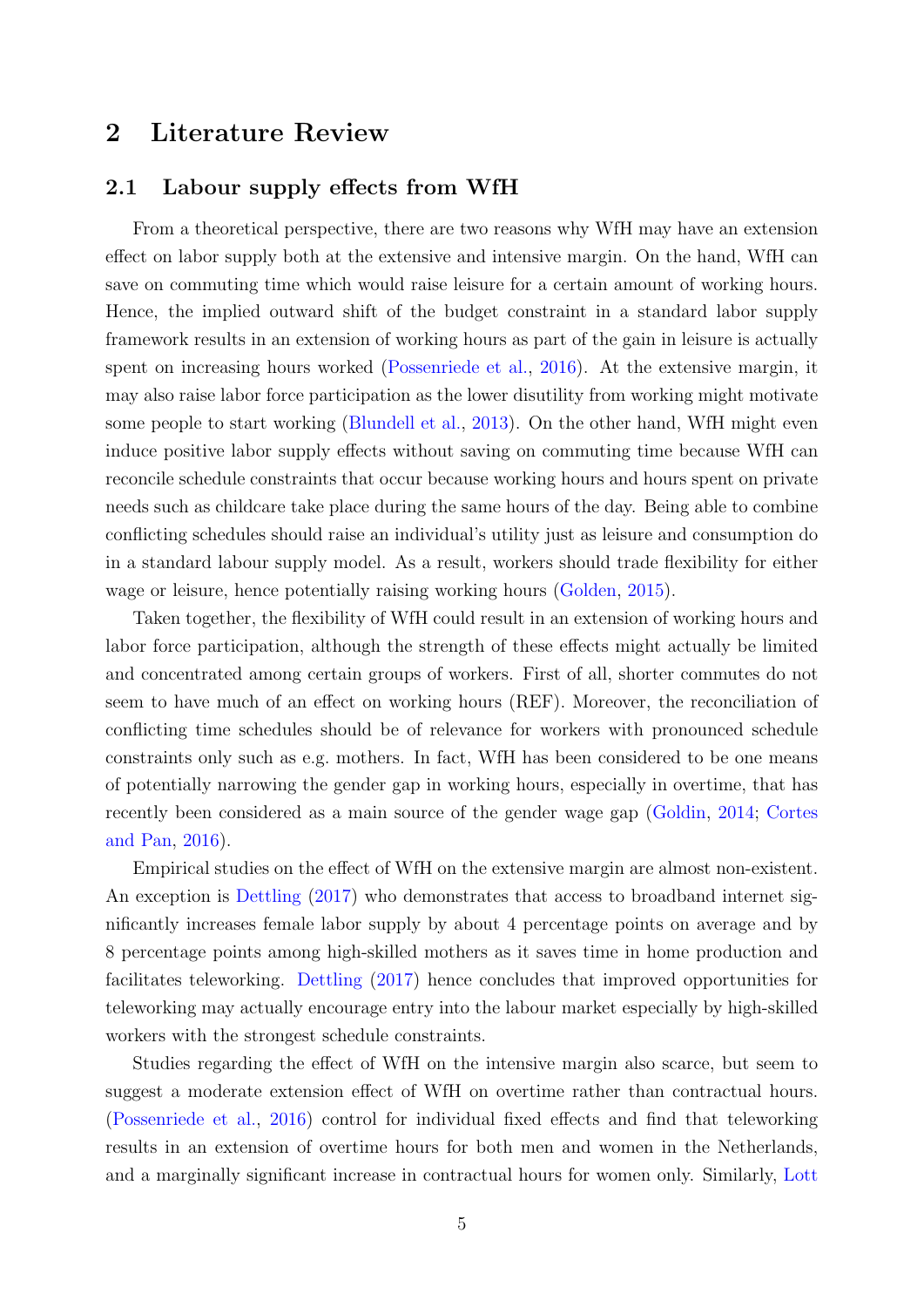[and Chung](#page-27-8) [\(2016\)](#page-27-8) show for German workers that a switch from a fixed hours schedule set by the company to a schedule that allows for working-time autonomy results in increased overtime, especially among men, but less so among women. Consistent with these studies, evidence by [Noonan and Glass](#page-27-5) [\(2012\)](#page-27-5) points to a positive association of WfH and longer overtime hours in the US, although the use of a cross-sectional analysis may give rise to an estimation bias as workers who telecommute have been shown to be a positive selection with regard to hours worked as well as other performance measures. When controlling for job and pay system characteristics in a cross-sectional analysis, [Peters et al.](#page-27-9) [\(2008\)](#page-27-9) do not find any significant hours extension effect from teleworking, indicating that the selection of firms offering WfH may upward bias the estimated hours effect of WfH.

Hence, the limited evidence on labor supply effects of WfH tends to find positive effects both at the extensive margin and the intensive margin where the latter often seems to be limited to overtime hours. Whether WfH reduces the gender gap in actual hours, however, remains unclear. Finally, note that the predictions regarding the hours effect of WfH are c.p. only. If WfH simultaneously raises wages, for instance, this may induce a negative labour supply effect. Hence, we turn to the wage effects of WfH next.

#### 2.2 Wage effects from WfH

In contrast to the expected labor supply effects of WfH, the theoretical effects on wages are ambiguous, potentially giving rise to both a wage premium or a wage penalty. In particular, the wage effect of WfH can be related to a productivity effect, a hedonic effect as well as a signaling effect.

The productivity effect can be both positive or negative. Positive productivity effects may arise if WfH increases job satisfaction in response to less conflicting time schedules or comes with a more productive work environment at least for certain tasks. On the other hand, monitoring a worker's effort at home is difficult and may result in shirking, especially when occasionally being interrupted by family or other private responsibilities. In a competitive labor market, such productivity effects would be reflected in a worker's wage level. Evidence on the productivity effects of WfH is inconclusive, but seems to suggest positive effects more often than negative effects. In an experimental setting, [Bloom et al.](#page-26-2) [\(2014\)](#page-26-2) find a 13% performance increase among call center employees that were allowed to work from home.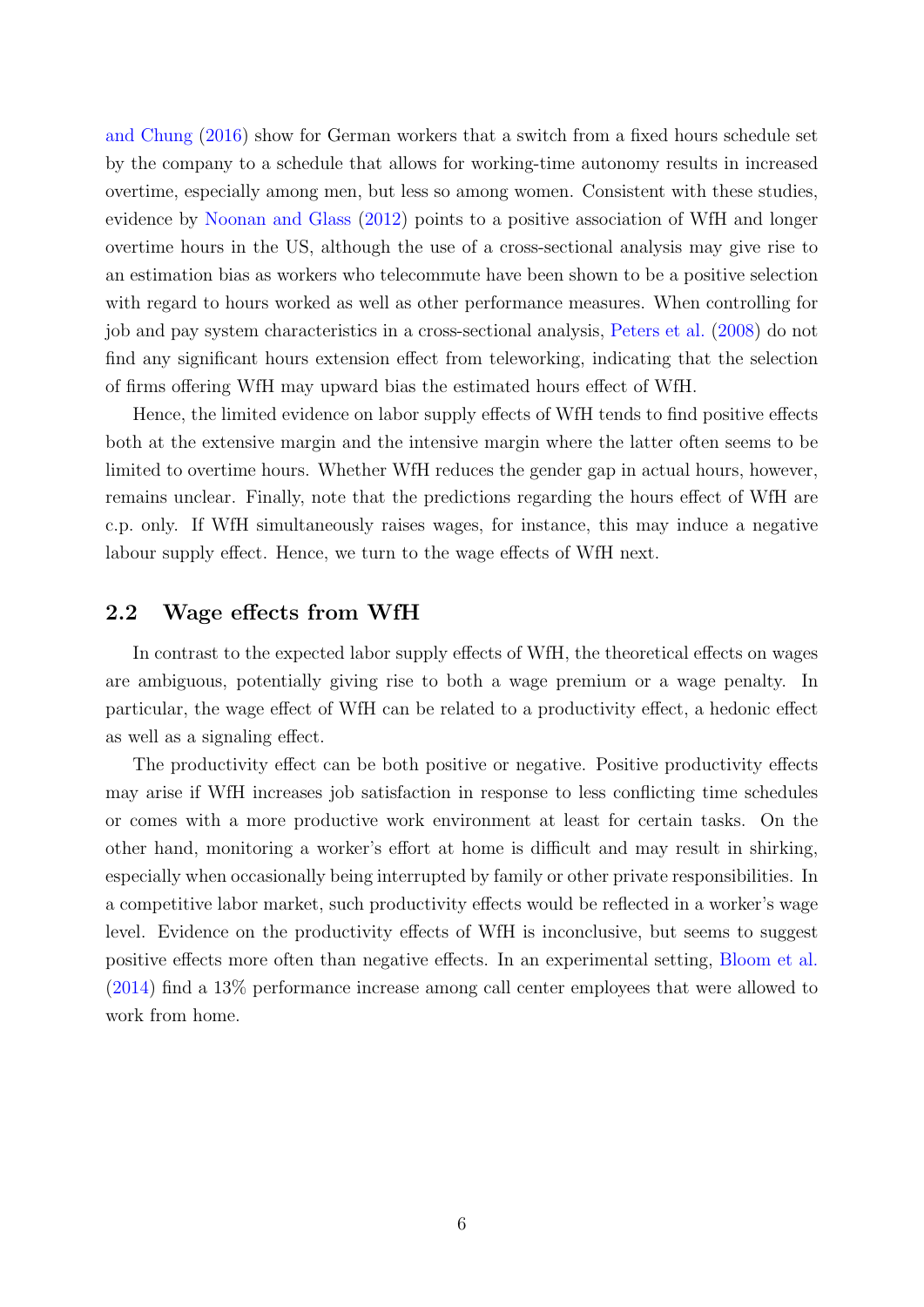## <span id="page-6-0"></span>3 Data and descriptive statistics

#### 3.1 The German Socio-Economic Panel

The German Socio-Economic Panel (GSOEP) provides detailed information about individuals' socio-economic characteristics. It is a panel dataset for the years 1984-2014 consisting of about  $20,000$  individuals living in Germany.<sup>[1](#page-0-0)</sup> In particular, it provides information on home-based work (HBW) arrangements in the 1997, 1999, 2002, 2009 and 2014 waves.<sup>[2](#page-0-0)</sup> We use a sample of employees between 20 and 65 years old for whom we have information on whether they worked from home or not in at least two waves. We exclude self-employed individuals, individuals in formal education and training and individuals in marginal employment (i.e. those earning less than 400-450 Euro per month). We end up with an unbalanced panel of 22,326 individuals, 47% of whom are women, who we observe for 2 to 5 waves over the period 1997-2014.

We also construct additional sub-samples to investigate how different populations use home-based work for different purposes and benefit differently from it. In particular, we extract a sample of full-time employees (excluding those working 30 hours or less) that consists of 18340 individuals, 35% of whom are women.

Individuals are asked whether they work from home sometimes and if so whether they do it at a daily, weekly or monthly basis. This information however does not permit to gain a precise picture about the intensity of home-based work, which could be done for a complete working day or for few hours in the overtime. We construct two dummy variables that are equal to one if the individual works from home at least once a month or at least once a week.

Concerning working hours, the data allows a distinction between contractually agreed weekly working hours and actual working hours. Overtime hours are calculated by the difference between actual working hours and contractually agreed working hours. To minimize potential errors we trim overtime hours excluding the 1st and the 99th percentile, so that we exclude those with negative overtime hours and 23 or more overtime hours per week. Hourly wages are measured through the self-reported monthly gross income divided by actual monthly working hours. We calculate real wages based on the CPI deflator using 2010 as the base year. In order to ensure that outliers are not driving the wage results we also trim wages excluding the 1st and the 99th percentile (individuals receiving an hourly wage lower than EUR 4 or higher than EUR 50) and we employ the standard logarithmic form for the wage regressions.

<sup>&</sup>lt;sup>1</sup>See [Kroh et al.](#page-27-10) [\(2015\)](#page-27-10) for details on the GSOEP data set.

<sup>2</sup>We use the expressions home-based work (HBW) and working from home (WfH) interchangeably for people who work from home occasionally as a complement to office work.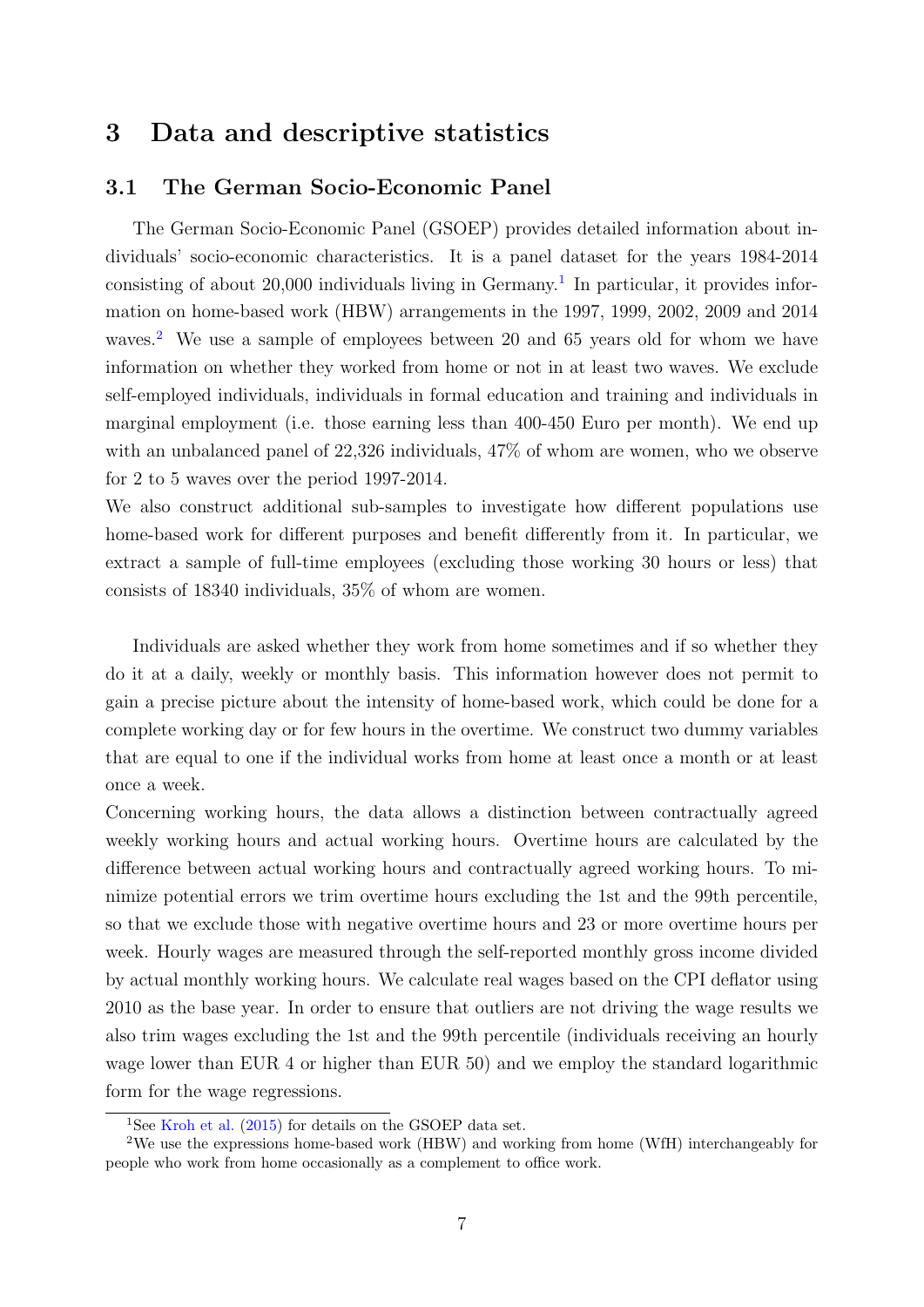#### 3.2 Trends in home-based work and descriptive statistics

The share of individuals working from home has increased in Germany over the past 20 years. Figure [1](#page-7-0) shows that in 1997 men were more likely to work from home than women. This was the case for both working from home at least once a month and working from home done at a weekly basis. However, the increase in HBW has been much stronger among women which has resulted in a reversal of the gender gap in the share of employees working from home. Figure [2](#page-9-0) displays this evolution for three groups with different educational levels. A much larger share of high-skill workers reports working from home compared to individuals with an apprenticeship degree or no post-secondary degree. In 1997, 18% of men with a tertiary degree work from home at least once a month, but only about 2% of men with an apprenticeship degree do so. Those figures are respectively 11% and less than 2% among women. Concerning gender differences, the reduction in the gender gap in HBW participation tool place in all educational groups. Figure [3](#page-9-1) additionally shows that HBW is more common at the top of the wage distribution both for men and women. Moreover, for the highest wage deciles women appear to work more often from home than men.

Figure 1: Trends in home-based work by intensity

<span id="page-7-0"></span>

Source: GSOEP. Full-time and part-time employees. 1997, 1999, 2002, 2009 and 2014 waves.

Table [1](#page-8-0) provides summary statistics on our final sample including part-time and fulltime workers. The contractual hours of women who never work from home are on average 31.7 hours, about two hours more than women doing home-based work. This difference is due to the larger share of women working part-time among women doing HBW compared to women not doing HBW (50% vs. 39%). The contractual hours of men who never work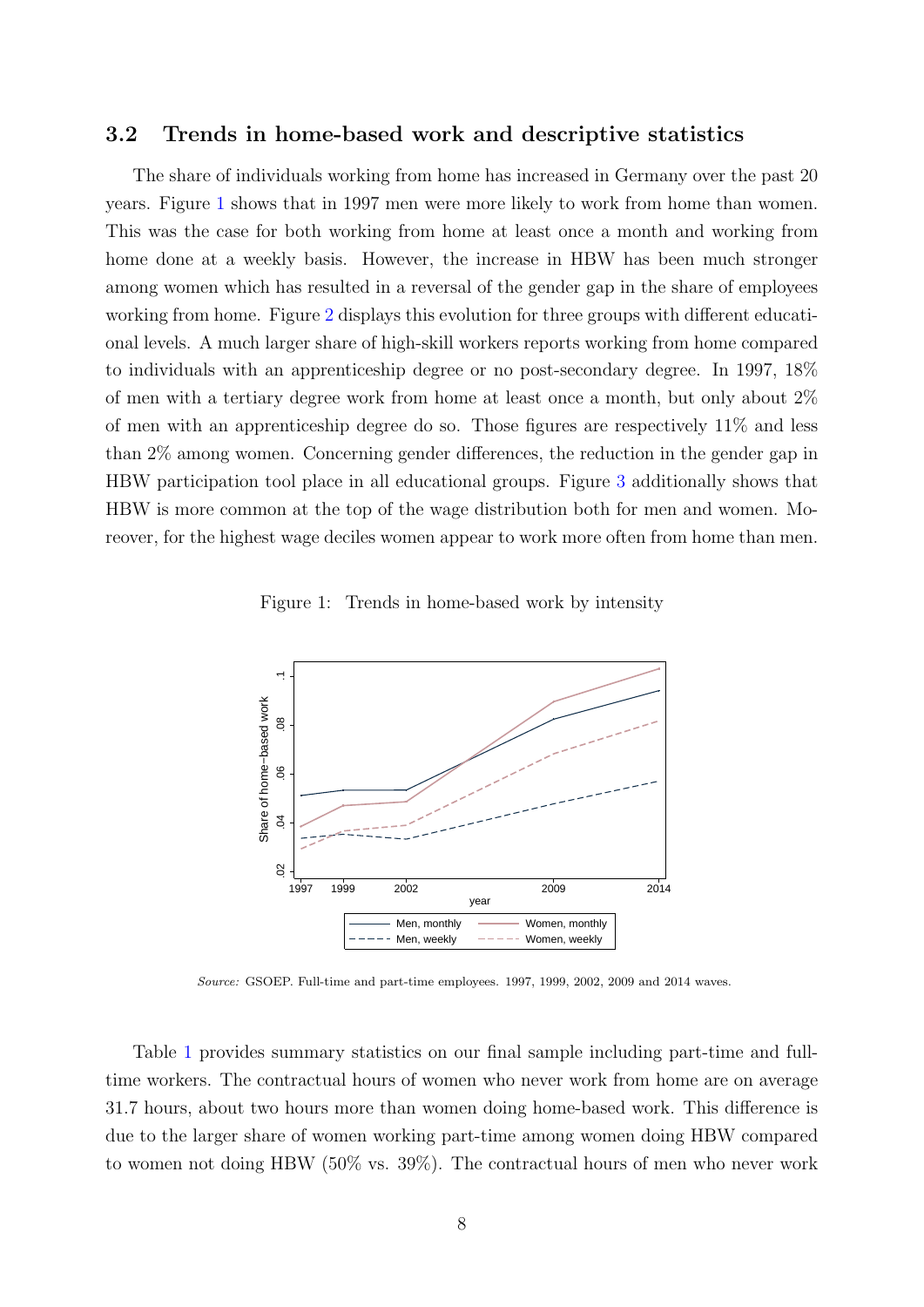<span id="page-8-0"></span>

|                                                                                                                                                                                                                   |                    |                           | $\rm Female$ |             |                                                     |                                | $\rm {Male}$         |           |
|-------------------------------------------------------------------------------------------------------------------------------------------------------------------------------------------------------------------|--------------------|---------------------------|--------------|-------------|-----------------------------------------------------|--------------------------------|----------------------|-----------|
|                                                                                                                                                                                                                   | $_{\rm HBW}$       | HBW<br>$\overline{\rm n}$ | difference   | $(t-stat.)$ | HBW                                                 | HBW<br>$\overline{\mathrm{m}}$ | difference (t-stat.) |           |
| Panel A: Outcome variables                                                                                                                                                                                        |                    |                           |              |             |                                                     |                                |                      |           |
| Actual working hours per week                                                                                                                                                                                     | $36.32$<br>$30.91$ | 35.24                     | $1.08***$    | 2.81)       | 46.08                                               | 42.49                          | $3.59***$            | 16.23     |
| Contracted working hours per week                                                                                                                                                                                 |                    | 32.85                     | $-1.94***$   | $(-5.70)$   | 38.44                                               | 38.70                          | $-0.26**$            | $(-1.99)$ |
| Overtime hours per week                                                                                                                                                                                           | 5.41               | 2.39                      | $3.02***$    | (20.66)     | $7.64\,$                                            | 3.79                           | $3.85***$            | (21.74)   |
| works less than 30 hours per week                                                                                                                                                                                 | 0.47               | 0.35                      | $0.12***$    | (6.49)      | $0.07$                                              | 0.02                           | $0.05***$            | (8.73)    |
| Gross hourly real wages                                                                                                                                                                                           | 19.47              | 13.76                     | $5.71***$    | (26.18)     | 21.70                                               | 16.46                          | $5.23***$            | (22.17)   |
| Gross monthly real wages                                                                                                                                                                                          | 2965.66            | 2077.69                   | 887.97***    | (22.32)     | 4261.73                                             | 2986.22                        | $275.51***$          | (28.56)   |
| Panel B: Main explanatory variables                                                                                                                                                                               |                    |                           |              |             |                                                     |                                |                      |           |
| Tertiary education degree                                                                                                                                                                                         | 0.69               | 0.21                      | $0.48***$    | (29.20)     | $0.62\,$                                            | 0.18                           | $0.44***$            | (29.83)   |
| Vocational degree                                                                                                                                                                                                 | 0.27               | 0.66                      | $-0.39***$   | $-20.78$    | 0.34                                                |                                | $-0.37***$           | $-21.55$  |
| Part-time work experience                                                                                                                                                                                         | 5.71               | 4.92                      | $0.79***$    | (2.97)      | 0.91                                                | $0.70$<br>$0.42$               | $0.49***$            | (06.2)    |
| Full-time work experience                                                                                                                                                                                         | 14.11              | 14.10                     | $0.01\,$     | (0.03)      | 19.75                                               | 20.40                          | $-0.64*$             | $(-1.65)$ |
| Migration background                                                                                                                                                                                              | 0.13               |                           | $-0.06***$   | $-3.84$     |                                                     | 0.21                           | $-0.09***$           | $(-6.11)$ |
| Married (or cohabitating)                                                                                                                                                                                         | 0.82               | 0.77                      | $0.05***$    | (2.96)      | $\begin{array}{c} 0.12 \\ 0.87 \end{array}$         | 0.80                           | $0.07***$            | (4.70)    |
| Age                                                                                                                                                                                                               | 45.10              | 42.60                     | $2.50***$    | (6.21)      | 45.01                                               | 42.61                          | $2.40***$            | (6.42)    |
| Without children                                                                                                                                                                                                  | 0.26               | 0.31                      | $-0.05***$   | $(-2.71)$   | $0.33$<br>$0.07$                                    | 0.39                           | $-0.06***$           | $(-3.06)$ |
| Child aged 0-2                                                                                                                                                                                                    | 0.03               | 0.02                      | $0.01***$    | (0.72)      |                                                     | 0.08                           | $-0.01$              | $(-1.31)$ |
| Child aged 3-5                                                                                                                                                                                                    | 0.08               | 0.04                      | $0.03***$    | (4.11)      | $\begin{array}{c} 0.08 \\ 0.16 \\ 0.38 \end{array}$ | $0.07$<br>0.14                 | 0.01                 | (0.92)    |
| Child aged 6-11                                                                                                                                                                                                   | 0.15               | 0.11                      | $0.03***$    | (2.71)      |                                                     |                                | $0.02*$              | (1.86)    |
| Civil servant                                                                                                                                                                                                     | 0.62               | 0.37                      | $0.25***$    | 13.05       |                                                     | 0.23                           | $0.15***$            | (9.17)    |
| Large firm $(>200$ empl.)                                                                                                                                                                                         | 0.49               | 75.0                      | 0.02         | (0.82)      | 0.61                                                | 0.53                           | $0.08***$            | 4.11      |
| Small firm $(<\!20 \text{ empl.})$                                                                                                                                                                                | 0.19               | 0.23                      | $-0.04**$    | $(-2.14)$   | 0.11                                                | 0.16                           | $-0.06***$           | $(-4.31)$ |
| Firm tenure                                                                                                                                                                                                       | 13.48              | 11.01                     | $2.47***$    | (6.65)      | 13.15                                               | 2.81                           | 0.34                 | 0.87      |
| Observations                                                                                                                                                                                                      | 676                | 9,761                     |              |             | 774                                                 | 11,115                         |                      |           |
| Source: GSOEP. Sample of Full-time and part-time employees in the 1997, 1999, 2002, 2009 and 2014 waves pooled together.<br>The table displays summary statistics on the main variable of interest by HBW status. |                    |                           |              |             |                                                     |                                |                      |           |

Table 1: Summary statistics by home-based work status and gender Table 1: Summary statistics by home-based work status and gender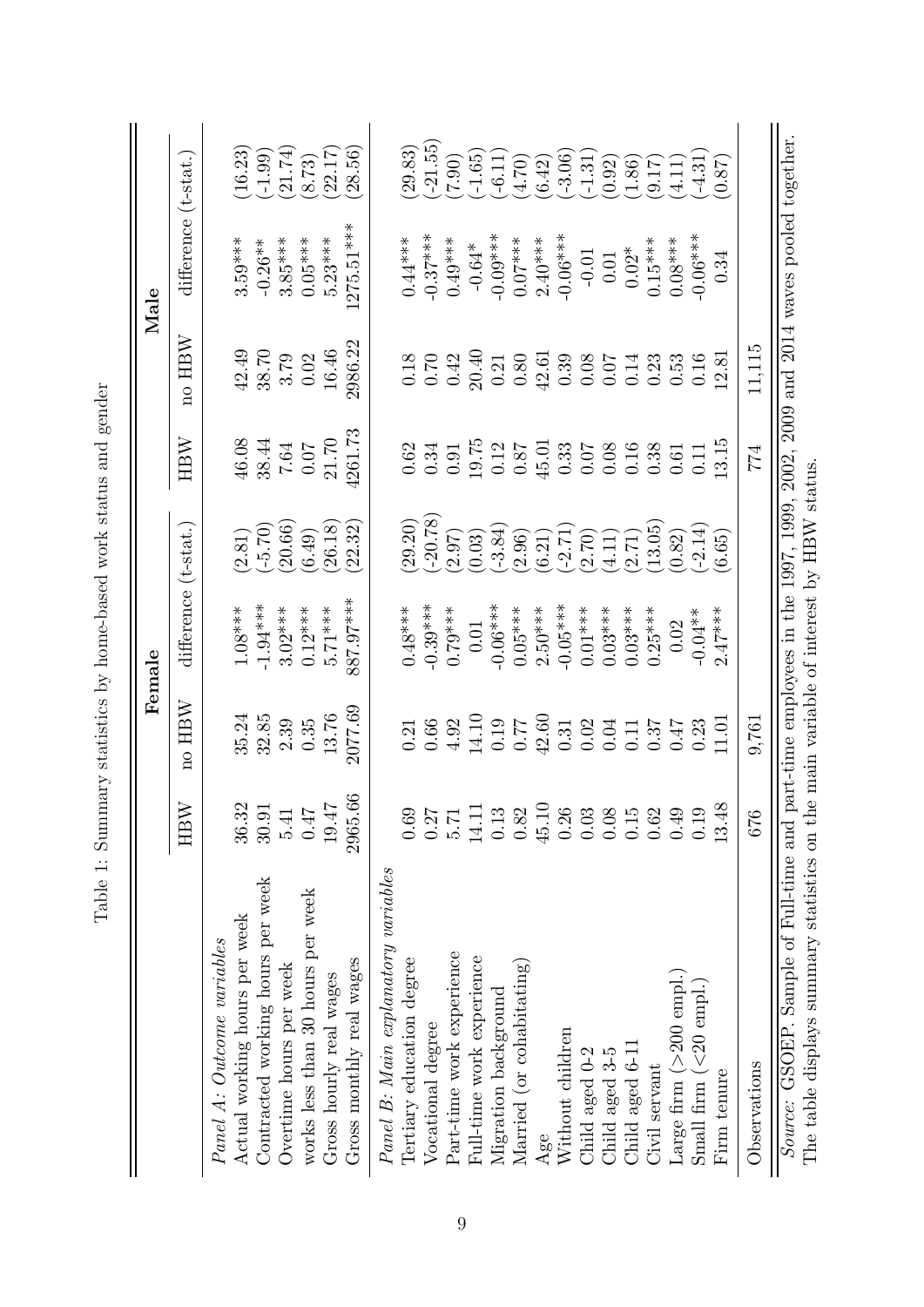

<span id="page-9-0"></span>Figure 2: Trends in monthly home-based work by educational level

<span id="page-9-1"></span>Source: GSOEP. Full-time and part-time employees. 1997, 1999, 2002, 2009 and 2014 waves. Differently for employees with an university degree (high-skilled), with an apprenticeship degree (medium-skilled) and without a post-secondary degree (low-skilled).

Figure 3: Monthly home-based work along the wage distribution



Source: GSOEP. Full-time and part-time employees. 1997, 1999, 2002, 2009 and 2014 waves pooled together

from home are on average 38,7 hours, about seven hours more than women. Men doing HBW work on average 0,3 hours fewer hours compared to men not doing HBW, a small difference that is again due to a larger fraction of part-time workers among men doing HBW compared to men who are never working from home (7% vs. 2%). Overtime hours are larger among individuals doing HBW and men work more overtime hours compared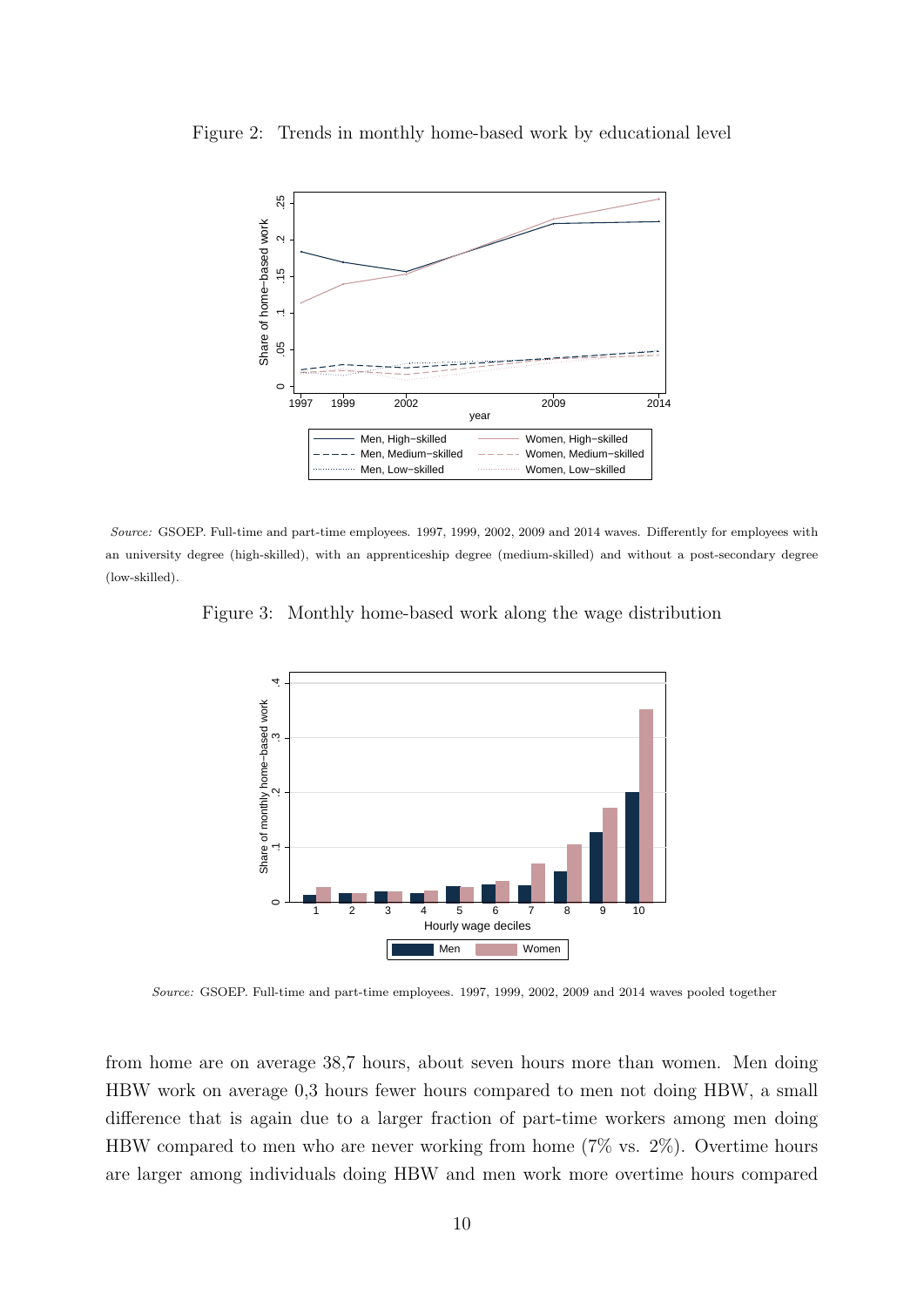to women (5.1 vs. 2.3 hours among women and 7.78 vs. 3.8 among men). Hourly wages are also higher among individuals doing HBW and men earn higher hourly wages than women in both statuses. The former fact is in part explained by the higher educational level of individuals having HBW arrangements. The share of people with a tertiary education degree is 64% (60%) among female (male) workers with HBW arrangements, while it is 20% (18%) among female (male) workers without a HBW arrangement. Turning to demographic characteristics, people with HBW arrangements are older, live more often in couples and fewer of them have a migration background. A higher fraction of individuals doing HBW have children compared to individuals not doing HBW, especially among women. A fact that is consistent with the idea that HBW may be used to better combine work and family. Looking at job characteristics, there is a higher share of civil servants among HBW workers compared to non-HBW workers. Women with HBW arrangements have longer firm tenure and overall work experience.

We have seen that people who do some HBW work more overtime hours on average. We want to document now how HBW arrangements are reflected in the distribution of worked hours and plot the distributions of actual hours for men and women with and without HBW take-up.

Figure [4](#page-11-0) displays the distribution of actual weekly hours worked by gender for individuals that do some HBW and for those who do not. The graph on the upper left refers to the overall sample. We can see that women work fewer hours than men, and that a large share of women work less than 30 hours while almost no men work less than 30 hours. Individuals who do some home-based work appear to work a larger number of hours per week. This might be explained by the fact that university graduates and high-wage earners, who usually work longer hours, are more likely to work from home. Looking at the bottom left panel where we exclude the individuals working part-time, who are mostly women, we can see that the female and the male distributions are more similar. However, the male distribution always dominates the female distribution among people with the same HBW status. Women who do HBW tend to work more than men who do not, however those women still do not catch up in terms of hours with men who do HBW. The left panels compare people who might be intrinsically different as people more attached to the labour market might select themselves into HBW. The graphs in the right panels deal with this issue.

In the right panels, we only look at people who started HBW over the period, we plot their distributions of hours before and after the HBW take-up. The graph in the upper right panel shows the difference in hours worked for both full-time and part-time workers who change their HBW status. For men, we see as before a shift of the distribution of working hours to the right, albeit the difference appears to be smaller. For women the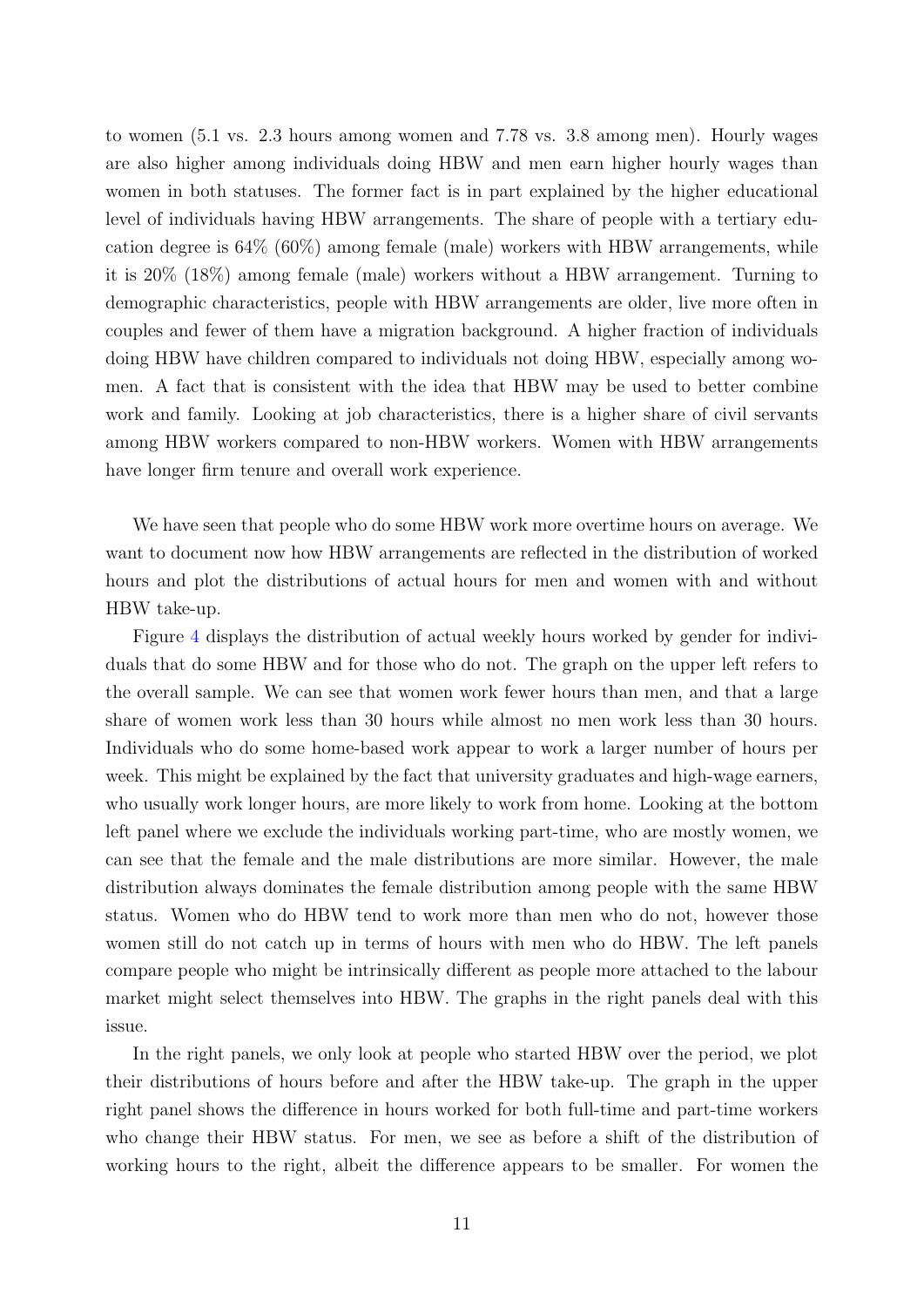distribution becomes more dispersed with HBW, i.e. some women who start working from home increase their actual working hours and others decrease their hours worked. This might be also related to different reasons why women might decide to start working from home. For instance, family reasons may lead to a decrease in hours worked while a promotion may lead to an increase in hours worked. The bottom right panel displays the distributions of full-time men and women who started to do some HBW. We notice here that the distribution of hours is shifted to the right with home-based work take-up also for women. We see also here that the male distributions dominates the female distributions. Even if women increase their hours by starting HBW, they do not completely catch up their male counterpart.

<span id="page-11-0"></span>

Figure 4: Distributions of actual hours by HBW status

Source: GSOEP. 1997, 1999, 2002, 2009 and 2014 waves

#### 3.3 Determinants of home-based work status

Table [1](#page-8-0) provides a picture of the composition of the male and female labour force with and without HBW arrangement. In table [2](#page-13-0) we want to further document how individual and job characteristics are related to the probability of doing HBW using a regression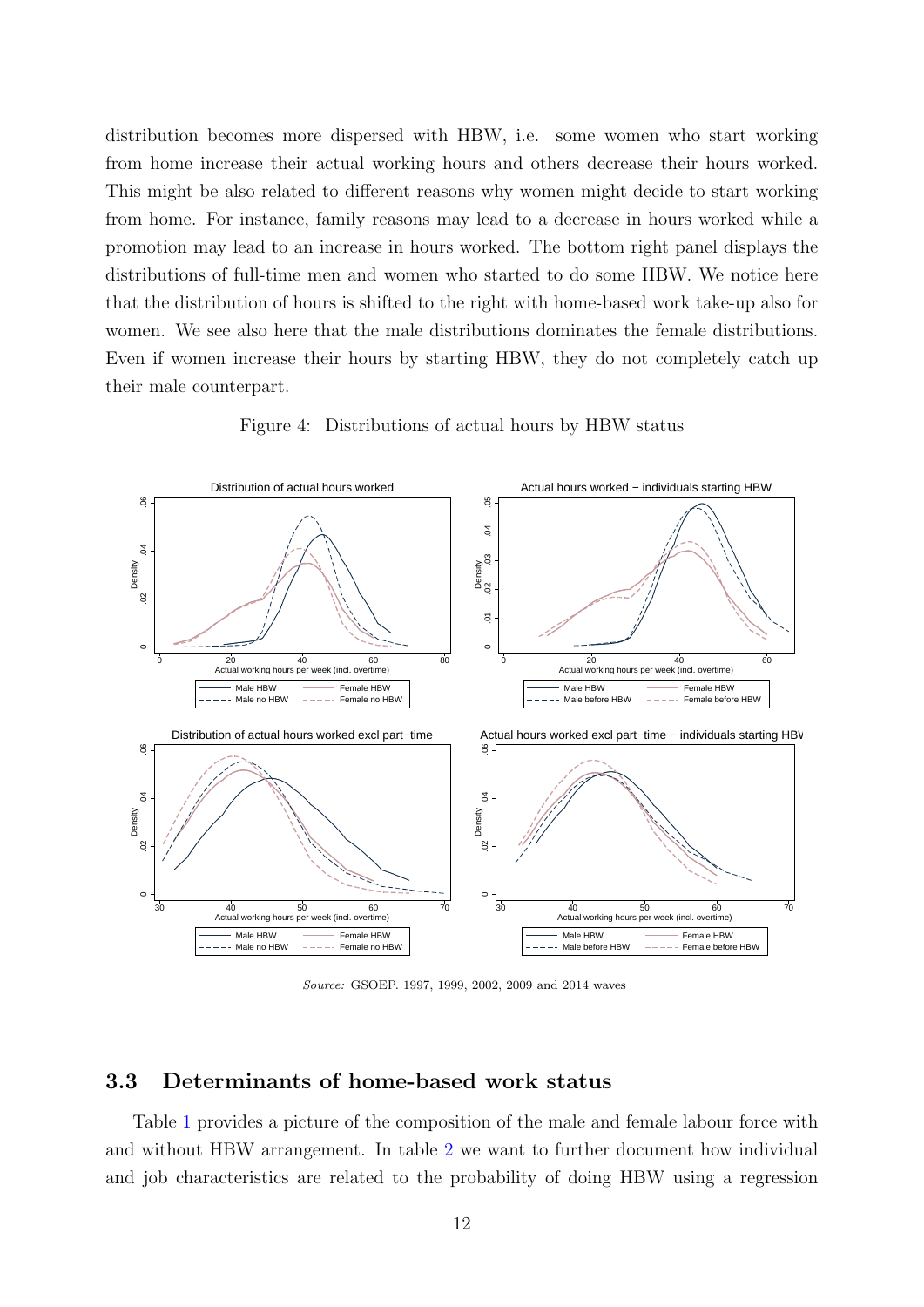setting. As we saw in figure [4,](#page-11-0) the female distribution of hours worked after HBW take-up is double picked and show that some women switch to part-time when starting HBW. We therefore present here the results of a linear probability model on HBW probability separately for full-time men, full-time women and part-time women.

Columns (1) and (2) present the results on the sample of full-time men, columns (3) and (4) present the results on the sample of full-time women, while columns (5) and (6) present the results on the sample of part-time women. We see in columns (1), (3) and (5) that high-skill workers are more likely to work from home for all groups; the effect of tertiary education disappears when we control for occupation and occupational status fixed effects. Full-time men and women that are married or living with the partner are more likely to work from home. For part-time women, having a children between 3 and 12 year-old increases the probability to work from home compared to women with older children.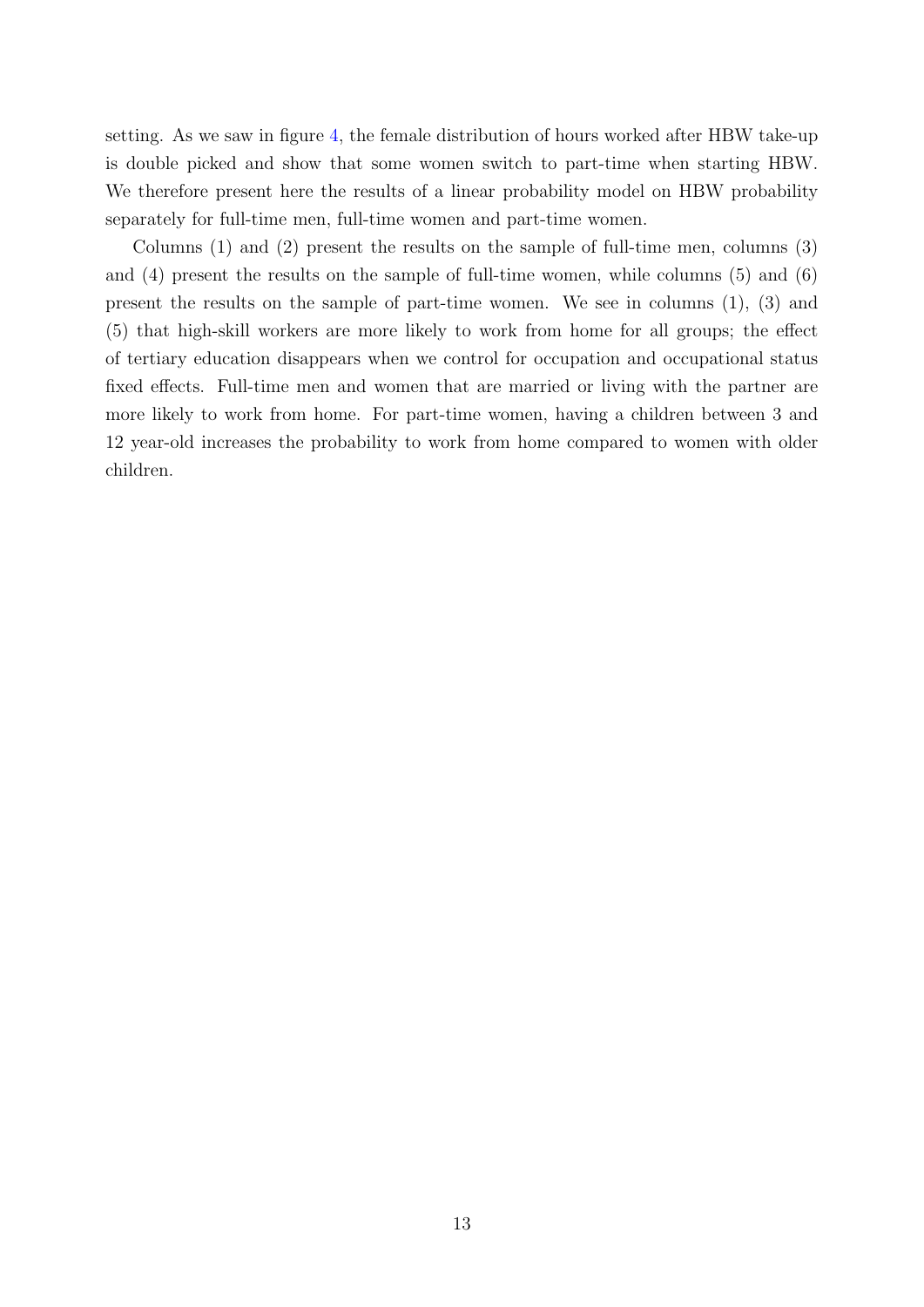<span id="page-13-0"></span>

|                           |                | Male, Full-time | Female, Full-time |           | Female, Part-time |           |
|---------------------------|----------------|-----------------|-------------------|-----------|-------------------|-----------|
|                           | (1)            | (2)             | (3)               | (4)       | (5)               | (6)       |
| Migration background      | $-0.026***$    | $-0.006$        | $-0.007$          | 0.012     | $-0.022*$         | $-0.011$  |
|                           | (0.007)        | (0.006)         | (0.008)           | (0.008)   | (0.012)           | (0.011)   |
| Married (or cohabitating) | $0.020***$     | $0.017***$      | 0.010             | $0.012**$ | $-0.006$          | 0.004     |
|                           | (0.007)        | (0.006)         | (0.006)           | (0.006)   | (0.014)           | (0.011)   |
| Age                       | 0.002          | $-0.001$        | $0.004*$          | 0.003     | 0.006             | 0.005     |
|                           | (0.002)        | (0.002)         | (0.002)           | (0.002)   | (0.004)           | (0.004)   |
| Without children          | $-0.010$       | $-0.004$        | 0.008             | $-0.007$  | $0.040*$          | 0.025     |
|                           | (0.008)        | (0.007)         | (0.011)           | (0.010)   | (0.022)           | (0.018)   |
| Child aged 0-2            | $-0.011$       | $-0.011$        | 0.039             | 0.025     | $0.067**$         | 0.040     |
|                           | (0.010)        | (0.009)         | (0.035)           | (0.027)   | (0.031)           | (0.032)   |
| Child aged 3-5            | 0.010          | 0.005           | 0.032             | $0.012\,$ | $0.064***$        | $0.052**$ |
|                           | (0.011)        | (0.010)         | (0.022)           | (0.020)   | (0.023)           | (0.022)   |
| Child aged 6-11           | 0.011          | 0.012           | 0.018             | 0.013     | $0.033**$         | $0.031**$ |
|                           | (0.008)        | (0.008)         | (0.014)           | (0.013)   | (0.014)           | (0.013)   |
| Tertiary education degree | $0.122***$     | 0.013           | $0.117***$        | 0.016     | $0.227***$        | 0.013     |
|                           | (0.013)        | (0.014)         | (0.013)           | (0.012)   | (0.023)           | (0.019)   |
| Vocational degree         | $-0.003$       | $-0.010$        | 0.006             | $-0.000$  | $-0.009$          | $-0.008$  |
|                           | (0.007)        | (0.007)         | (0.007)           | (0.007)   | (0.011)           | (0.011)   |
| Part-time work experience | 0.002          | 0.003           | $-0.001$          | $-0.001$  | $-0.000$          | 0.001     |
|                           | (0.003)        | (0.003)         | (0.001)           | (0.001)   | (0.001)           | (0.001)   |
| Full-time work experience | $-0.005***$    | $-0.000$        | $-0.002**$        | $-0.001$  | 0.001             | $0.002**$ |
|                           | (0.001)        | (0.001)         | (0.001)           | (0.001)   | (0.001)           | (0.001)   |
| Urban region              | $0.021***$     | $0.011*$        | $-0.003$          | $-0.007$  | 0.003             | $-0.003$  |
|                           | (0.006)        | (0.006)         | (0.007)           | (0.007)   | (0.013)           | (0.011)   |
| Civil servant             | 0.011          | $-0.031***$     | $0.023***$        | $-0.006$  | $0.036^{***}\,$   | $-0.007$  |
|                           | (0.007)        | (0.010)         | (0.008)           | (0.009)   | (0.010)           | (0.010)   |
| Large firm $(>200$ empl.) | 0.003          | $0.010*$        | 0.001             | $0.012*$  | $-0.012$          | 0.009     |
|                           | (0.006)        | (0.006)         | (0.008)           | (0.007)   | (0.011)           | (0.010)   |
| Small firm $(<20$ empl.)  | $-0.000$       | 0.004           | $-0.001$          | 0.011     | 0.004             | 0.013     |
|                           | (0.007)        | (0.006)         | (0.008)           | (0.008)   | (0.013)           | (0.012)   |
| Firm tenure               | $0.001*$       | 0.001           | 0.001             | $-0.001$  | $0.003*$          | 0.003     |
|                           | (0.001)        | (0.001)         | (0.001)           | (0.001)   | (0.002)           | (0.002)   |
| Job change                |                | $-0.004$        |                   | $-0.012$  |                   | 0.011     |
|                           |                | (0.007)         |                   | (0.008)   |                   | (0.012)   |
| Occupation fixed effects  | N <sub>o</sub> | Yes             | No                | Yes       | N <sub>o</sub>    | Yes       |
| Occupational status FE    | N <sub>o</sub> | Yes             | N <sub>o</sub>    | Yes       | N <sub>o</sub>    | Yes       |
| Industry FE               | N <sub>o</sub> | Yes             | N <sub>o</sub>    | Yes       | N <sub>o</sub>    | Yes       |
| Observations              | 11591          | 11591           | 6687              | 6687      | 3750              | 3750      |
| R-squared                 | 0.079          | 0.172           | 0.074             | 0.238     | 0.155             | 0.348     |

Table 2: Determinants of monthly HBW

Note: Linear probability model estimates. Standard errors in parentheses,  $*p < 0.10, **p < 0.05, ***p <$ 0.01. Other control variables are year fixed effects (incl. interactions with gender), four macro-regions and age and tenure squared.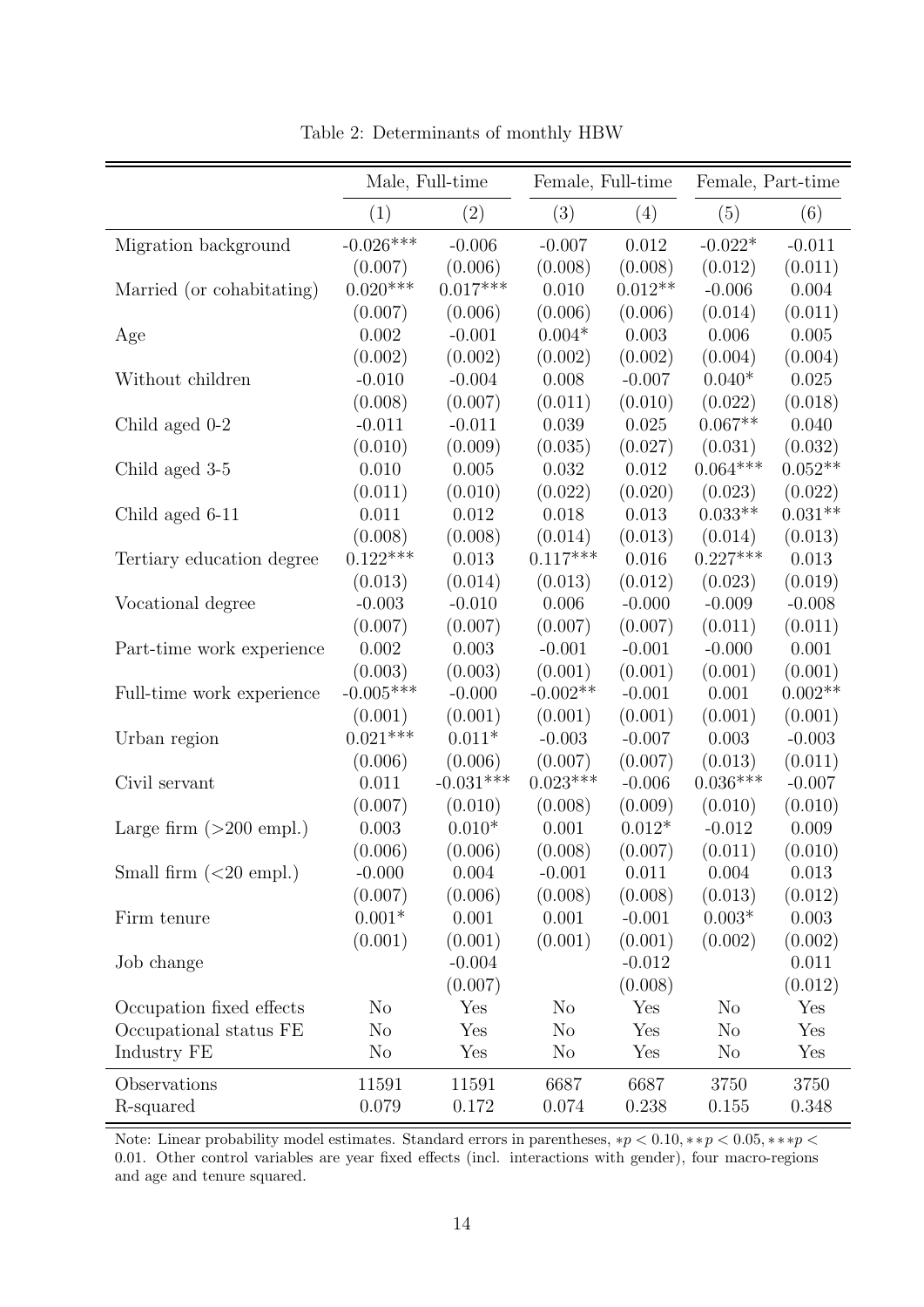## <span id="page-14-0"></span>4 Empirical strategy

#### 4.1 Specification at the individual level

To examine the effect of working from home on the gender gap in hours worked and then in the gender wage gap, we estimate the following regression on the pooled sample of men and women:

<span id="page-14-1"></span>
$$
Y_{it} = \alpha + \beta_1 W f H_{it} + \beta_2 W f H_{it} \times Female_i + X'_{it} \lambda + \theta_t + \theta_{tf} + \theta_o + \theta_{of} + \theta_i + \mu_{it} \tag{1}
$$

where the individual labour market outcome  $Y_{it}$  is the number of actual hours worked, the number of contractual hours and the wage of individual i at time t.  $WfH_{it}$  is a dummy variable indicating whether individual  $i$  works from home at least once every month in year t.  $X_{it}$  is a vector of individual time-varying characteristics such as education, actual experience, firm tenure, firm size, whether she/he works in the public sector, the region where she/he works; we also control for demographic characteristics such as the number of children and the marital status. Gender-specific year fixed effects  $\theta_t$  and  $\theta_{tf}$  are included. We also estimate equation [\(1\)](#page-14-1) with gender-specific occupation fixed-effects  $\theta_o$  and  $\theta_{of}$  and exploit changes in individual HBW status within occupation only.  $\mu_{it}$  is an unobserved and time-invariant individual specific effect.

#### 4.2 Heterogeneity across groups

We investigate whether the effect of WfH differs across individuals with different demographic characteristics. In particular, we differentiate people with and without children. Indeed several studies show men's and women's career paths are differently affected by childbirth.

We also explore whether the effect ofWfH varies across occupations depending on the hierarchical position as well as on the importance of working long hours. In particular, we investigate whether WfH allows women to close the gap in hours in managerial position where longer hours are particularly important. To do so we estimate equation [\(1\)](#page-14-1) for the sample of female and male managers.

#### 4.3 Identification

We first estimate equation [\(1\)](#page-14-1) with OLS on the pooled sample of working men and women. OLS estimates are inconsistent if individual heterogeneity is correlated with the regressors and/or if selection into the labour force is endogenous, that is to say if working individuals systematically differ from individuals who are out of work and for whom we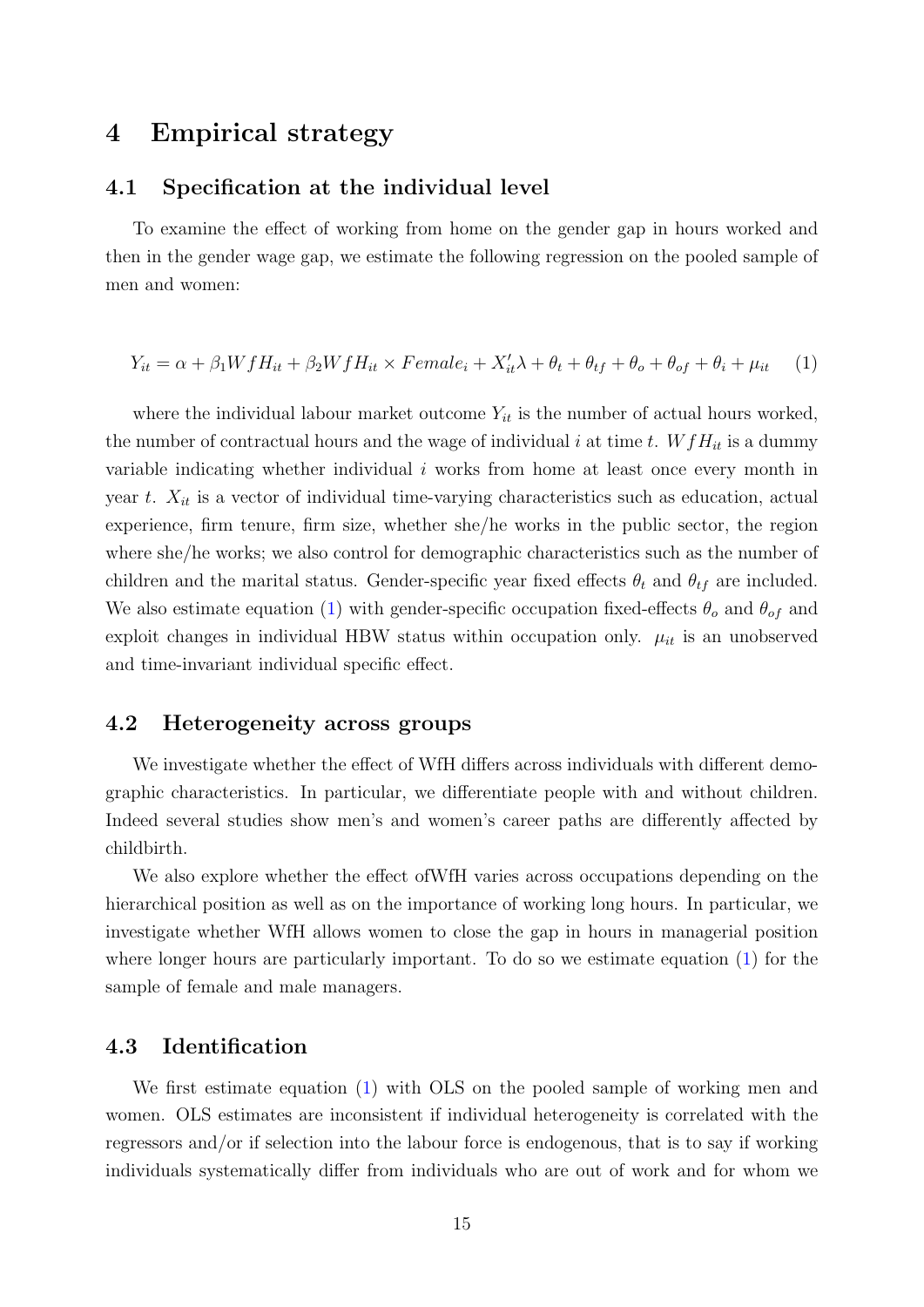have no information on potential hours, wages and home-based work status. The fixedeffect approach allows to control for unobservable time-invariant individual characteristics that may be linked to labour force participation decisions or WfH decisions and also affect working hours and wages. We then identify the effect of home-based work arrangements on people who change home-based work status over the period and we assume that selection is strictly exogenous conditional on the individual effect  $\theta_i$  and on individuals' time-varying observable characteristics  $X_i$ . To be more precise, denoting  $S_i = (s_{i1},...,s_{iT})$  the vector of selection indicators where  $s_{it} = 1$  if individual i works at time t, we assume that  $E(\mu_{it}|\theta_i, X_i, S_i) = 0$ . In other words, the specification eliminates any selection problem operating through  $\theta_i$  like time-invariant preferences and ability or through some time-varying determinants of work decisions included in  $X_i$  like couple formation or childbirth.

### <span id="page-15-0"></span>5 Results

#### 5.1 Effect of working from home on hours worked and wages

In this section, we present the results on the effect of home-based work, as a complement to on-site work, on actual hours that are the sum of contractual and overtime hours, hourly and monthly wages.

Table [3](#page-16-0) shows the estimated coefficients of WfH on actual, contractual and on overtime hours for the overall sample. Column (1) provides the OLS estimate of WfH on actual hours and shows that men with WfH arrangements work 2,6 hours a week more than men without WfH arrangements. The association between WfH and hours is also positive for women but smaller than for men in the OLS results. Column (2) provides the results of the estimation of equation [\(1\)](#page-14-1) with individual fixed-effects that control for unobserved time-invariant characteristics. The hour-premium associated with WfH is now about half an hour a week for both men and women. The difference between the OLS and the fixedeffects results indicates that men using WfH work systematically longer hours. We do not observe this type of positive selection for women. Actual hours are a mixed of contractual hours and overtime hours. In columns (3) and (4), we explore whether the increase in actual hours comes from an increase in contractual hours or in overtime hours. Column (3) shows that there is no significant association between WfH and contractual hours for men. For women however, WfH is associated with a reduction in contractual hours by 0.76 hours a week on average. But this reduction in contractual hours for women is more than compensated by an increase in overtime hours of 1.3 hours on average. Men also increase their overtime hours when using WfH by 0.5 additional overtime hours per week and this explains the increase in overall hours shown in column (2).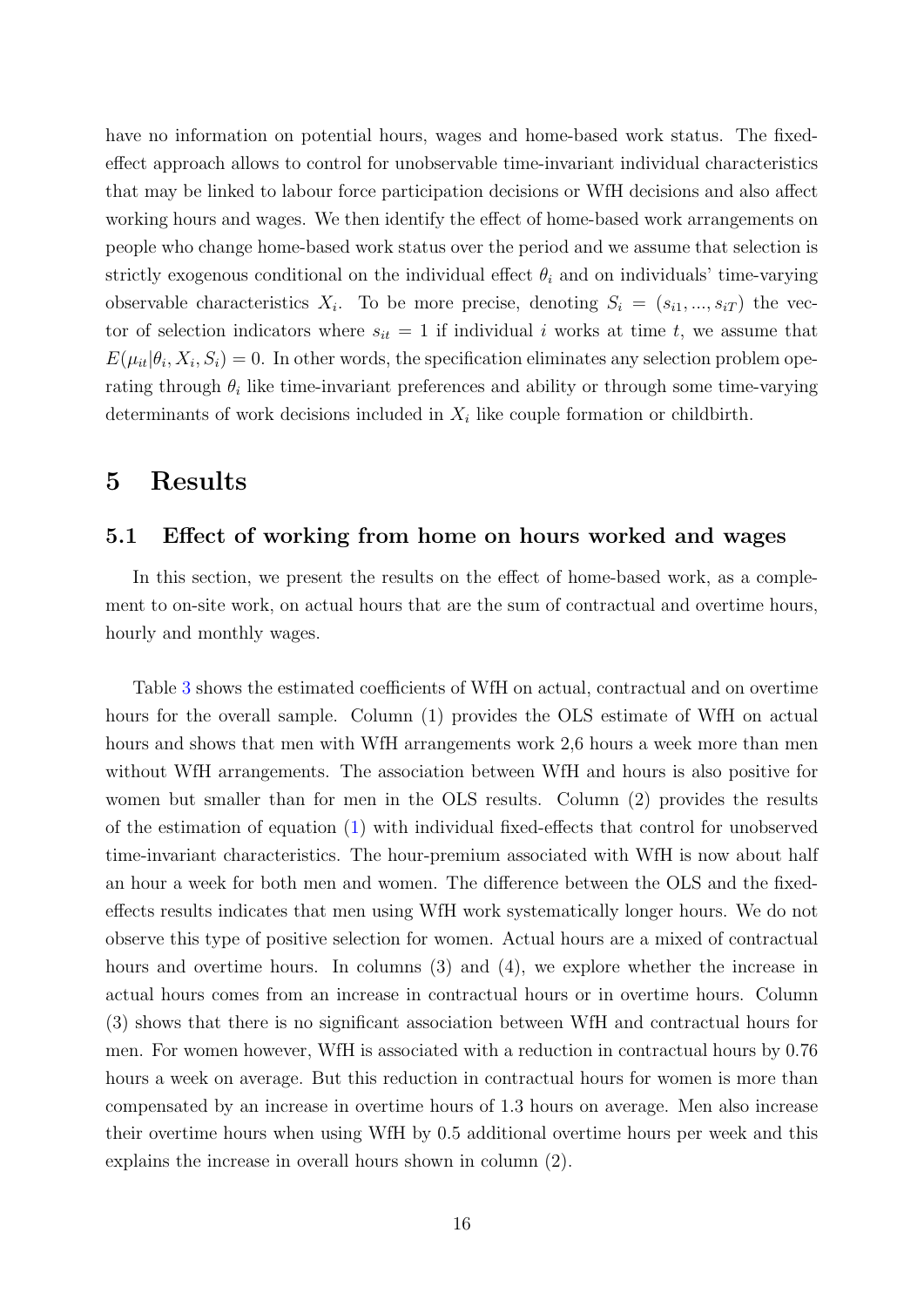How do those different impacts of WfH on contractual and overtime hours translate into wages for men and women? Column (5) shows the effect of WfH on hourly wages calculated as the monthly pay divided by actual hours while column (6) shows the results for monthly wages. Women, who on average increase their overtime hours but decrease their contractual hours, experience a reduction in both hourly and monthly wages. This result indicate that overtime is largely uncompensated for women. Men however have an increase in their monthly wage when starting working from home which indicates that they obtain some monetary compensation for the additional hours they do.

<span id="page-16-0"></span>

|                           | Actual<br>hours                  |                             | Contracted<br>hours             | Overtime<br>hours              | Hourly<br>wage                   |                                  |
|---------------------------|----------------------------------|-----------------------------|---------------------------------|--------------------------------|----------------------------------|----------------------------------|
|                           | <b>OLS</b><br>(1)                | FE<br>$\left( 2\right)$     | FE<br>(3)                       | FE<br>$\left(4\right)$         | FE<br>(5)                        | FE<br>(6)                        |
| WfH                       | $2.602***$                       | $0.499*$                    | $-0.032$                        | $0.531**$                      | 0.017                            | $0.028**$                        |
| WfH $\times$ Female       | (0.317)<br>$-1.181**$<br>(0.555) | (0.288)<br>0.010<br>(0.530) | (0.160)<br>$-0.734*$<br>(0.401) | (0.264)<br>$0.744*$<br>(0.397) | (0.012)<br>$-0.048**$<br>(0.021) | (0.012)<br>$-0.054**$<br>(0.023) |
| Occupation FE             | Yes                              | Yes                         | Yes                             | Yes                            | Yes                              | Yes                              |
| Occupational status       | Yes                              | Yes                         | Yes                             | Yes                            | Yes                              | Yes                              |
| Observations<br>R-squared | 22326<br>0.491                   | 22326<br>0.152              | 22326<br>0.188                  | 22326<br>0.047                 | 22326<br>0.154                   | 22326<br>0.190                   |

Table 3: Effect of WfH on worked hours and wages, all employees

Note: Standard errors in parentheses,  $*p < 0.10, * > p < 0.05, ** > 0.01$ . Control variables included are gender-specific year fixed effects, gender-specific demographic controls (age, age squared, migration background, marital status, children for three age-groups), gender-specific human capital controls (highest degree and actual work experience), job characteristics (tenure, tenure squared, public sector dummy, firm size), macro-regions, urban area, gender-specific 1-digit industry dummies, gender-specific occupation fixed effects (95 occupation dummies), gender-specific occupational status fixed effects (15 occupation dummies) and a and gender-specific job change dummy.

Results on the overall sample may hide heterogeneous results for different worker groups. In particular, the descriptive statistics seem to indicate that some women may combine WfH arrangements with part-time work while others may combine WfH with an increase in working hours. The large share of women working part-time and the heterogeneous use of WfH by women may blur the results for this group. In what follows, we focus on the sample of full-time workers. Table [4](#page-17-0) shows the effect of WfH on contractual and overtime hours for the sample of employees working more than 30 hours a week. Again, the OLS estimate shows that FT employees using WfH work longer hours than those who do not work from home. Controlling for individual fixed-effects in column (2), we still find that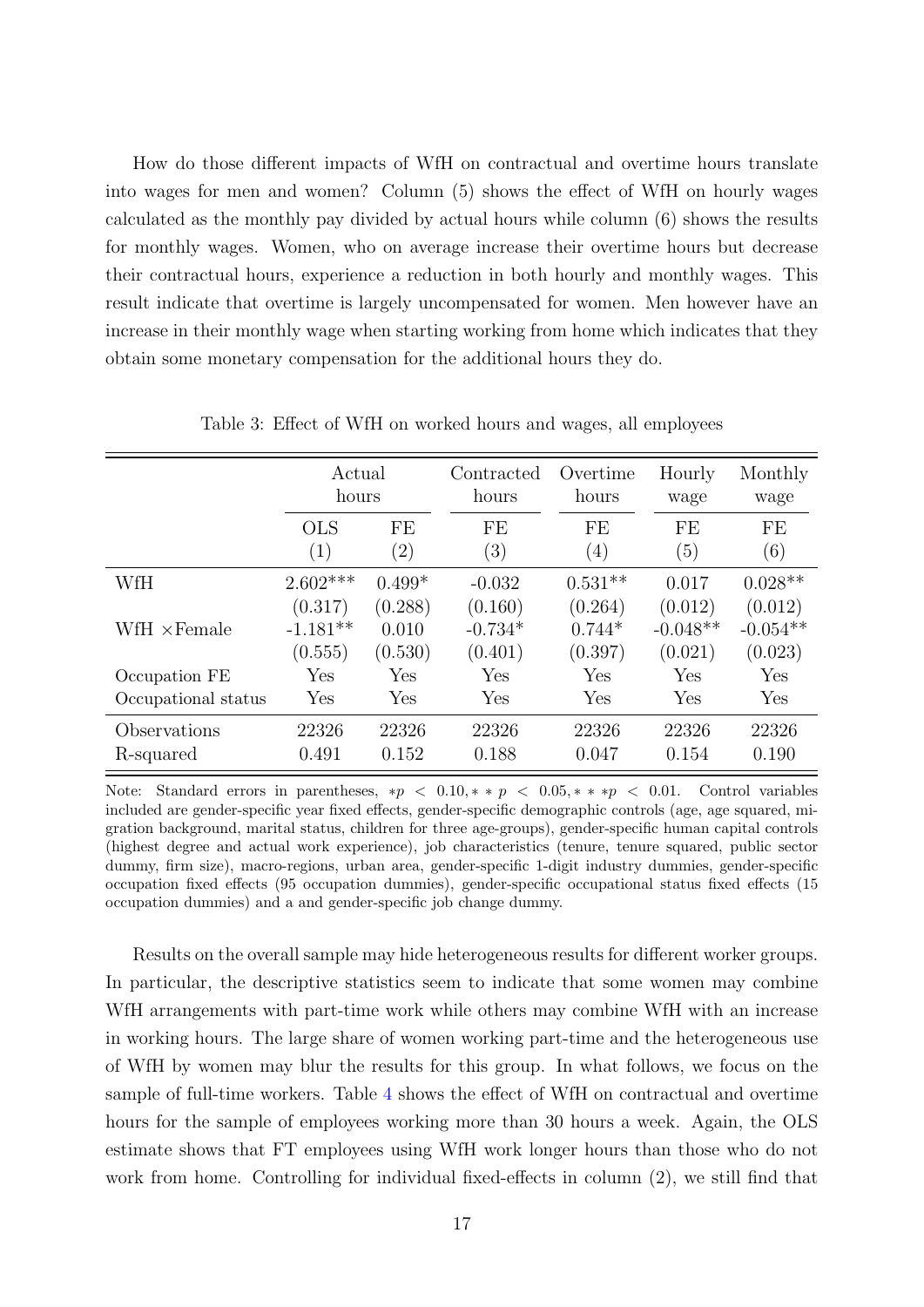|                           |                                | Actual<br>hours             |                                | Contracted<br>hours            |                                | Overtime<br>hours           |                                |
|---------------------------|--------------------------------|-----------------------------|--------------------------------|--------------------------------|--------------------------------|-----------------------------|--------------------------------|
|                           | <b>OLS</b><br>(1)              | FE<br>$\left( 2\right)$     | FE<br>$\left( 3\right)$        | FE<br>$\left( 4\right)$        | FE<br>(5)                      | FE<br>$\left(6\right)$      | FE<br>$\left( 7\right)$        |
| WfH                       | $2.701***$                     | $0.902***$                  | $0.621**$                      | $0.211**$                      | $0.172*$                       | $0.692***$                  | $0.449*$                       |
| WfH $\times$ Female       | (0.293)<br>$-0.251$<br>(0.476) | (0.281)<br>0.621<br>(0.535) | (0.273)<br>$0.859*$<br>(0.512) | (0.095)<br>$-0.159$<br>(0.197) | (0.094)<br>$-0.081$<br>(0.193) | (0.268)<br>0.780<br>(0.509) | (0.264)<br>$0.939*$<br>(0.494) |
| Occupation FE             | Yes                            | $\rm No$                    | Yes                            | N <sub>o</sub>                 | Yes                            | No                          | Yes                            |
| Occupational status       | Yes                            | N <sub>o</sub>              | Yes                            | $\rm No$                       | Yes                            | N <sub>o</sub>              | Yes                            |
| Observations<br>R-squared | 17684<br>0.223                 | 17684<br>0.015              | 17684<br>0.054                 | 17684<br>0.029                 | 17684<br>0.054                 | 17684<br>0.013              | 17684<br>0.047                 |

<span id="page-17-0"></span>Table 4: Effect of WfH on actual, contracted and overtime hours, full-time employees

Note: Standard errors in parentheses,  $*p < 0.10, * > p < 0.05, ** > p < 0.01$ . Control variables included are gender-specific year fixed effects, gender-specific demographic controls (age, age squared, migration background, marital status, children), gender-specific human capital controls (highest degree and actual work experience), job characteristics (tenure, tenure squared, public sector dummy, firm size), macro-regions, urban area, gender-specific 1-digit industry dummies, gender-specific occupation fixed effects (95 occupation dummies), gender-specific occupational status fixed effects (15 occupation dummies) and a and gender-specific job change dummy.

individuals starting working from home increase their actual hours by 0.9 hour a week. The interaction with the female dummy is positive but not significant here. In column (3) we control for occupation and occupational status dummies. The increase in actual hours with WfH is slightly smaller for men and now differs significantly across gender. Women increase their actual hours by 1.5 hours a week compared to 0.6 hour a week for their male counterpart working in similar occupations. Decomposing the effect into contractual and overtime hours changes, we find that both FT men and women increase slightly their contractual hours with WfH (columns (4) and (5)). We find a bigger effect of home-based work on overtime hours and a substantial difference between men's and women's responses when controlling for occupations. The results in column  $(7)$  show that on average men increase their overtime hours by 0.5 hour per week with HBW take-up, and women do so by 1.4 hours.

Summing up the results for full-time employees, within occupations, women use HBW arrangements to increase their total hours worked and do so by a larger amount than men. The gender difference comes from differential increase in overtime hours. The stronger increase in actual hours among women in the sample of FT employees contrasts with the results found on the sample of both PT and FT employees. In the overall sample, the effect of WfH on actual hours is smaller for women than for men, although not significantly so, because of a significant reduction in contractual hours among women. This indicate that women working part-time use WfH arrangements differently than women working full-time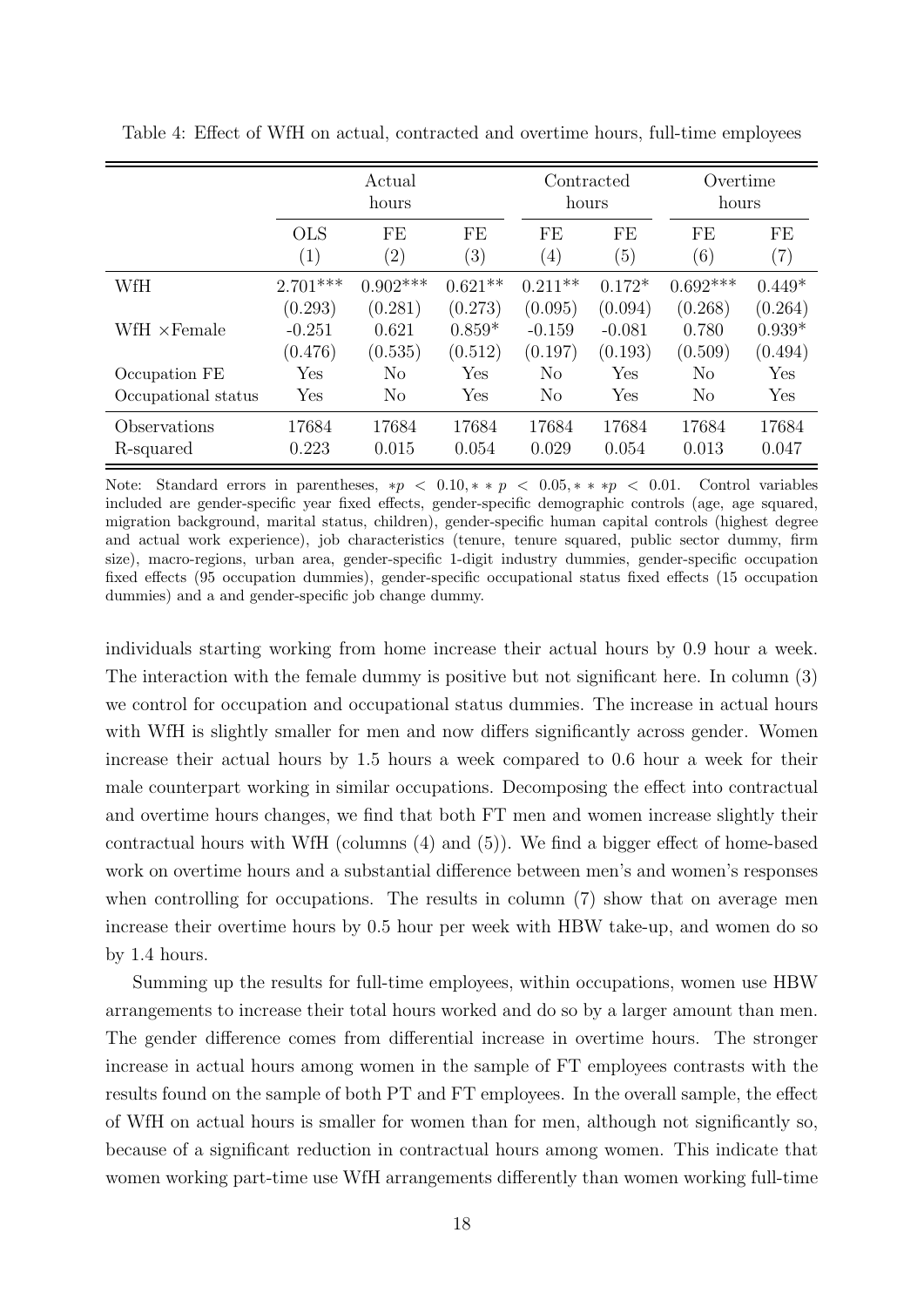and/or that some women working full-time have simultaneously switch to a part-time contract and starting working from home.

<span id="page-18-0"></span>

|                           |                             | Hourly wage                     |                                  |                                | Monthly wage                   |                                |
|---------------------------|-----------------------------|---------------------------------|----------------------------------|--------------------------------|--------------------------------|--------------------------------|
|                           | <b>OLS</b><br>(1)           | FE<br>$^{\prime}2)$             | FE<br>(3)                        | <b>OLS</b><br>$\left(4\right)$ | FE<br>$\left(5\right)$         | FE<br>(6)                      |
| WfH                       | 0.019                       | $0.027**$                       | $0.023*$                         | $0.076***$                     | $0.046***$                     | $0.037***$                     |
| WfH $\times$ Female       | (0.013)<br>0.000<br>(0.026) | (0.012)<br>$-0.043*$<br>(0.023) | (0.012)<br>$-0.052**$<br>(0.024) | (0.012)<br>$-0.002$<br>(0.025) | (0.012)<br>$-0.031$<br>(0.022) | (0.012)<br>$-0.035$<br>(0.022) |
| Occupation FE             | Yes                         | N <sub>o</sub>                  | Yes                              | Yes                            | No                             | Yes                            |
| Occupational status       | Yes                         | $\rm No$                        | Yes                              | Yes                            | $\rm No$                       | Yes                            |
| Observations<br>R-squared | 17708<br>0.599              | 17708<br>0.161                  | 17708<br>0.192                   | 17708<br>0.635                 | 17708<br>0.176                 | 17708<br>0.211                 |

Table 5: Effect of WfH on hourly and monthly wages, full-time employees

Note: Standard errors in parentheses,  $*p < 0.10, **p < 0.05, ***p < 0.01$ . Control variables included are gender-specific year fixed effects, gender-specific demographic controls (age, age squared, migration background, marital status, children), gender-specific human capital controls (highest degree and actual work experience), job characteristics (tenure, tenure squared, public sector dummy, firm size), macroregions, urban area, gender-specific occupation fixed effects (95 occupation dummies) and gender-specific occupational status fixed effects (15 occupation dummies).

Table [4](#page-17-0) indicates that WfH helps reduce the average gender gap in working hours among full-time workers by about 0.85 hour a week. A recent strand of literature on the gender pay gap using data for the U.S. shows that there is a penalty to working shorter hours in certain occupations and that a small hour gap explains a significant part of the gender gap in hourly wages [\(Goldin,](#page-27-6) [2014;](#page-27-6) [Cortes and Pan,](#page-26-6) [2016\)](#page-26-6). An increase in women's worked hours relative to men's could increase female hourly wages relative to male wages by signaling a stronger job attachment and/or the ability to take up new responsibilities. We look here if working from home also translates into higher hourly wages for women and men. We use a reduced form wage equation as specified in equation [\(1\)](#page-14-1). Table [5](#page-18-0) displays the estimated effect of working from home on hourly wages for full-time workers in columns (1) to (3). Hourly wages are calculated as the monthly gross income divided by actual monthly working hours (contractual plus overtime hours). With individual fixedeffects, we find that men experience an increase in hourly wages by 2% with taking up WfH arrangements. Women however experience a reduction in their hourly wage by  $3\%$ . Not only the longer hours done from home do not increase women's hourly wages on average but they even contribute to a widening of the hourly pay gap (based on actual hours). This can be explained first by a slightly stronger increase in contractual hours for men (although the gender difference is not significant, cf. Table [4](#page-17-0) columns (4) and (5)),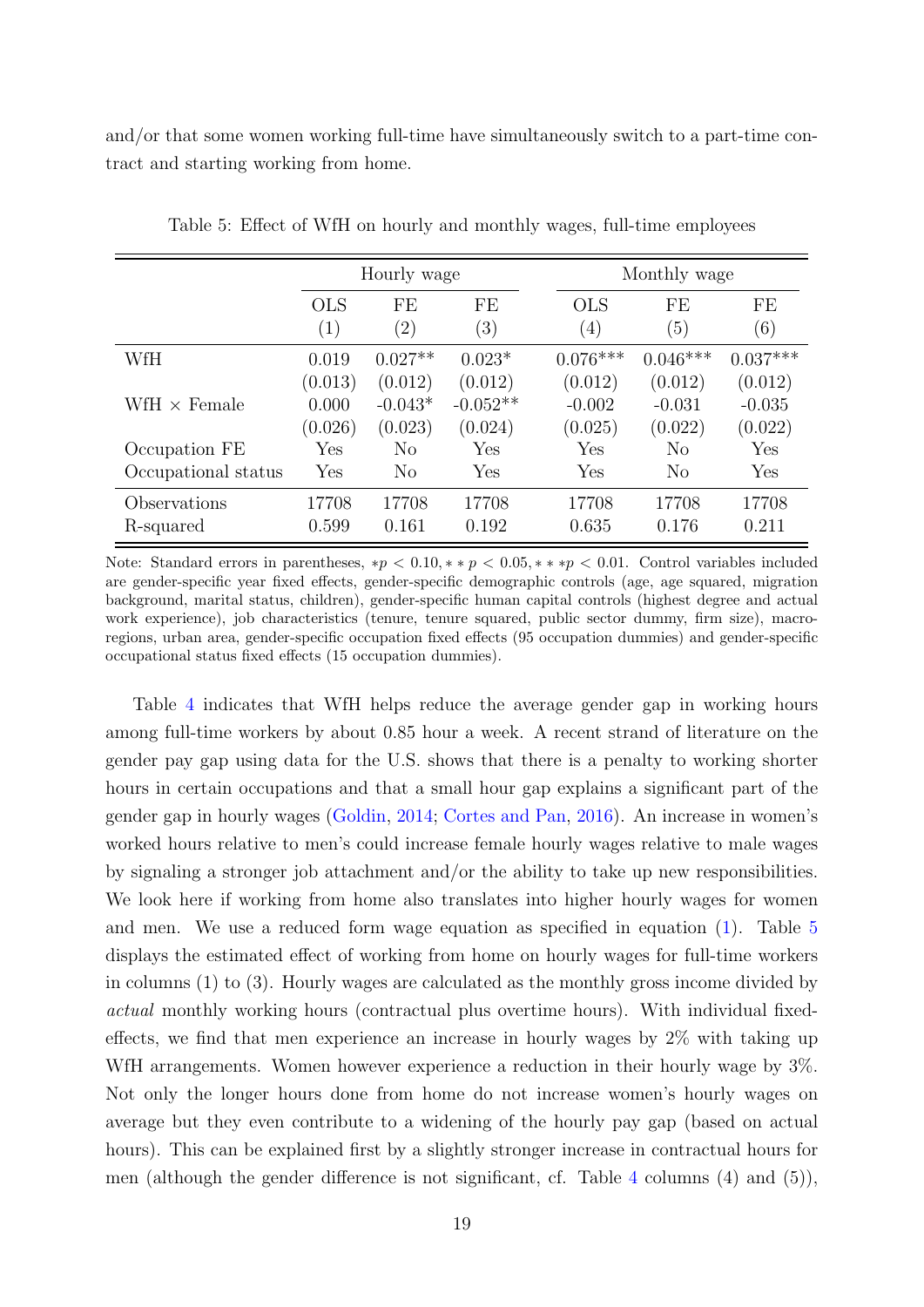second by an increase in overtime hours done at home that are mostly unpaid for women but are compensated for men. We also check whether the additional hours translate into higher monthly wages in columns (3) and (4). The OLS estimates show that WfH is positively correlated with monthly wages. Individuals working sometimes from home earn on average 7% more. However, the FE estimates show that this WfH premium is reduced when we control for individual time-invariant unobservable characteristics. Men experience an increase in monthly earnings by about  $4\%$  with HBW take-up. The coefficient of the interaction between WfH and the female dummy is negative but not statistically different from zero in all regressions. While women increase actual working hours more than men with home-based work take-up, this is not reflected in a significantly higher increase in monthly wages in the short to medium run (1-7 years).

Table [12](#page-31-0) in the appendix shows results on the subsample of FT employees who always do overtime hours. The gender difference in the effect of WfH on wages is even larger in magnitude. Women starting working from home face a wage penalty for WfH in both hourly and monthly wages while men see their monthly earnings increase with WfH. This confirms the finding that the gender difference in the effect of WfH is due to compensated vs. uncompensated overtime.

#### 5.2 Addressing potential selection biases

In this section, we investigate whether our estimates suffer from selection bias due to unobserved shocks to individuals' decision to work. Indeed, if the population that participates to the labour market is not representative of the overall population, the estimated effect of working from home might be biased. For instance, if women who are working are also willing to work longer hours and to use flexible working arrangements to do so, compared to what women outside of the labour market would do, the effect of working from home on hours worked is overestimated. Note that exploiting the panel data dimension, we control for individual characteristics and preferences that remain constant over time. By doing so we already address an important aspect of this issue. However, if preferences and other determinants of working status evolve over time, for example with the occurrence of events like partner's unemployment, the selection bias is not corrected by controlling for individual fixed-effects. We suggest two ways to tackle the potential remaining selection bias.

First, we replicate the results on a sample of men and women highly attached to the labour market. Table [13](#page-31-1) in the appendix shows results for the sample of full-time employees without children under 12 years old, a sample with high labour force attachment and for which we do not expect strong differences in selection across men and women. The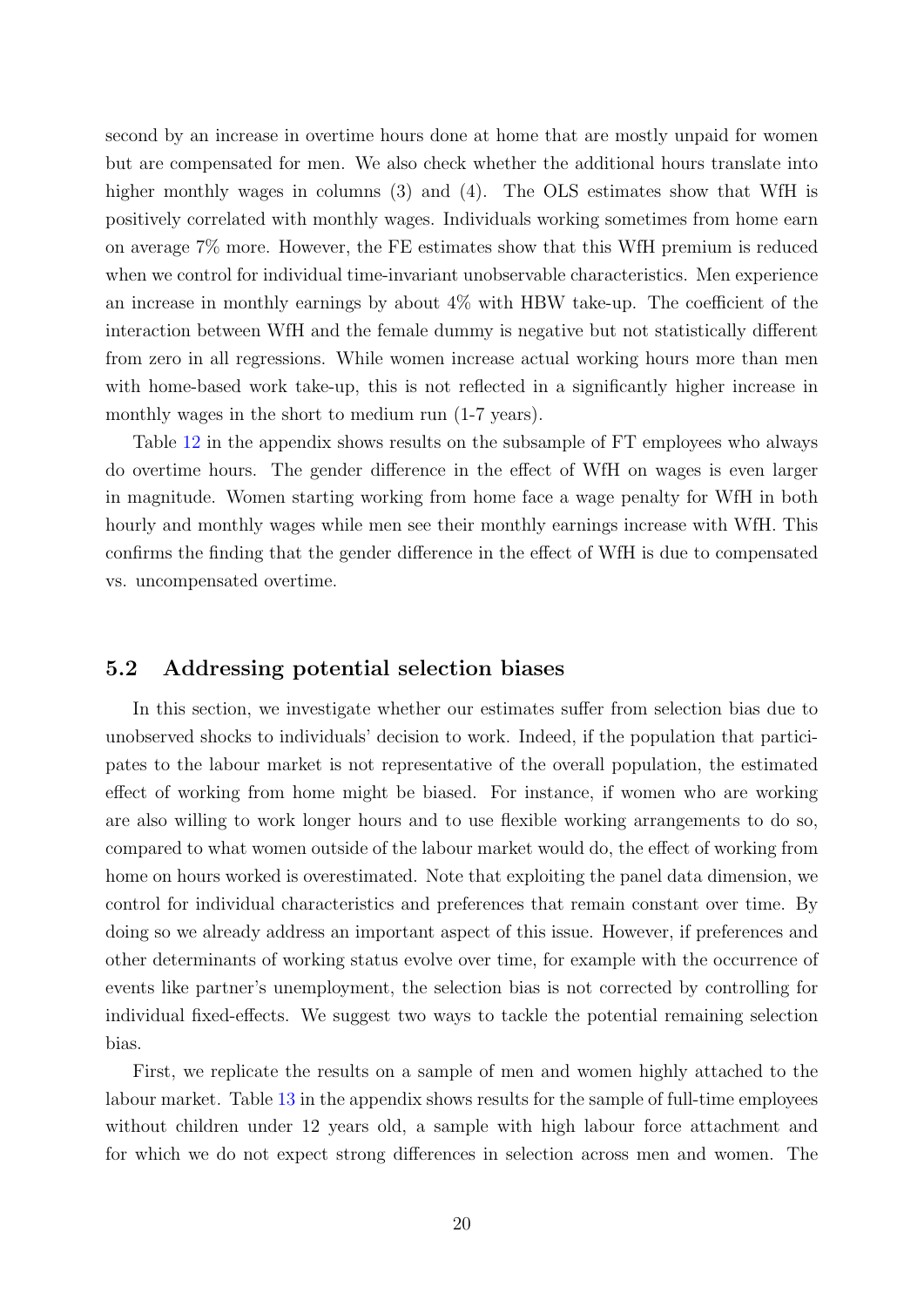results tend to confirm the benchmark findings although not all coefficients are statistically significant. In particular, for full-time women without children under 12 WfH leads to an increase the number of actual hours worked, as well as overtime hours, without an increase in hourly or monthly wages. However, the results for men appear to be slightly smaller compared to the baseline and not statistically significant. As a result, the interaction term turns out to be insignificant in the wage equations meaning that WfH appears not to have a differential impact on wages for men and women.

Second, we directly control for selection bias due to time-varying unobservable characteristics using a control function approach adapted to the panel data setting as in [Wooldridge](#page-27-11) [\(1995\)](#page-27-11). We present the econometrical model in Appendix [C.](#page-33-0) Basically, we estimate the effect of working from home on hours and wages using our benchmark equation but adding a control function computed in a first stage to correct for a potential selection bias (see equation  $(4)$  in the appendix).<sup>[3](#page-0-0)</sup> The results on the overall sample, including both part-time and full-time workers, are reported in Table [16.](#page-37-0) The sample size is smaller in this section compared to the previous section because we drop individuals with missing information on the excluded variables used in the first step.

In both tables, column 1 displays the results of equation [\(1\)](#page-14-1) estimated with the withinestimator. Column 2 displays the results of equation [\(1\)](#page-14-1) estimated with the Chamberlain's approach to individual fixed-effects to show that the results are identical regardless of the estimator (see also [Wooldridge](#page-27-12) [\(2010\)](#page-27-12)). Column 3 displays the results of equation [\(4\)](#page-34-0) estimated with the Chamberlain's approach augmented with a control function to correct for the selection bias. We allow the effect of the control function to vary by gender and time. Comparing column 2 and 3 in Table [16,](#page-37-0) the effect of WfH on overtime hours is marginally bigger for men when we correct for the selection bias, but it does not affect the results on hours for women. The estimated coefficients of WfH on wages are marginally more negative for women but the change is very small. We have replicated this analysis on the sample of full-time workers only and find similar results. Overall, we conclude that individual fixed-effects and the vector of individual characteristics included in equation [\(1\)](#page-14-1) control well for characteristics that may simultaneously determine labour supply decision, wages and WfH so that the WfH estimates are not affected by selection biases.

## 5.3 Explaining the effects of working from home on hours worked and wages

Overall, we find that both men and women increase weekly working hours by doing HBW. While men benefit from an increase in monthly pay, women do not despite a bigger

<sup>&</sup>lt;sup>3</sup>This approach has been applied by [Dustmann and Rochina-Barrachina](#page-26-11) [\(2007\)](#page-26-11) to the estimation of the returns to experience on wages for women.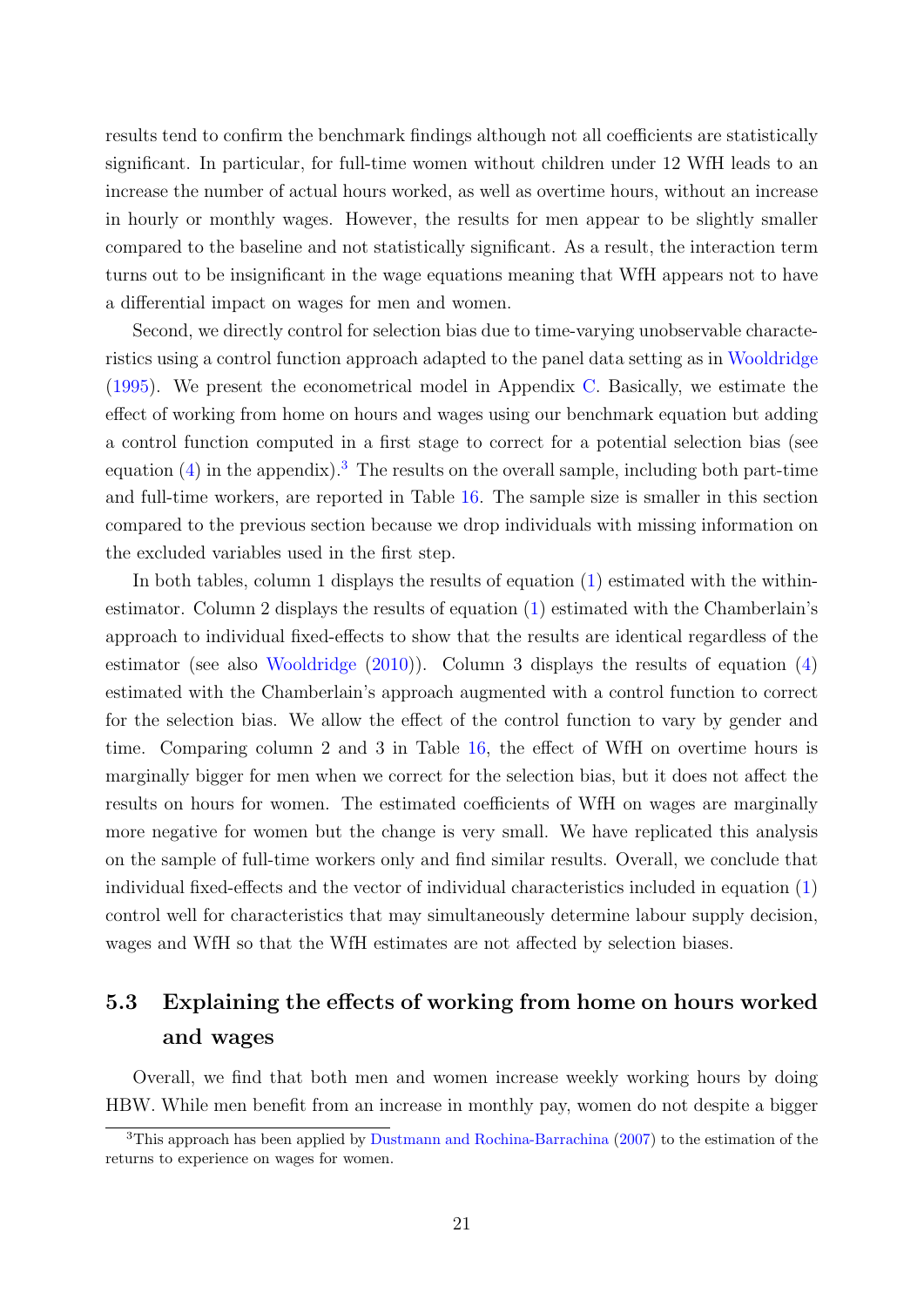increase in hours compared to men. Why are women not compensated for the additional hours they work when starting working from home? In the next table we investigate potential channels that might explain the results. First, employers changes or promotion within the firm may lead to changes in both work arrangements and wages. For example, one can may move to a more innovative and productive firm and get a higher wage and access to WfH arrangements. As men tend to change job more often than women, this could explain the male monthly wage premium associated with WfH. Similarly, a promotion within the firm might be associated with a change in tasks or responsibilities coming along with a higher probability to work from home, an increase in working hours and wages. Note that we already control for job change and the occupational status in all regressions to avoid this type of endogeneity issues. To explore further this issue we replicate the analysis interacting the WfH dummy with a job change dummy and with a dummy denoting a promotion (i.e. an increase in the occupational status). Table [14](#page-32-0) in the appendix shows the results for actual hours worked, hourly wages and monthly wages by gender. The increase in actual working hours is not driven by job movers or promotion. Women (men) starting WfH while staying in the same job increase their actual working hours by 1.2 (0.7) hours per week (columns (1) and (4)). Even if promotion is associated with an increase in actual hours worked, the interaction term with WfH is not statistically significant in the regressions. The table also shows that job changes and promotion do not drive the positive effect of WfH on monthly wages for men (column (6)). However, job changes and promotion might explain part of the gender differences in the effect of WfH on hourly wages. Specifically, the effect of WfH on hourly wages for men staying in the same job is smaller and not statistically significant (column(5)).

Second, it is possible to get overtime hours compensated with time off instead of money. Column (1) and (2) in Table [6](#page-22-0) shows the results of a conditional logit regression with the dependent variable equal to 1 if at least some overtime hours are converted into vacation, which is often referred to as compensatory time. In column (1), without occupation dummies, we see that male employees are more likely to convert overtime hours into time-off with HBW take-up. However, this effect because insignificant in column (2) where we control for occupations and occupational status. In both columns, there is no gender difference in the use of compensatory time when starting HBW. In columns (3) and (4), we replicate the hourly and monthly wage regressions controlling for the use of time-off to compensate overtime. The main results remain unchanged. Compensation of overtime with days off does not explain the negative effect of WfH on women's actual hourly wage.

Third, compensating wage differentials for alternative work arrangements may explain part of the gender differences in how WfH affect wages if men and women value the ability to work from home in different ways. [Mas and Pallais](#page-27-0) [\(2017\)](#page-27-0) find that in the U.S. women have a higher willingness to pay for working from home compared to men. As a results,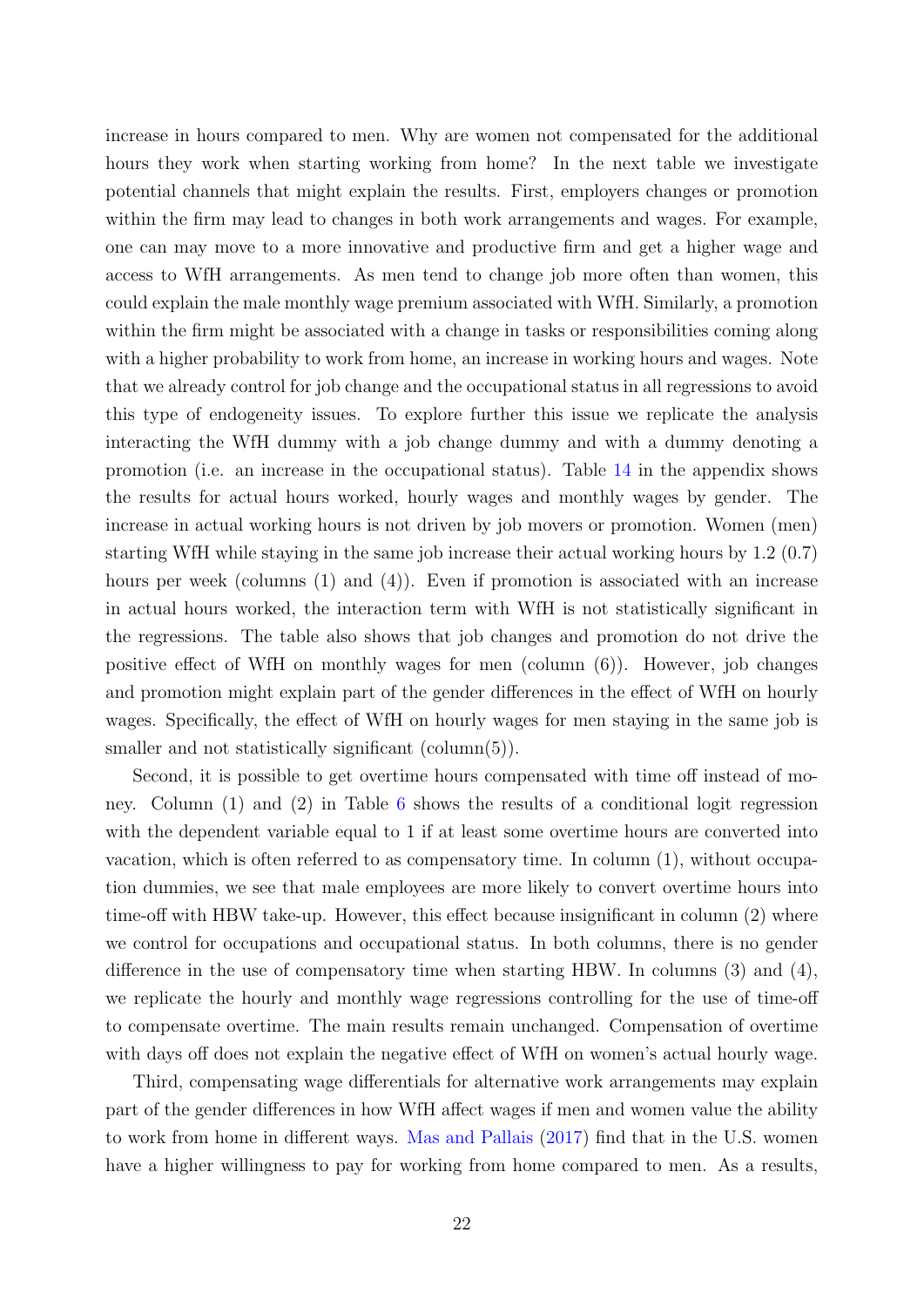|                                   |                | Compensatory time | Hourly wage | Monthly wage |
|-----------------------------------|----------------|-------------------|-------------|--------------|
|                                   |                | Conditional Logit | FE          | FE           |
|                                   | (1)            | (2)               | (3)         | (4)          |
| WfH                               | $0.281*$       | 0.258             | 0.02        | $0.035***$   |
|                                   | (0.157)        | (0.160)           | (0.013)     | (0.012)      |
| $\text{WfH} \times \text{Female}$ | $-0.229$       | $-0.236$          | $-0.049**$  | $-0.033$     |
|                                   | (0.286)        | (0.290)           | (0.024)     | (0.023)      |
| Compensatory time                 |                |                   | $-0.019***$ | $0.008*$     |
|                                   |                |                   | (0.005)     | (0.005)      |
| Comp time $\times$ female         |                |                   | 0.001       | 0.005        |
|                                   |                |                   | (0.008)     | (0.008)      |
| Occupation FE                     | N <sub>o</sub> | Yes               | Yes         | Yes          |
| Occupational status               | N <sub>o</sub> | Yes               | Yes         | Yes          |
| Observations                      | 8377           | 8377              | 17458       | 17458        |
| R-squared                         |                |                   | 0.194       | 0.213        |

<span id="page-22-0"></span>Table 6: Effect of WfH on overtime compensation, full-time employees

Note: Standard errors in parentheses, \*p < 0.10, \* \* p < 0.05, \* \* \*p < 0.01. Control variables included are gender-specific year fixed effects, gender-specific demographic controls (age, age squared, migration background, marital status, children), gender-specific human capital controls (highest degree and actual work experience), job characteristics (tenure, tenure squared, public sector dummy, firm size), macroregions, urban area, gender-specific occupation fixed effects (95 occupation dummies) and gender-specific occupational status fixed effects (15 occupation dummies).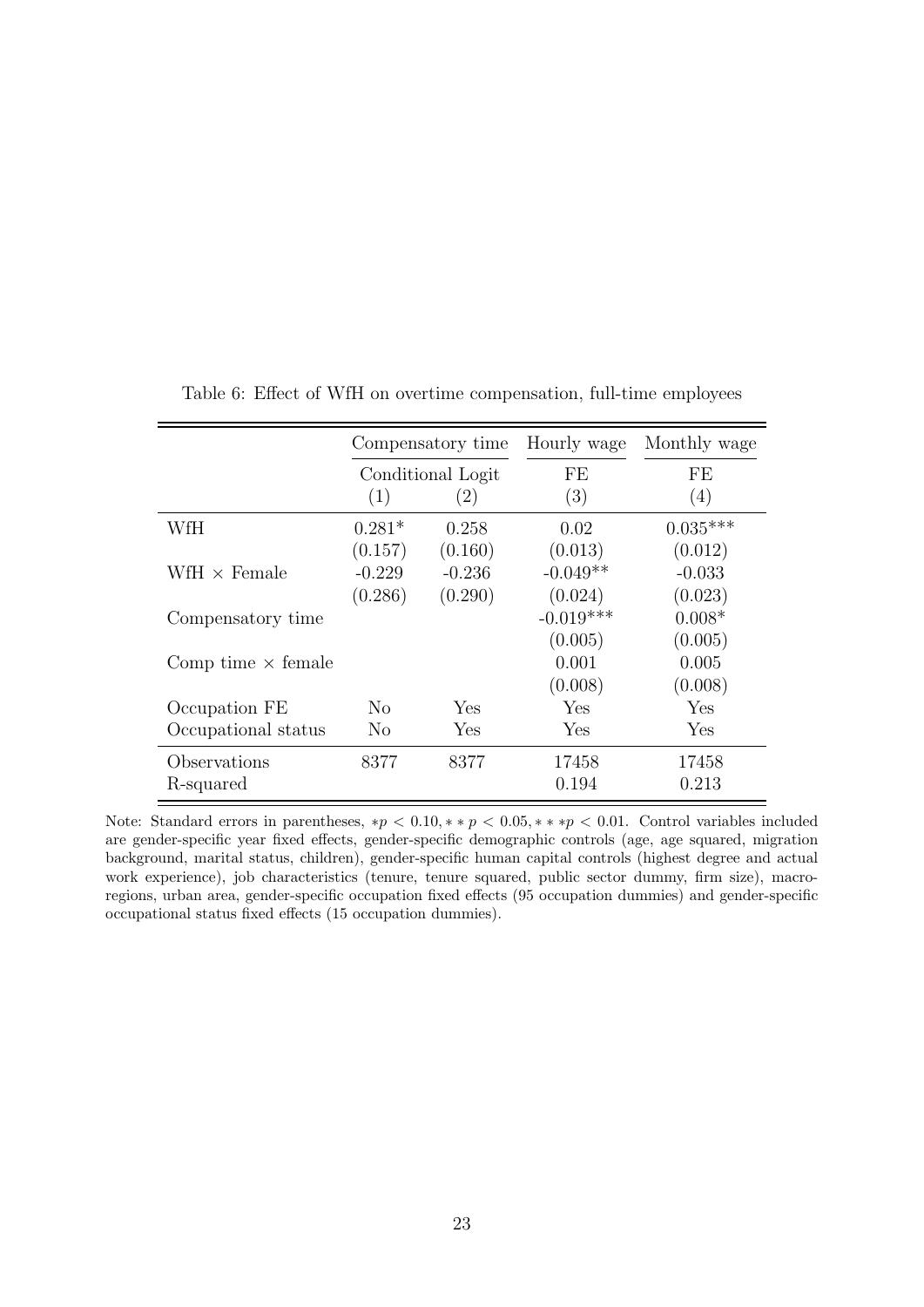women might be willing accept lower wages than men when they use HBW arrangements. Using German data, we are not able to look at valuation of HBW arrangements. However, we have information on job and life satisfaction and we can estimate the effect of HBW take-up on self-reported satisfaction. If WfH is a mean to improve work-life balance, we expect an improvement in job and life satisfaction with HBW take-up. Table [7](#page-23-0) provides the estimated effect of WfH on job and life satisfaction of full-time employees. The OLS results show that men working sometimes from home are more satisfied with their job but this is not the case among women. Controlling for individual fixed-effects, we find that job satisfaction increases significantly with HBW take-up for both men and women and more so for men although the gender difference is not significant. However, the effect on life satisfaction is positive only for men. The interaction with the female dummy is large and negative, although not significant, which implies much weaker evidence that WfH has a positive impact on women's life satisfaction.

<span id="page-23-0"></span>

|                     |            | Job satisfaction  |                       |            | Life satisfaction |                       |
|---------------------|------------|-------------------|-----------------------|------------|-------------------|-----------------------|
|                     | <b>OLS</b> | FE                | FE                    | <b>OLS</b> | FE                | FE                    |
|                     | (1)        | $\left( 2\right)$ | (3)                   | (4)        | (5)               | (6)                   |
| WfH                 | $0.201**$  | $0.197**$         | $0.179*$              | 0.023      | $0.147**$         | $0.136*$              |
|                     | (0.080)    | (0.093)           | (0.092)               | (0.066)    | (0.070)           | (0.069)               |
| WfH $\times$ Female | $-0.277*$  | $-0.087$          | $-0.068$              | 0.100      | $-0.160$          | $-0.149$              |
|                     | (0.160)    | (0.192)           | (0.191)               | (0.130)    | (0.145)           | (0.146)               |
| Monthly wage        |            |                   | $0.483***$<br>(0.102) |            |                   | $0.311***$<br>(0.075) |
| Observations        | 17630      | 17630             | 17630                 | 17684      | 17684             | 17684                 |
| R-squared           | 0.054      | 0.058             | 0.061                 | 0.077      | 0.044             | 0.046                 |

Table 7: Effect of WfH on job and life satisfaction, full-time employees

Note: Standard errors in parentheses,  $*p < 0.10, **p < 0.05, **p < 0.01$ . Control variables included are gender-specific year fixed effects, gender-specific demographic controls (age, age squared, migration background, marital status, children), gender-specific human capital controls (highest degree and actual work experience), job characteristics (tenure, tenure squared, public sector dummy, firm size), macroregions, urban area, gender-specific occupation fixed effects (95 occupation dummies) and gender-specific occupational status fixed effects (15 occupation dummies).

#### 5.4 Effect of home-based work for parents

Working from home might represent a chance for women with children to better combine family life and work. It is often argued that flexible work arrangements may improve women's labour force attachment. Home-based work is one of the main work arrangements that enable individuals to be more flexible in their work-schedule, by for instance shifting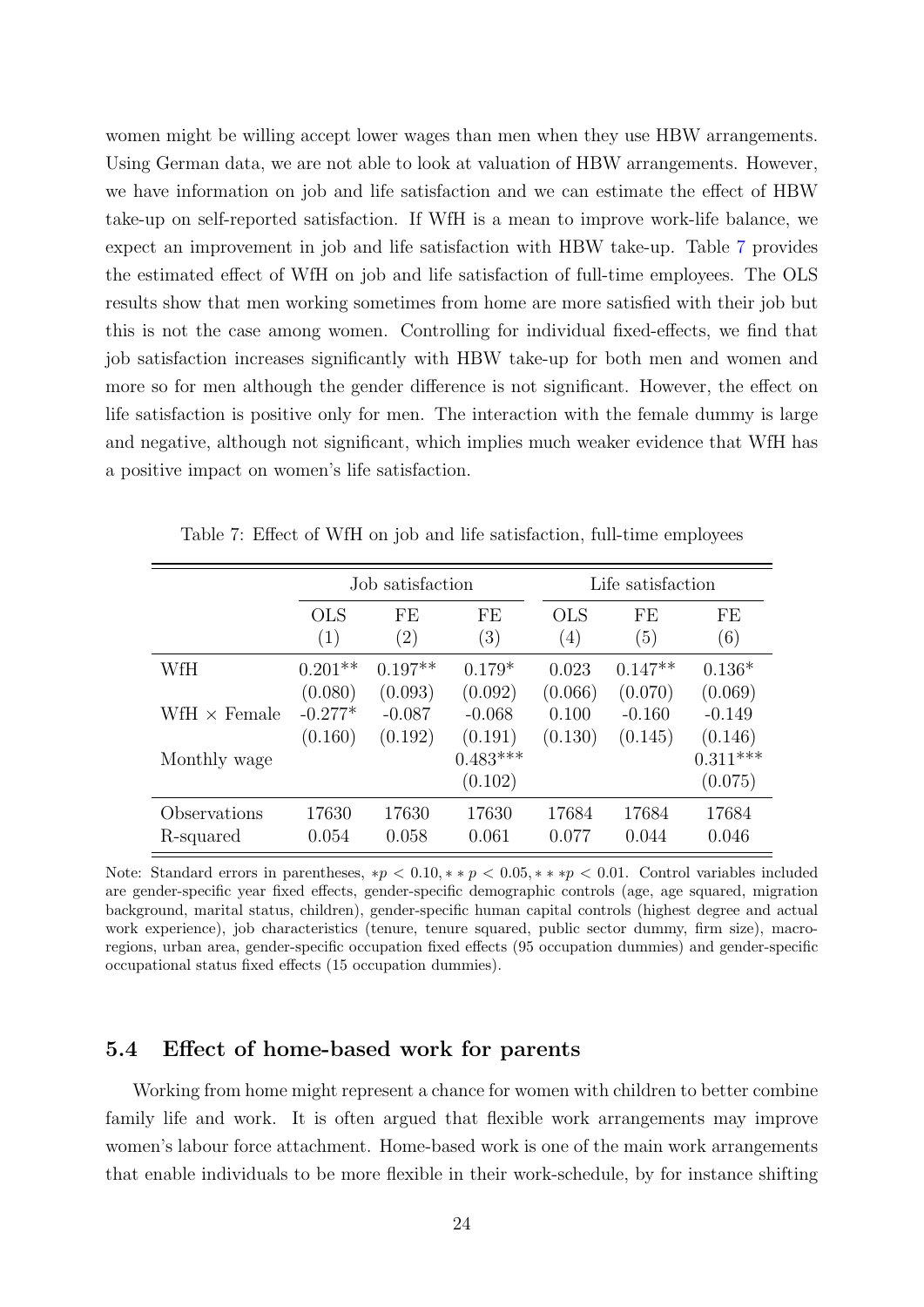part of the work hours usually done during the day to the evening. If the lack of flexibility is an important barrier for mothers to supply labour, the positive effect of WfH on hours should be especially strong among mothers. Given that the labor supply response to having a child is very different between men and women, we investigate the differential effect of WfH by parenthood looking at women only. We thus estimate the fixed effects regression model for women including an interaction term between WfH and the parenthood status distinguishing between children smaller than 6 and children between 6 and 11 years old. [8](#page-24-0)

<span id="page-24-0"></span>

|                              | Actual       | Contracted               | Overtime    | Hourly     | Monthly     | Job.         | Life         |
|------------------------------|--------------|--------------------------|-------------|------------|-------------|--------------|--------------|
|                              | hours        | hours                    | hours       | wage       | wage        | satisfaction | satisfaction |
|                              | (1)          | (2)                      | (3)         | (4)        | (5)         | (6)          | (7)          |
|                              |              | Panel A: All women       |             |            |             |              |              |
| WfH                          | $1.281**$    | $-0.412$                 | $1.692***$  | $-0.048**$ | $-0.022$    | 0.077        | $-0.021$     |
|                              | (0.511)      | (0.399)                  | (0.354)     | (0.020)    | (0.021)     | (0.130)      | (0.097)      |
| Child aged 0-5               | $-11.118***$ | $-9.882***$              | $-1.236***$ | $0.061***$ | $-0.313***$ | 0.248        | 0.010        |
|                              | (0.684)      | (0.623)                  | (0.283)     | (0.021)    | (0.030)     | (0.161)      | (0.118)      |
| WfH $\times$ Child aged 0-5  | $-3.691***$  | $-2.121*$                | $-1.570**$  | 0.068      | $-0.026$    | 0.022        | 0.204        |
|                              | (1.298)      | (1.125)                  | (0.679)     | (0.049)    | (0.063)     | (0.279)      | (0.199)      |
| Child aged 6-11              | $-9.444***$  | $-8.351***$              | $-1.094***$ | 0.036      | $-0.269***$ | $0.344**$    | $-0.092$     |
|                              | (0.697)      | (0.632)                  | (0.291)     | (0.023)    | (0.031)     | (0.173)      | (0.119)      |
| WfH $\times$ Child aged 6-11 | $-1.003$     | 0.288                    | $-1.290**$  | 0.052      | 0.025       | $-0.005$     | 0.244        |
|                              | (0.882)      | (0.699)                  | (0.563)     | (0.034)    | (0.038)     | (0.233)      | (0.179)      |
| Observations                 | 10437        | 10437                    | 10437       | 10437      | 10437       | 10379        | 10427        |
| R-squared                    | 0.222        | 0.240                    | 0.048       | 0.134      | 0.190       | 0.045        | 0.038        |
|                              |              | Panel B: Full-time women |             |            |             |              |              |
| WfH                          | $1.593***$   | 0.087                    | $1.507***$  | $-0.039*$  | $-0.005$    | 0.090        | $-0.058$     |
|                              | (0.467)      | (0.177)                  | (0.451)     | (0.021)    | (0.020)     | (0.184)      | (0.136)      |
| Child aged 0-5               | $-1.901***$  | $-1.283***$              | $-0.618$    | 0.014      | $-0.035$    | 0.325        | $-0.093$     |
|                              | (0.466)      | (0.358)                  | (0.381)     | (0.028)    | (0.028)     | (0.257)      | (0.201)      |
| WfH $\times$ Child aged 0-5  | $-2.540$     | $-0.756$                 | $-1.783$    | 0.116      | 0.063       | $0.687*$     | 0.176        |
|                              | (1.549)      | (0.614)                  | (1.418)     | (0.081)    | (0.076)     | (0.392)      | (0.410)      |
| Child aged 6-11              | $-2.214***$  | $-1.720***$              | $-0.494$    | 0.007      | $-0.050$    | 0.302        | $-0.061$     |
|                              | (0.466)      | (0.338)                  | (0.377)     | (0.031)    | (0.032)     | (0.258)      | (0.186)      |
| WfH $\times$ Child aged 6-11 | $-0.092$     | 0.567                    | $-0.659$    | 0.037      | 0.038       | $-0.310$     | 0.353        |
|                              | (0.856)      | (0.355)                  | (0.878)     | (0.057)    | (0.054)     | (0.431)      | (0.373)      |
| Observations                 | 6687         | 6687                     | 6687        | 6687       | 6687        | 6654         | 6680         |
| R-squared                    | 0.070        | 0.086                    | 0.054       | 0.222      | 0.230       | 0.065        | 0.040        |

Table 8: Effect of WfH by parenthood, only women

Note: Standard errors in parentheses,  $*p < 0.10, * > p < 0.05, ** > p < 0.01$ . Control variables included are gender-specific year fixed effects, gender-specific demographic controls (age, age squared, migration background, marital status, children), gender-specific human capital controls (highest degree and actual work experience), job characteristics (tenure, tenure squared, public sector dummy, firm size), macro-regions, urban area, gender-specific occupation fixed effects (95 occupation dummies) and gender-specific occupational status fixed effects (15 occupation dummies).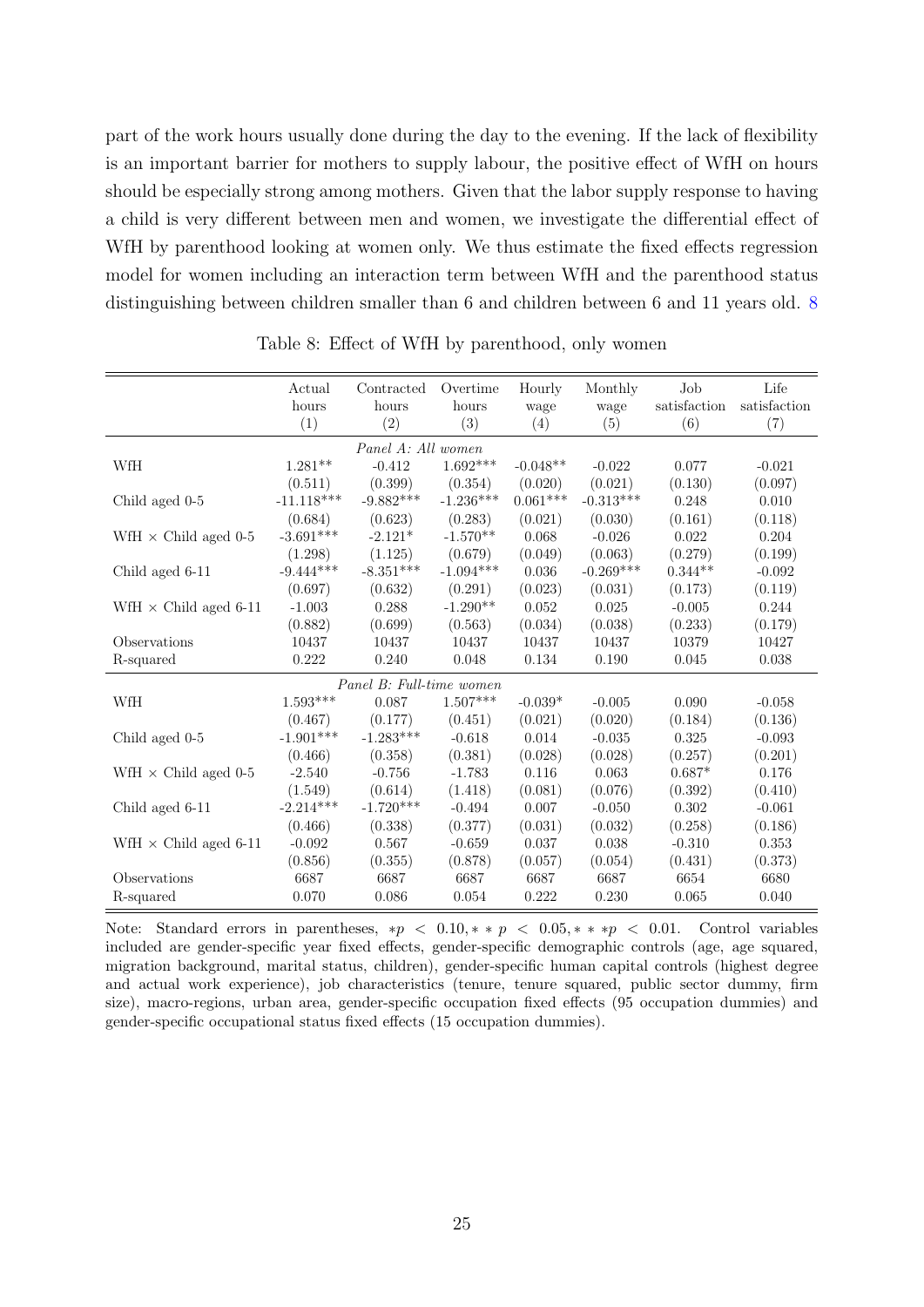## 6 Concluding remarks

In the last decades, working arrangements have become more flexible extending workers' options regarding when and where they work. Flexible working has been presented as a way to better combine family and career in some cases, and to increase productivity in others. It is not clear however if it can promote both at the same time. There is remarkably little research on how WfH affects the careers and on how it depends on workers' characteristics. We investigate here how flexible-work arrangements through working from home affect men's amd women's career in terms of working hours and labour earnings. By doing so we are able to tell whether working from home allow women to strengthen their labour market attachment by increasing their hours worked relative to men, and whether the change in working arrangement pays off in terms of labour earnings equally for both gender. Controlling for workers' observed and unobserved heterogeneity, we find that WfH does not affect contractual hours in the short to medium run either for women or for men. But we do find that full-time women use WfH arrangements to increase overtime hours, and more so than full-time men. However, women keep on working fewer hours than men overall. We also investigate whether the increase in working hours among individuals doing WfH translates into higher wages. For men, actual hourly wages increase as they start working from home. By contrast, additional overtime hours do not seem to pay off for women. Hence, women's hourly wages based on actual hours even decrease significantly. Consistent with this latter results, we also find that WfH increases job satisfaction among men but not among women.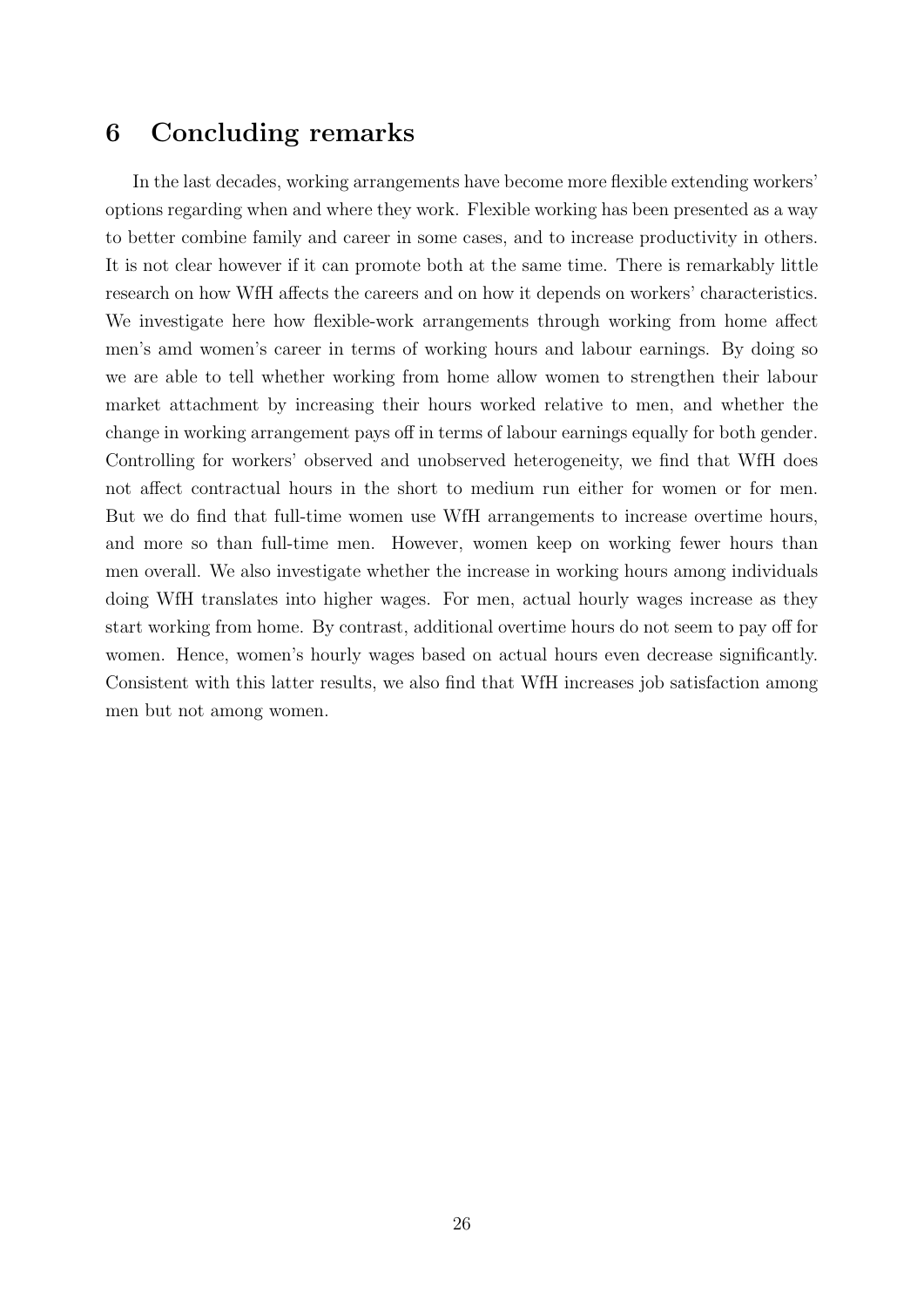## References

- <span id="page-26-1"></span>Allen, T. D., Golden, T. D., and Shockley, K. M. (2015). How effective is telecommuting? assessing the status of our scientific findings. Psychological Science in the Public Interest,  $16(2):40-68.$
- <span id="page-26-7"></span>Anderson, D. J., Binder, M., and Krause, K. (2003). The motherhood wage penalty revisited: Experience, heterogeneity, work effort, and work-schedule flexibility. Industrial & Labor Relations Review, 56(2):273–294.
- <span id="page-26-5"></span>Antonczyk, D., Fitzenberger, B., and Sommerfeld, K. (2010). Rising wage inequality, the decline of collective bargaining, and the gender wage gap. Labour Economics, 17(5):835– 847.
- <span id="page-26-2"></span>Bloom, N., Liang, J., Roberts, J., and Ying, Z. J. (2014). Does working from home work? evidence from a chinese experiment. The Quarterly Journal of Economics, page qju032.
- <span id="page-26-9"></span>Blundell, R., Bozio, A., and Laroque, G. (2013). Extensive and intensive margins of labour supply: work and working hours in the us, the uk and france. Fiscal Studies,  $34(1)$ :1–29.
- <span id="page-26-6"></span>Cortes, P. and Pan, J. (2016). When time binds: Returns to working long hours and the gender wage gap among the highly skilled. IZA Discussion Paper No. 9846, Institute for the Study of Labor (IZA).
- <span id="page-26-0"></span>de Graaff, T. and Rietveld, P. (2007). Substitution between working at home and out-ofhome: The role of ict and commuting costs. Transportation Research Part A, 41(2):142– 160.
- <span id="page-26-4"></span>Dettling, L. J. (2017). Broadband in the labor market: the impact of residential high-speed internet on married women's labor force participation. *ILR Review*,  $70(2):451-482$ .
- <span id="page-26-11"></span>Dustmann, C. and Rochina-Barrachina, M. E. (2007). Selection correction in panel data models: An application to the estimation of females' wage equations. The Econometrics Journal, 10(2):263–293.
- <span id="page-26-8"></span>Edwards, L. N. and Field-Hendrey, E. (2002). Home-based work and women's labor force decisions. Journal of Labor Economics, 20(1):170–200.
- <span id="page-26-3"></span>Glass, J. (2004). Blessing or curse? work-family policies and mother's wage growth over time. Work and Occupations, 31(3):367–394.
- <span id="page-26-10"></span>Golden, L. (2015). Hours of labor supply. A more flexible approach, chapter 24, pages 479–496. Routledge.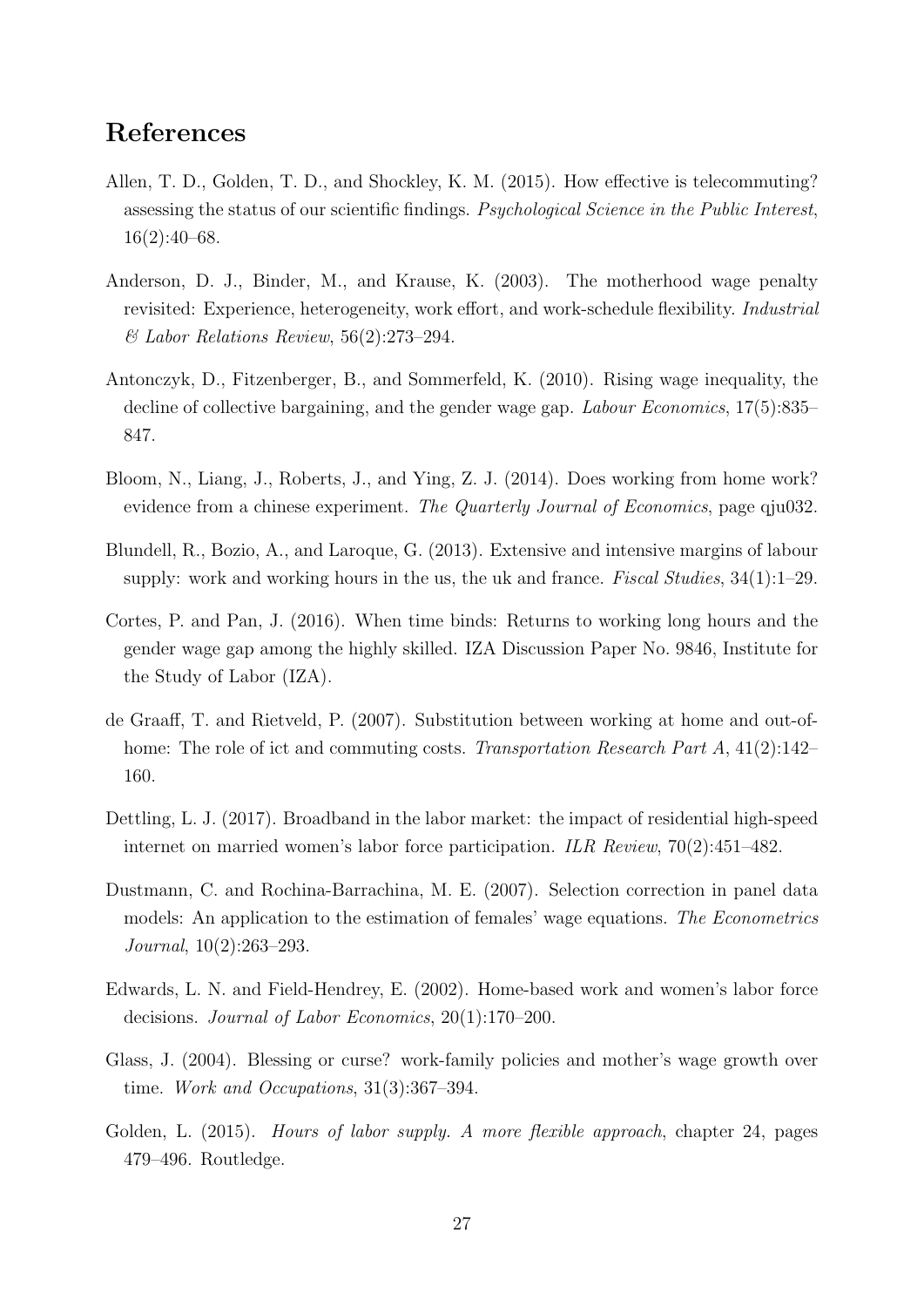- <span id="page-27-6"></span>Goldin, C. (2014). A grand gender convergence: Its last chapter. The American Economic Review, 104(4):1091–1119.
- <span id="page-27-10"></span>Kroh, M., Kuehne, S., and Siegers, R. (2015). Documentation of Sample Sizes and Panel Attrition in the German Socio Economic Panel (SOEP) (1984 until 2014). SOEP Survey Papers 297: Series C., Berlin: DIW Berlin/SOEP.
- <span id="page-27-3"></span>Leslie, L. M., Manchester, C. F., Park, T.-Y., and Mehng, S. A. (2012). Flexible work practices: A source of career premiums or penalties? Academy of Management Journal, 55(6):1407–1428.
- <span id="page-27-1"></span>Lister, K. and Harnish, T. (2011). The state of telework in the us. Telework Research Network.
- <span id="page-27-8"></span>Lott, Y. and Chung, H. (2016). Gender discrepancies in the outcomes of schedule control on overtime hours and income in germany. European Sociological Review, 32(6):752–765.
- <span id="page-27-0"></span>Mas, A. and Pallais, A. (2017). Valuing alternative work arrangements. American Economic Review, 107(12):3722–59.
- <span id="page-27-5"></span>Noonan, M. C. and Glass, J. L. (2012). Hard truth about telecommuting, the. Monthly Lab. Rev., 135:38.
- <span id="page-27-4"></span>Oettinger, G. S. (2011). The incidence and wage consequences of home-based work in the united states, 1980–2000. Journal of Human Resources, 46(2):237–260.
- <span id="page-27-9"></span>Peters, P., Wetzels, C., and Tijdens, K. (2008). Telework: Timesaving or time-consuming? an investigation into actual working hours. Journal of Interdisciplinary Economics, 19(4):421–442.
- <span id="page-27-7"></span>Possenriede, D., Hassink, W. H., and Plantenga, J. (2016). Does temporal and locational flexibility of work increase the supply of working hours? evidence from the netherlands. IZA Journal of Labor Policy, 5(1):16.
- <span id="page-27-2"></span>Weeden, K. A. (2005). Is there a flexiglass ceiling? flexible work arrangements and wages in the united states. Social Science Research, 34(2):454–482.
- <span id="page-27-11"></span>Wooldridge, J. M. (1995). Selection corrections for panel data models under conditional mean independence assumptions. Journal of econometrics,  $68(1)$ :115–132.
- <span id="page-27-12"></span>Wooldridge, J. M. (2010). Correlated random effects models with unbalanced data. Technical report, MIMEO, University of Michigan, Ann Arbor.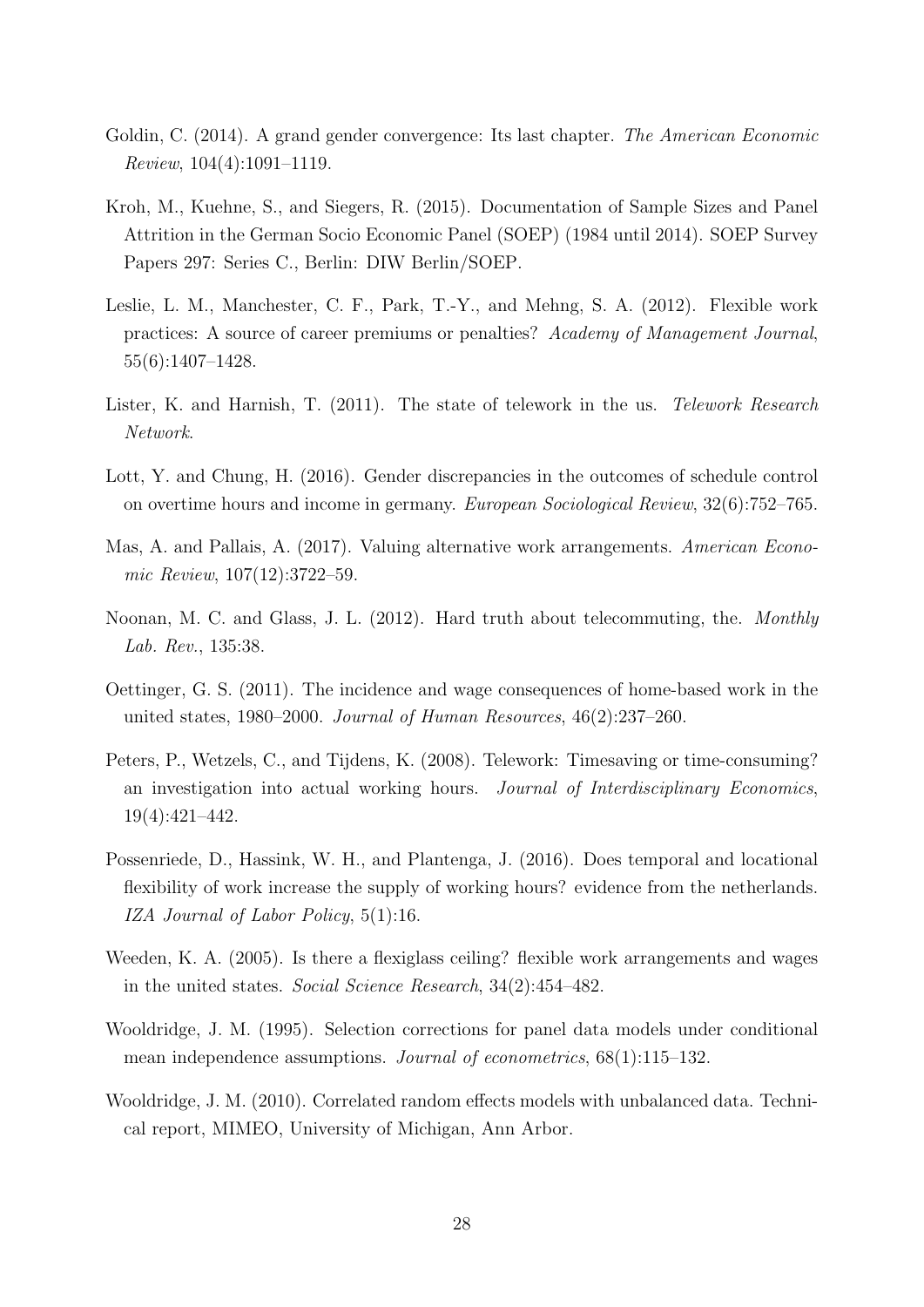# A Descriptive statistics

|                 |         | WfH       |          | No WfH    | Total |
|-----------------|---------|-----------|----------|-----------|-------|
|                 | Take-up | no change | Drop-out | no change |       |
| Sample of Women |         |           |          |           |       |
| 1999            | 33      | 37        | 29       | 1524      | 1623  |
| 2002            | 23      | 29        | 39       | 1436      | 1527  |
| 2009            | 88      | 56        | 34       | 1663      | 1841  |
| 2014            | 66      | 94        | 48       | 1463      | 1671  |
| Total           | 210     | 216       | 150      | 6086      | 6662  |
| Sample of Men   |         |           |          |           |       |
| 1999            | 48      | 45        | 57       | 1938      | 2088  |
| 2002            | 41      | 39        | 63       | 1751      | 1894  |
| 2009            | 93      | 58        | 49       | 1763      | 1963  |
| 2014            | 73      | 68        | 65       | 1361      | 1567  |
| Total           | 255     | 210       | 234      | 6813      | 7512  |

Table 9: Change in home-based work status by year and gender

Source: GSOEP. Sample of full-time and part-time employees.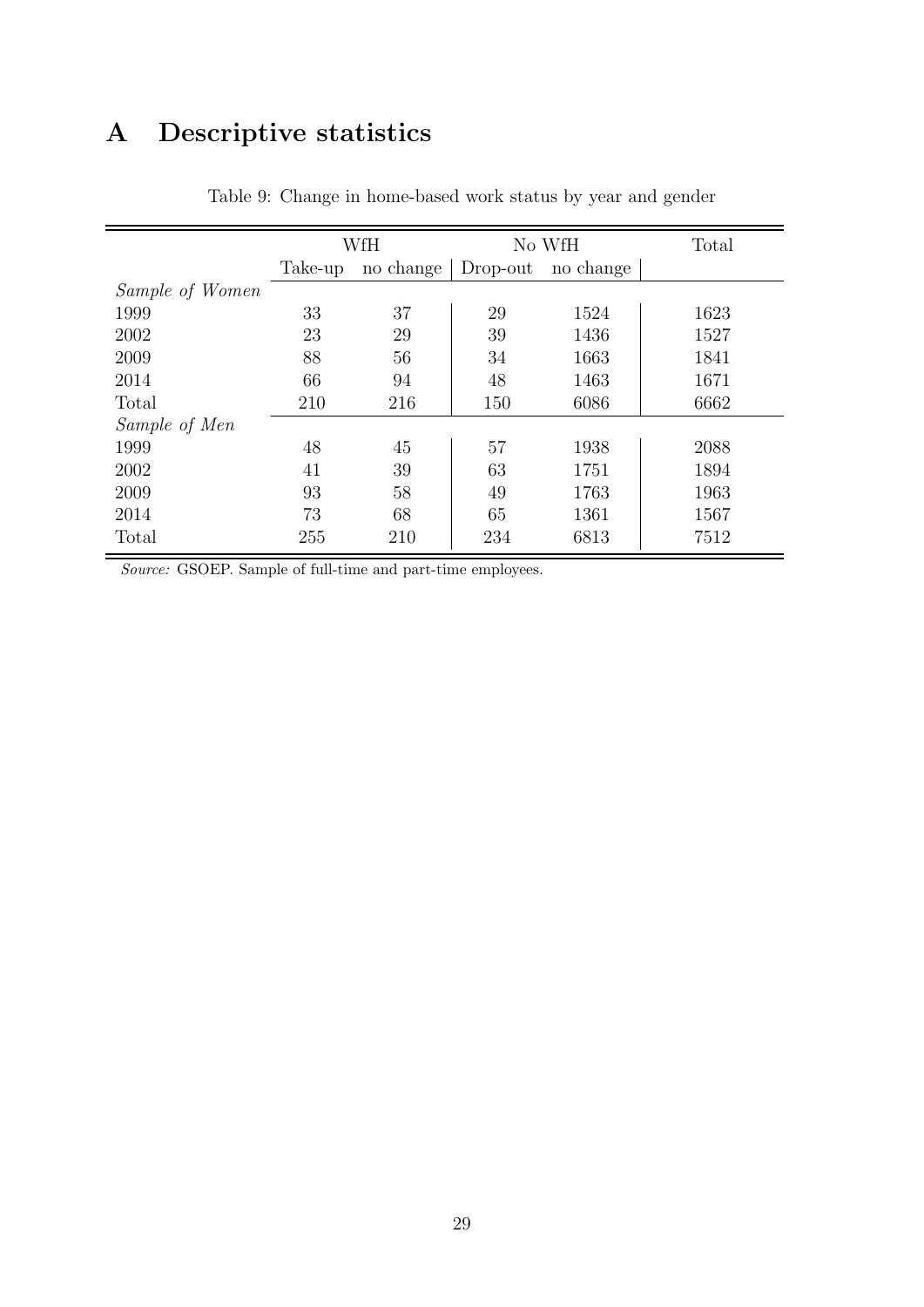| <b>HBW</b> | no HBW                                                           | difference                                                                             | $(t-stat.)$             |
|------------|------------------------------------------------------------------|----------------------------------------------------------------------------------------|-------------------------|
|            |                                                                  |                                                                                        |                         |
| 22.05      | 19.01                                                            | 3.04                                                                                   | (1.08)                  |
| 2.49       | 2.98                                                             | $-0.49***$                                                                             | $(-3.99)$               |
| 1.36       | 1.54                                                             | $-0.17*$                                                                               | $(-1.79)$               |
|            |                                                                  |                                                                                        |                         |
|            |                                                                  |                                                                                        |                         |
| 18.27      | 11.43                                                            | $6.84***$                                                                              | (4.97)                  |
| 3.86       | 4.41                                                             | $-0.54***$                                                                             | $(-3.78)$               |
| 1.47       | 1.66                                                             | $-0.18*$                                                                               | $(-1.75)$               |
|            |                                                                  |                                                                                        |                         |
|            |                                                                  |                                                                                        |                         |
| 21.02      | 15.48                                                            | $5.54***$                                                                              | (3.17)                  |
| 3.36       | 3.74                                                             | $-0.38***$                                                                             | $(-3.38)$               |
| 1.37       | 1.50                                                             | $-0.13*$                                                                               | $(-1.66)$               |
|            |                                                                  |                                                                                        |                         |
|            |                                                                  |                                                                                        |                         |
| 20.01      | 14.98                                                            | $5.02***$                                                                              | (2.92)                  |
| 3.38       | 3.73                                                             | $-0.35***$                                                                             | $(-3.18)$               |
| 2.24       | 1.62                                                             | $0.61***$                                                                              | (3.20)                  |
| 1.41       | 1.53                                                             | $-0.12$                                                                                | $(-1.58)$               |
|            |                                                                  |                                                                                        |                         |
|            |                                                                  |                                                                                        |                         |
| 34.35      | 26.79                                                            | $7.55***$                                                                              | (2.45)                  |
| 1.85       | 2.18                                                             | $-0.34***$                                                                             | $(-4.29)$               |
| 1.39       | 1.61                                                             | $-0.22***$                                                                             | $(-3.15)$               |
|            |                                                                  |                                                                                        |                         |
|            |                                                                  |                                                                                        |                         |
| 34.94      | 26.60                                                            | $8.34***$                                                                              | (2.58)                  |
| 1.78       | 2.17                                                             | $-0.39***$                                                                             | $(-4.62)$               |
| 1.32       | 1.50                                                             |                                                                                        | $(-2.44)$               |
|            |                                                                  |                                                                                        |                         |
|            |                                                                  |                                                                                        |                         |
| 35.67      | 27.08                                                            | $8.59**$                                                                               | (2.50)                  |
| 1.81       | 2.18                                                             | $-0.37***$                                                                             | $(-4.21)$               |
| 0.73       | 0.79                                                             | $-0.06$                                                                                | $(-0.72)$               |
| 1.31       | 1.53                                                             |                                                                                        | $(-2.86)$               |
|            | Sample of FT Women $(N: 3847)$<br>Sample of PT Women $(N: 2519)$ | Sample of Women with a partner $(N: 5044)$<br>Sample of Men with a partner $(N: 5870)$ | $-0.18**$<br>$-0.21***$ |

Table 10: Time-use data by home-based work status and gender

Source: GSOEP. Sample of full-time and part-time employees with non-missing time-use information. Housework includes running errants and repairs.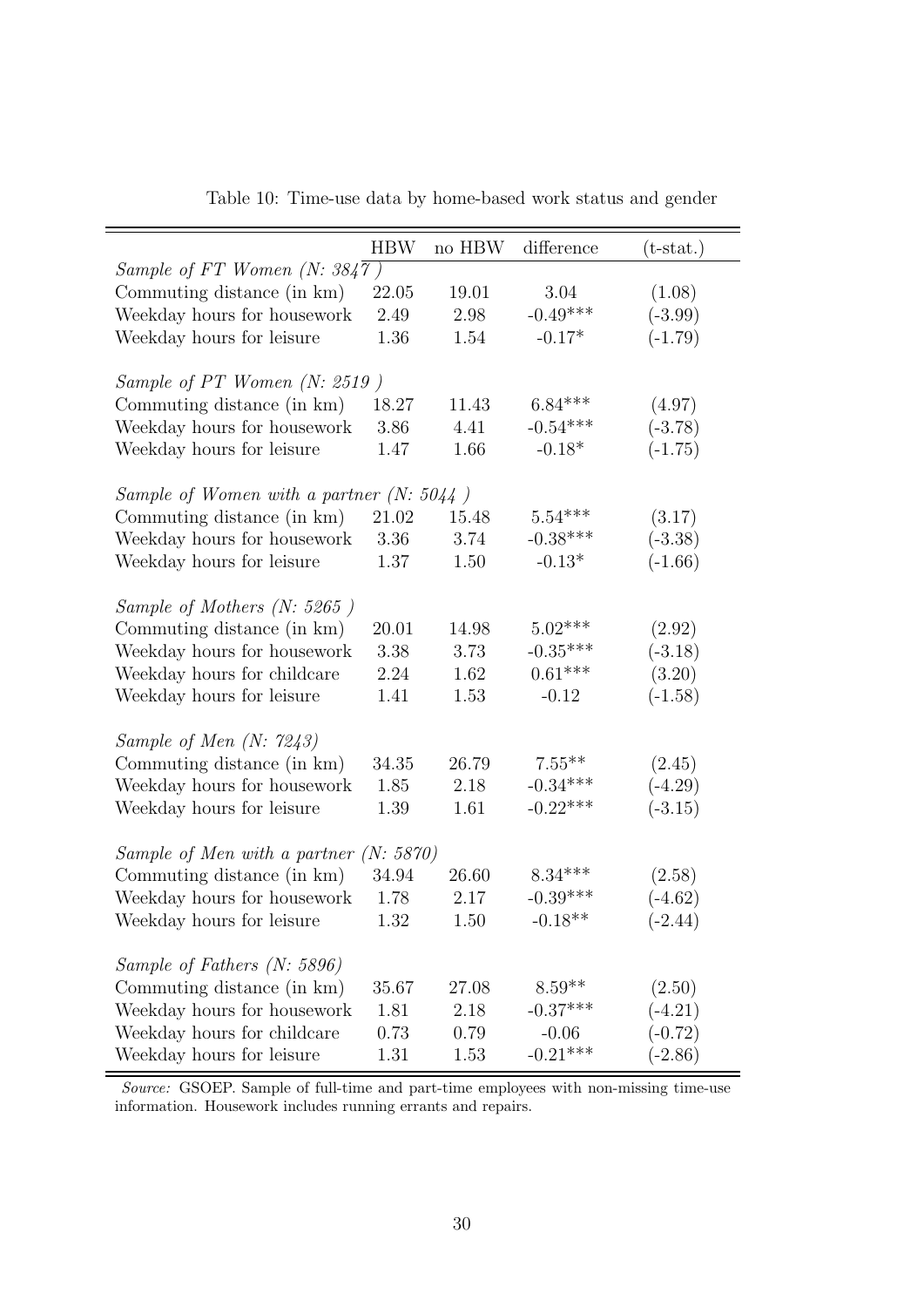|                                   | Monthly HBW    | Weekly HBW     | difference            | $(t-stat.)$         |
|-----------------------------------|----------------|----------------|-----------------------|---------------------|
| Sample of Women                   |                |                |                       |                     |
| Actual working hours              | 38.39          | 34.69          | $3.69***$             | (3.34)              |
| Contracted working hours per week | $33.56\,$      | 29.28          | $4.27***$             | (4.64)              |
| Overtime hours per week           | 4.83           | 5.41           | $-0.58$               | $(-1.07)$           |
| Works less than 30 hrs            | 0.31           | $0.55\,$       | $-0.24***$            | $(-5.09)$           |
| Hours worked, fulltime            | 44.84          | 43.94          | 0.90                  | (1.25)              |
| gross hourly real wages           | 20.89          | 21.28          | $-0.40$               | $(-0.48)$           |
| gross wage real                   | 3142.88        | 2812.85        | $330.03**$            | (2.55)              |
| migration background              | 0.15           | 0.13           | 0.03                  | (0.80)              |
| Married or with partne            | 0.84           | 0.82           | 0.02                  | (0.61)              |
| age                               | 42.91          | 45.83          | $-2.92***$            | $(-3.50)$           |
| agesq                             | 1920.48        | 2177.31        | $-256.84***$          | $(-3.43)$           |
| Children under age 3              | 0.04           | 0.05           | $-0.00$               | $(-0.17)$           |
| Child aged between 3 and 6        | 0.08           | 0.08           | 0.00                  | (0.05)              |
| Children between 6 and 16         | 0.55           | 0.68           | $-0.13***$            | $(-2.88)$           |
| Civil servant                     | 0.39           | 0.67           | $-0.28***$            | $(-6.12)$           |
| $firm\ 200+$ employees            | 0.63           | 0.42           | $0.21***$             | (4.42)              |
| firm 20- employees                | 0.17           | 0.22           | $-0.04$               | $(-1.09)$           |
| Firm tenure                       | 11.21          | 14.23          | $-3.01***$            | $(-3.21)$           |
| Firm tenure squared               | 214.63         | 303.30         | $-88.67***$           | $(-2.65)$           |
| Urban                             | 0.71           | 0.68           | 0.03                  | (0.66)              |
|                                   |                |                |                       |                     |
|                                   | Monthly HBW    | Weekly HBW     | difference            |                     |
|                                   |                |                |                       | $(t-stat.)$         |
| Sample of Men                     |                |                |                       |                     |
| Actual working hours              | 45.64          | 46.33          | $-0.69$               | $(-1.17)$           |
| Contracted working hours          | 38.72          | 38.11          | $0.60*$               | (1.66)              |
| Overtime hours                    | 6.92           | 8.22           | $-1.29***$            | $(-2.79)$           |
| Works less than 30 hrs            | 0.04           | 0.10           | $-0.06***$            | $(-2.92)$           |
| Hours worked, fulltime            | 46.25          | 47.73          | $-1.49***$            | $(-2.95)$           |
| gross hourly real wages           | 25.36          | 24.35          | 1.01                  | (1.48)              |
| gross wage real                   | 4436.21        | 4186.42        | 249.79**              | (2.16)              |
| migration                         | 0.11           | 0.13           | $-0.01$               | $(-0.47)$           |
| Married or with partner           | 0.87           | 0.89           | $-0.02$               | $(-0.98)$           |
| age                               | 43.46          | 45.36          | $-1.89***$            | $(-2.69)$           |
| agesq                             | 1965.00        | 2145.39        | $-180.39***$          | $(-2.86)$           |
| Children under age 3              | 0.07           | 0.09           | $-0.02$               | $(-0.72)$           |
| Child aged between 3 and 6        | 0.07           | 0.10           | $-0.03$               | $(-1.19)$           |
| Children between 6 and 16         | 0.48           | 0.54           | $-0.05$               | $(-1.41)$           |
| Civil servant                     | 0.24           | 0.45           | $-0.21***$            | $(-5.83)$           |
| firm 200+ $\it{employes}$         | 0.62           | 0.60           | 0.03                  | (0.71)              |
| firm 20- employees                | 0.13           | 0.09           | 0.04                  | (1.53)              |
| Firm tenure                       | 12.05          | 13.53          | $-1.48*$              | $(-1.94)$           |
| Firm tenure squared<br>Urban      | 241.68<br>0.82 | 281.61<br>0.70 | $-39.93$<br>$0.12***$ | $(-1.53)$<br>(3.62) |

Table 11: Descriptive stat by home-based work intensity and gender

Source: GSOEP. Sample of full-time and part-time employees working from home.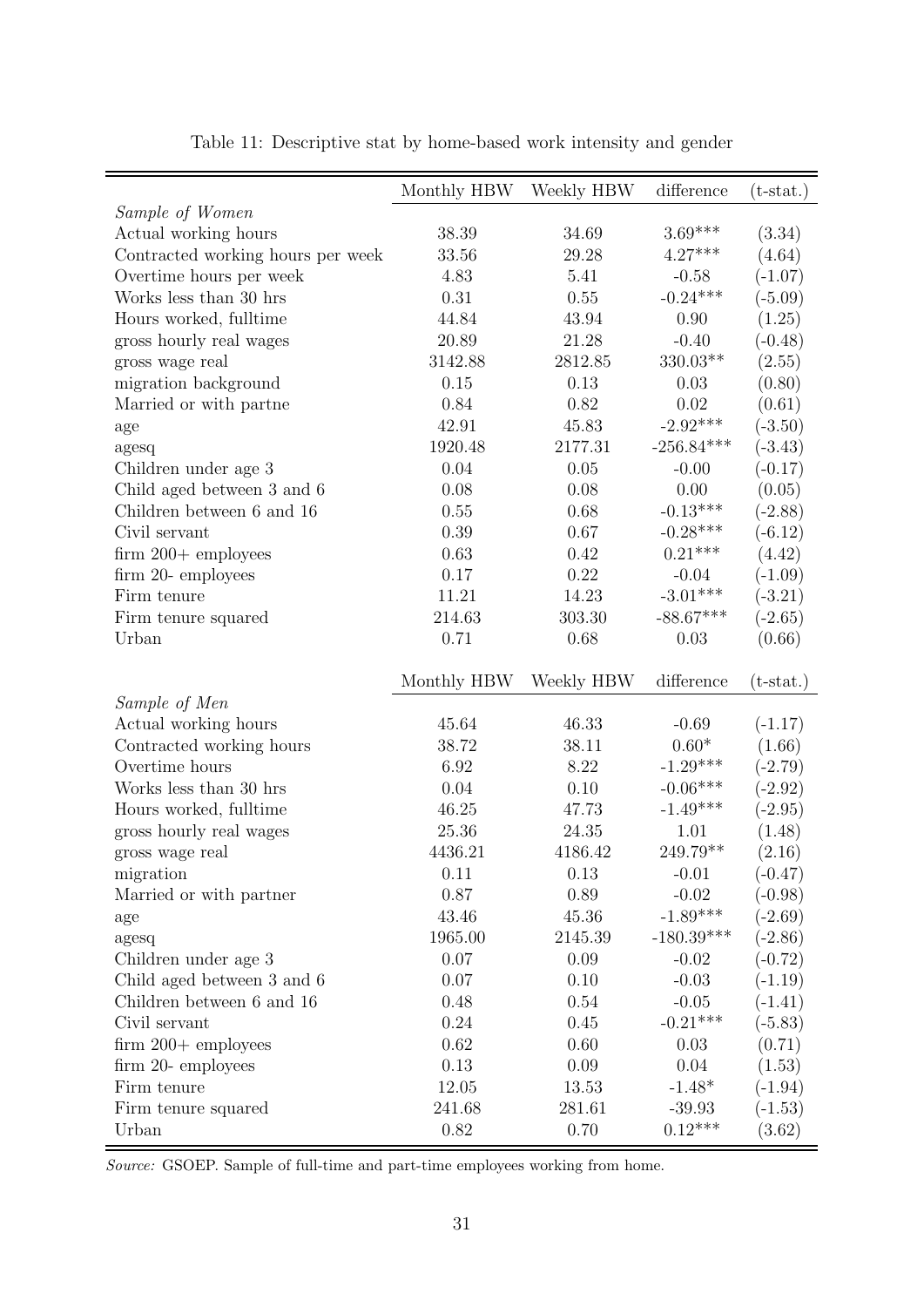## B Additional results

|                           |                     | Hourly wages            |                       | Monthly wages         |
|---------------------------|---------------------|-------------------------|-----------------------|-----------------------|
|                           | FE<br>(1)           | FE<br>$\left( 2\right)$ | FE<br>(3)             | FE<br>(4)             |
| WfH                       | 0.034<br>(0.034)    | 0.036<br>(0.036)        | $0.065*$<br>(0.034)   | $0.060*$<br>(0.036)   |
| $WfH \times$ Female       | $-0.081$<br>(0.064) | $-0.108*$<br>(0.063)    | $-0.134**$<br>(0.060) | $-0.148**$<br>(0.059) |
| Occupation FE             | N <sub>0</sub>      | Yes                     | No                    | Yes                   |
| Occupational status       | No                  | Yes                     | No                    | Yes                   |
| Observations<br>R-squared | 4183<br>0.110       | 4183<br>0.195           | 4183<br>0.121         | 4183<br>0.214         |

<span id="page-31-0"></span>Table 12: Effect of WfH on hourly and monthly wages, full-time employees who always do overtime hours

Note: Standard errors in parentheses,  $*p < 0.10, **p < 0.05, **p < 0.01$ . Control variables included are gender-specific year fixed effects, gender-specific demographic controls (age, age squared, migration background, marital status, children), gender-specific human capital controls (highest degree and actual work experience), job characteristics (tenure, tenure squared, public sector dummy, firm size), macroregions, urban area, gender-specific occupation fixed effects (95 occupation dummies) and gender-specific occupational status fixed effects (15 occupation dummies).

<span id="page-31-1"></span>Table 13: Effect of WfH on hours and wages, full-time employees without children under 12

|                            | Actual                                  | Contractual                             | Overtime                                 | Hourly                                  | Monthly                                 |
|----------------------------|-----------------------------------------|-----------------------------------------|------------------------------------------|-----------------------------------------|-----------------------------------------|
|                            | hours                                   | hours                                   | hours                                    | wage                                    | wage                                    |
|                            | FE                                      | FE                                      | FE                                       | FE                                      | FE                                      |
|                            | (1)                                     | $\left( 2\right)$                       | (3)                                      | (4)                                     | (5)                                     |
| WfH<br>WfH $\times$ Female | 0.589<br>(0.368)<br>$1.146*$<br>(0.626) | 0.199<br>(0.133)<br>$-0.153$<br>(0.227) | 0.390<br>(0.363)<br>$1.298**$<br>(0.614) | 0.004<br>(0.017)<br>$-0.041$<br>(0.027) | 0.019<br>(0.016)<br>$-0.018$<br>(0.026) |
| Observations               | 13736                                   | 13736                                   | 13736                                    | 13736                                   | 13736                                   |
| R-squared                  | 0.059                                   | 0.053                                   | 0.054                                    | 0.180                                   | 0.202                                   |

Note: Standard errors in parentheses,  $*p < 0.10, **p < 0.05, ***p < 0.01$ . Control variables included are gender-specific year fixed effects, gender-specific demographic controls (age, age squared, migration background, marital status, children), gender-specific human capital controls (highest degree and actual work experience), job characteristics (tenure, tenure squared, public sector dummy, firm size), macroregions, urban area, gender-specific occupation fixed effects (95 occupation dummies) and gender-specific occupational status fixed effects (15 occupation dummies).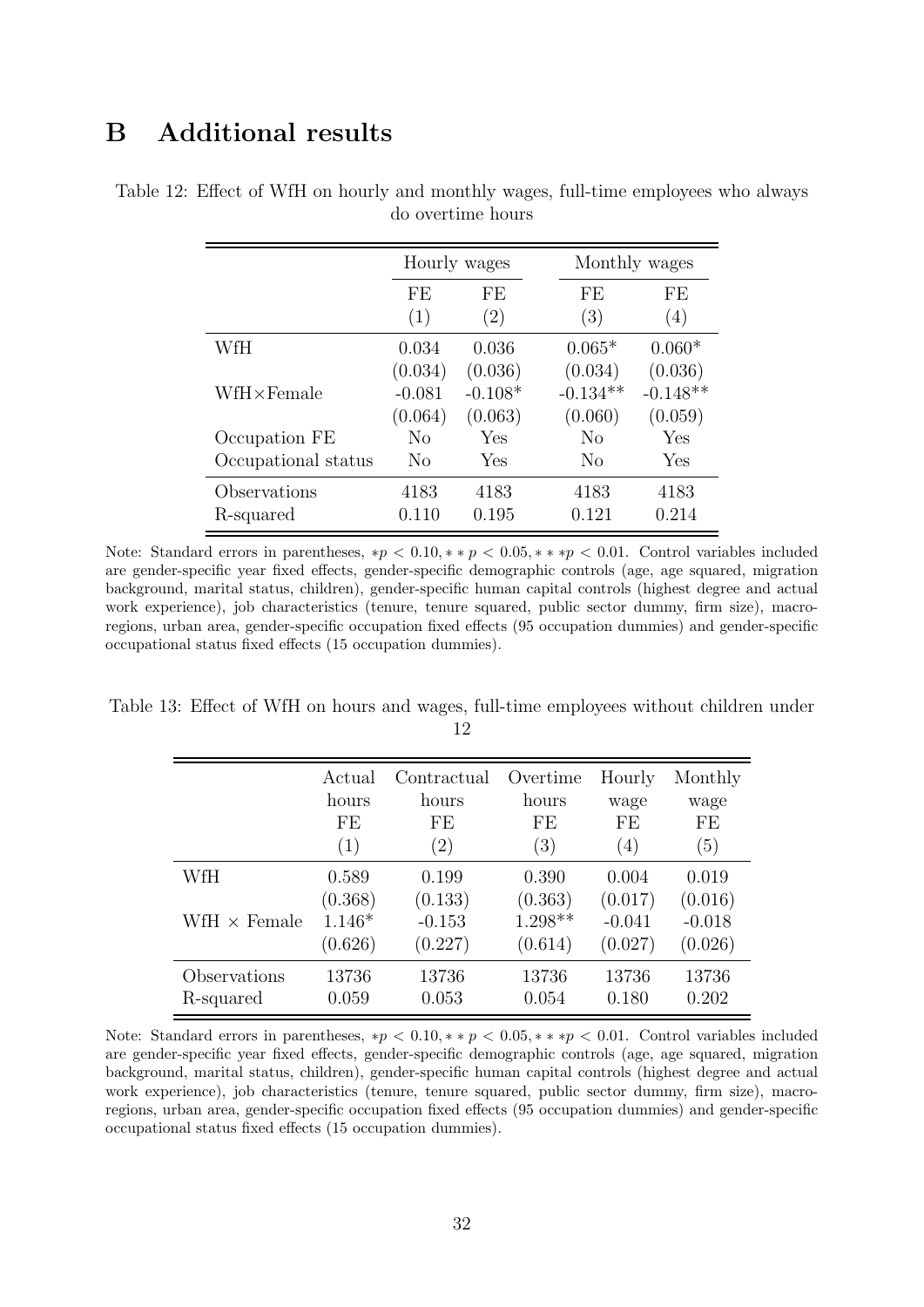|                         | Women                       |                        |                         | Men                         |                        |                         |  |
|-------------------------|-----------------------------|------------------------|-------------------------|-----------------------------|------------------------|-------------------------|--|
|                         | Contractual<br>hours<br>(1) | Hourly<br>wages<br>(2) | Monthly<br>wages<br>(3) | Contractual<br>hours<br>(4) | Hourly<br>wages<br>(5) | Monthly<br>wages<br>(6) |  |
| WfH                     | $1.228**$                   | $-0.007$               | 0.021                   | $0.689**$                   | 0.013                  | $0.029**$               |  |
|                         | (0.477)                     | (0.020)                | (0.019)                 | (0.312)                     | (0.014)                | (0.013)                 |  |
| Job change              | $-0.078$                    | 0.001                  | $-0.000$                | $-0.233$                    | $-0.001$               | $-0.006$                |  |
|                         | (0.186)                     | (0.009)                | (0.009)                 | (0.161)                     | (0.007)                | (0.007)                 |  |
| WfH $\times$ job change | 0.319                       | $-0.064$               | $-0.059$                | 0.375                       | 0.006                  | 0.013                   |  |
|                         | (0.756)                     | (0.041)                | (0.039)                 | (0.512)                     | (0.024)                | (0.024)                 |  |
| Promotion               | $0.406**$                   | $0.016*$               | $0.026***$              | $0.731***$                  | 0.010                  | $0.025***$              |  |
|                         | (0.202)                     | (0.009)                | (0.010)                 | (0.170)                     | (0.008)                | (0.007)                 |  |
| WfH $\times$ promotion  | 1.025                       | 0.000                  | 0.021                   | $-0.879$                    | $0.080***$             | $0.062**$               |  |
|                         | (0.944)                     | (0.052)                | (0.055)                 | (0.638)                     | (0.028)                | (0.029)                 |  |
| Occupation FE           | Yes                         | Yes                    | Yes                     | Yes                         | $\operatorname{Yes}$   | Yes                     |  |
| Occupational status     | N <sub>o</sub>              | N <sub>0</sub>         | N <sub>0</sub>          | N <sub>o</sub>              | N <sub>o</sub>         | No                      |  |
| Observations            | 6189                        | 6189                   | 6189                    | 11519                       | 11519                  | 11519                   |  |
| R-squared               | 0.064                       | 0.212                  | 0.215                   | 0.041                       | 0.176                  | 0.197                   |  |

<span id="page-32-0"></span>Table 14: Effect of WfH on hours and wages with job changes and promotions, full-time employees

Note: Standard errors in parentheses, \*p < 0.10, \* \* p < 0.05, \* \* \*p < 0.01. Control variables included are gender-specific year fixed effects, gender-specific demographic controls (age, age squared, migration background, marital status, children), gender-specific human capital controls (highest degree and actual work experience), job characteristics (tenure, tenure squared, public sector dummy, firm size), macro-regions, urban area, gender-specific occupation fixed effects (95 occupation dummies) and gender-specific occupational status fixed effects (15 occupation dummies).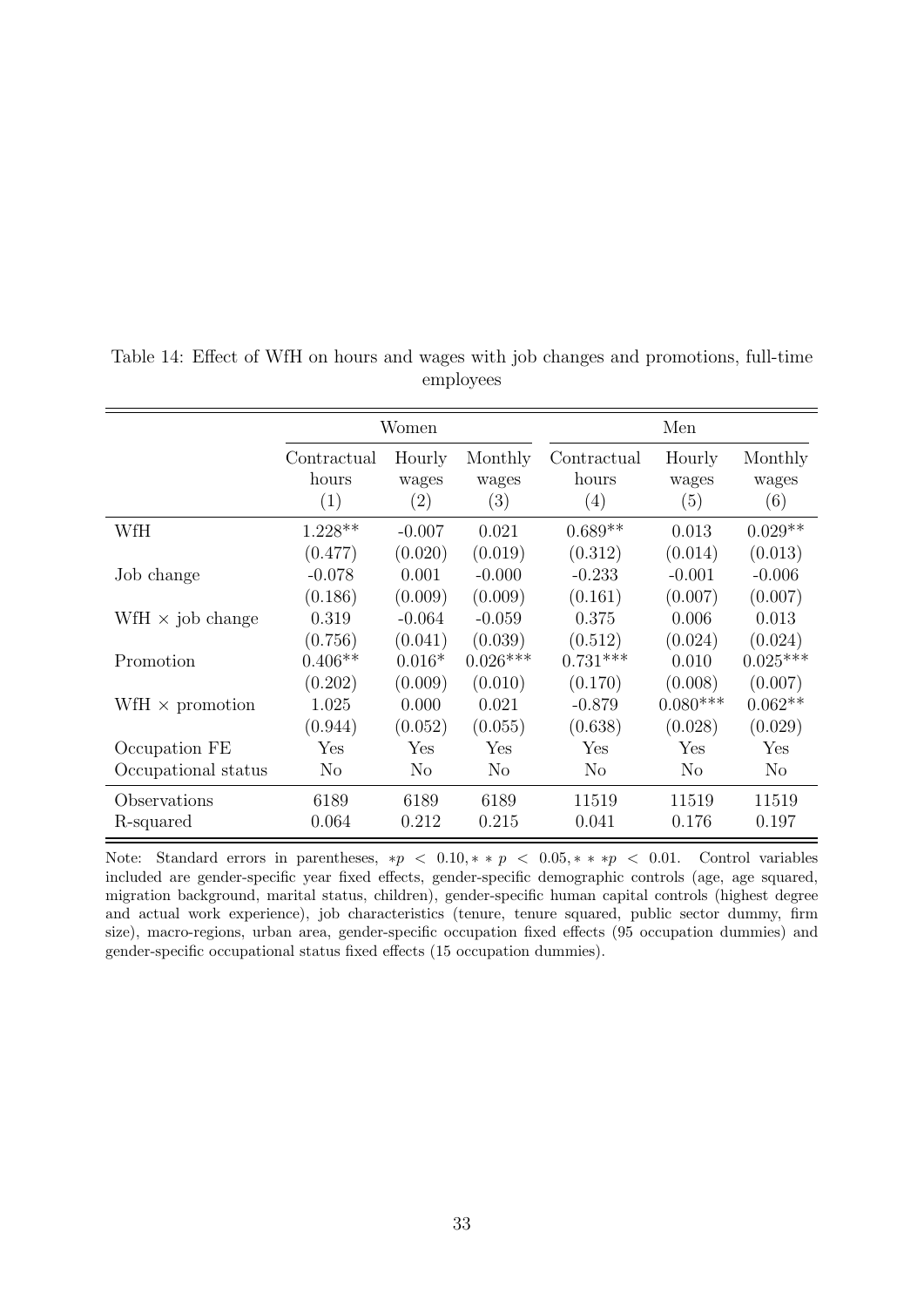# <span id="page-33-0"></span>C Model with correlated individual effects and correction for selection into work

We follow here [Wooldridge](#page-27-11) [\(1995\)](#page-27-11) and present a model that accounts for correlated individual effects and deals with potential selection bias due to shocks to individuals' decision to work.

The model is composed of an outcome equation and a selection equation.

<span id="page-33-1"></span>
$$
y_{it} = \boldsymbol{x}_{1it}\boldsymbol{\beta}_1 + \boldsymbol{x}_{2it}\boldsymbol{\beta}_2 + \theta_t + \alpha_i + u_{it} \qquad t = 1,...T
$$
\n(2)

<span id="page-33-2"></span>
$$
h_{it}^* = \boldsymbol{x}_{1it}\boldsymbol{\gamma}_1 + \boldsymbol{z}_{it}\boldsymbol{\gamma}_2 + \eta_i + v_{it} \text{and } s_{it} = \mathbb{1}[h_{it}^* > 0]
$$
\n
$$
\tag{3}
$$

where  $y_{it}$  is the outcome of individual i at time t,  $h_{it}^*$  is the hours worked by individual i in year t. Because  $h_{it}^*$  is unobserved for people who are not working in year t, we use an indicator variable  $s_{it}$  which is equal to one if individual i is working (i.e. has a strictly positive number of worked hours at time  $t$ ) and to zero if individual  $i$  is not working. The vector  $x_1$  includes variables that appear in both the outcome and the selection equation while the vector  $x_2$  appears only in the outcome equation.  $z$  is the vector of excluded variables that appear only in the selection equation.  $\theta_t$  is a set of time fixed effects. In both equations we account for time invariant individual unobserved characteristics,  $\alpha_i$  in equation [\(2\)](#page-33-1) and  $\eta_i$  in equation [\(3\)](#page-33-2).

We use Chamberlain's approach to panel data models to control for individual unobservable characteristics and at the same time deal with self-selection into the work force. In this setting we make the following assumptions. First, following Chamberlain (1984), [Wooldridge](#page-27-11) [\(1995\)](#page-27-11) and Wooldridge (2010), the conditional expectation of the individual effects in the outcome equation and in the selection equation are linear functions of the mean of the observable variables :

$$
\eta_i = \overline{x}_{1i}\delta_1 + \overline{z}_i\delta_2 + e_i,
$$
  

$$
E(\alpha_i|\boldsymbol{x}_i, \boldsymbol{z}_i, \varepsilon_{it}) = \overline{x}_{1i}\tilde{\phi}_1 + \overline{x}_{2i}\tilde{\phi}_2 + e_i
$$

.

Second, the errors in the selection equation [\(3\)](#page-33-2)  $\varepsilon_{it} = e_i + v_{it}$  are independent of  $z_i$ .

Third, the errors in the outcome equation [\(2\)](#page-33-1)  $u_{it}$  are mean independent of  $(x_i, z_i)$ conditional on the errors in the selection equation [\(3\)](#page-33-2)  $\varepsilon_{it}$ ; and the conditional expectations of  $u_{it}$  is linear in  $\varepsilon_{it}$ :

$$
E(u_{it}|\boldsymbol{x}_i,\boldsymbol{z}_i,\varepsilon_{it})=E(u_{it}|\varepsilon_{it})=\rho_t\varepsilon_{it}.
$$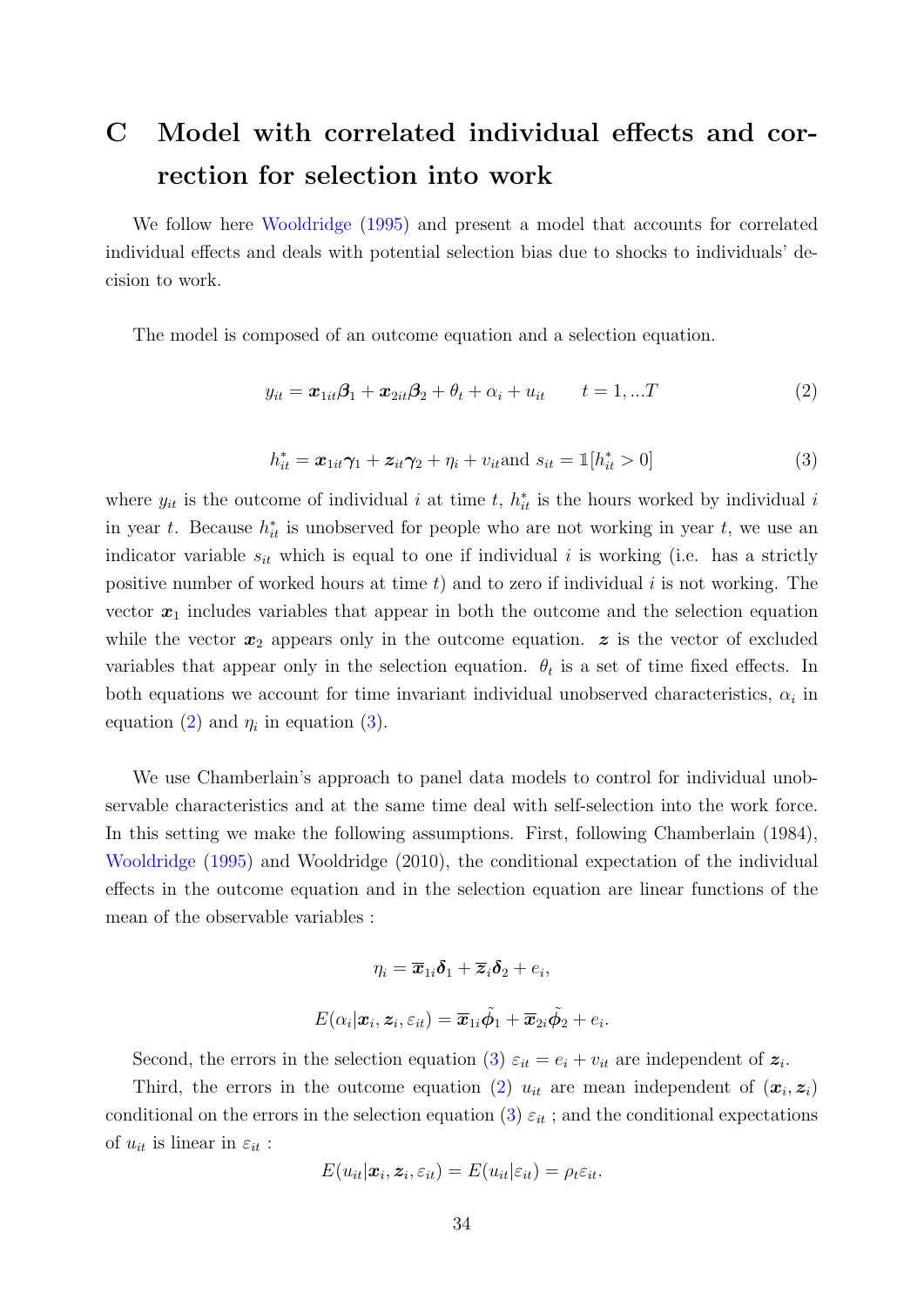As we do not observe  $h_{it}^*$  but only  $s_{it}$ , we use the selection indicator and transform the last expression into :  $E(u_{it}|\boldsymbol{x}_i, \boldsymbol{z}_i, s_{it=1}) = \rho_t E(\varepsilon_{it}|\boldsymbol{x}_i, \boldsymbol{z}_i, s_{it=1}).$ 

Under the previous assumptions, we obtain:

$$
E(\alpha_i + u_{it}) = E(c_i | \mathbf{x}_i, \mathbf{z}_i, s_{it=1}) + E(u_{it} | \mathbf{x}_i, \mathbf{z}_i, s_{it=1})
$$

$$
= \overline{\mathbf{x}}_i \psi + \rho_t E(\varepsilon_{it} | \mathbf{x}_i, \mathbf{z}_i, s_{it=1}).
$$

We thus estimate the following model:

<span id="page-34-0"></span>
$$
y_{it} = \boldsymbol{x}_{1it}\boldsymbol{\beta}_1 + \boldsymbol{x}_{2it}\boldsymbol{\beta}_2 + \overline{\boldsymbol{x}}_i\psi + \rho_t\lambda(s_{it}) + \theta_t + \mu_{it}
$$
(4)

where  $\lambda(s_{it}) = E(\varepsilon_{it}|\mathbf{x}_i, \mathbf{z}_i, s_{it-1})$ . The vector  $\mathbf{x}_1$  includes the educational degree, demographics characteristics namely the age and its square, the marital status, the migration background, the number of children in three age groups. The vector  $x_2$  appears only in the outcome equation and includes job characteristics namely whether the individual works in the public sector, the size of the firm, tenure in the firm and its square, full-time and part-time experience in years as well as gender-specific occupation and occupational status fixed-effects.

To get estimates of  $\lambda(s_{it})$  we run in a first step the following probit model on  $s_{it}$  for each time period  $t$  and separetely for men and for women:

$$
P(s_{it}=1|\boldsymbol{x}_{1i},\boldsymbol{z}_{i},\eta_{i})=\Phi(\boldsymbol{x}_{1it}\boldsymbol{\gamma}_{1}+\boldsymbol{z}_{it}\boldsymbol{\gamma}_{2}+\overline{\boldsymbol{x}}_{1i}\boldsymbol{\delta}_{1}+\overline{\boldsymbol{z}}_{i}\boldsymbol{\delta}_{2})
$$
\n(5)

where  $x_1$  is defined as above and the vector of excluded variables z includes the marital status interacted with the number of children in three age categories, the partner employment status and its interaction with the number of children in the three age categories as well as cohort fixed-effects. We then compute  $\lambda(s_{it}) = \frac{\phi(s_{it})}{\Phi(s_{it})}$  where  $\phi$  is the standard density function and  $\Phi$  is the standard cumulative distribution function.

The results of this first step on the pooled sample of years are reported in Table [15.](#page-36-0)<sup>[4](#page-0-0)</sup> Column 1 reports the results on the female probability to work, either part-time or full-time, while column 2 reports the results on the female probability to work full-time. Columns 3 and 4 report the results for men. The female probability to work decreases significantly with the number of children, especially if the children are young (columns 1 and 2). The impact of children on the male probability to work is much smaller (columns 3 and 4). For women, the negative effect of young children on the probability to work is stronger if they are married or living with a partner, and even stronger if the partner is himself working;

<sup>4</sup>Results by year are available upon request.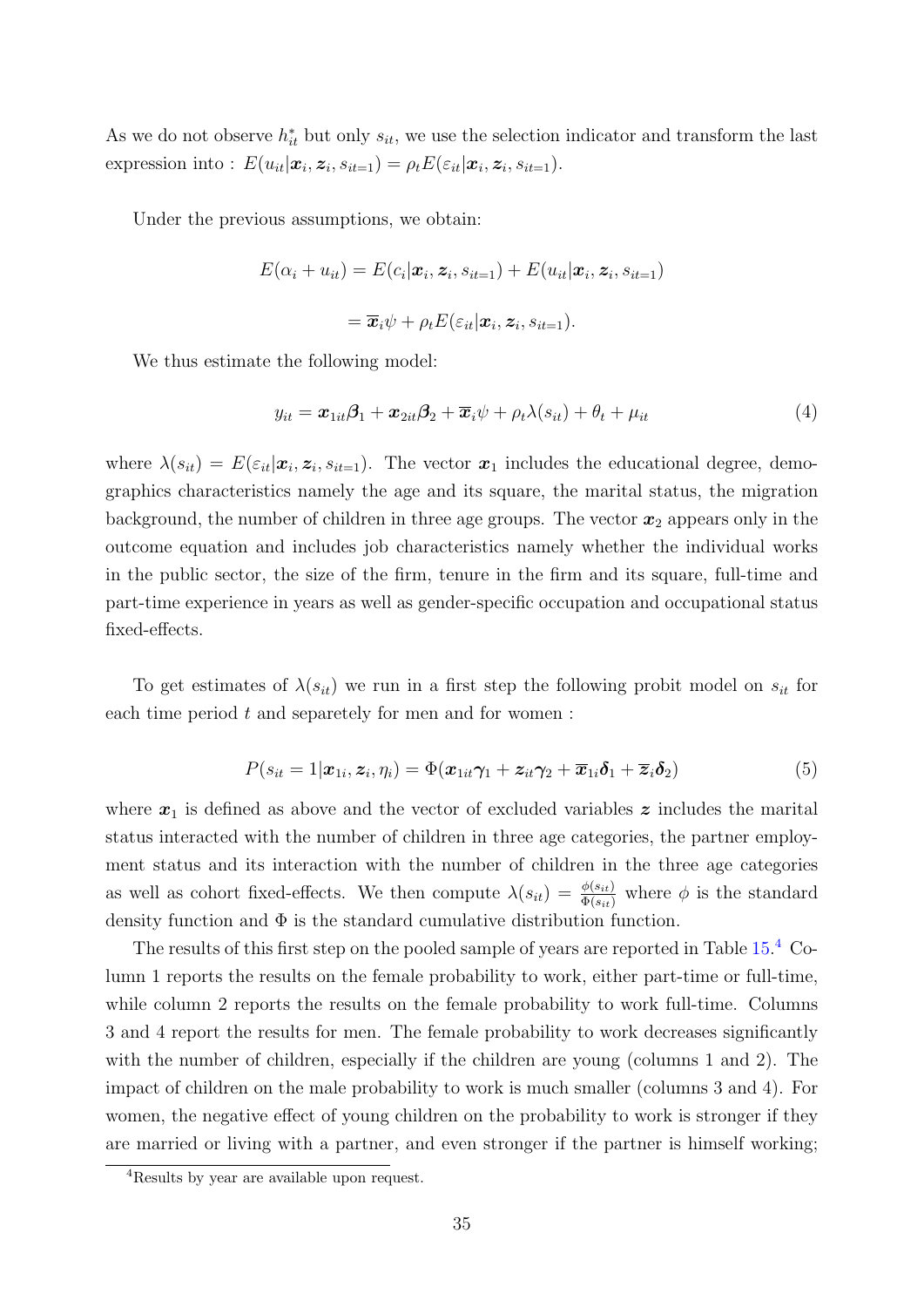while the interactions between having children and the partner's employment barely affect men's probability to work. Women have also a lower probability to work if their partner is working and if their partner has a vocational or tertiary degree, while for men partner's employment and educational attainment increase their probability to work. Having a direct or indirect migration background reduces the probability to work for both men and women, although the effect is stronger among men. On the contrary, having a vocational or tertiary degree increases the likelihood of working especially among women.

In a second step, we estimate equation [4](#page-34-0) adding the control function  $\lambda(s_{it})$  previously estimated. The results on the overall sample, including both part-time and full-time workers, are reported in Table [16.](#page-37-0) The results on the sample of full-time workers are reported in Table ??. The sample size is smaller in this section compared to the previous section because we drop individuals with missing information on the excluded variables used in the first step. Similarly to our main specification the regressors include demographics characteristics, job characteristics, as well as gender-specific industry, occupation and occupational status fixed-effects. It is now augmented with a control function to correct for the selection bias. We allow the effect of the control function to vary by gender and time.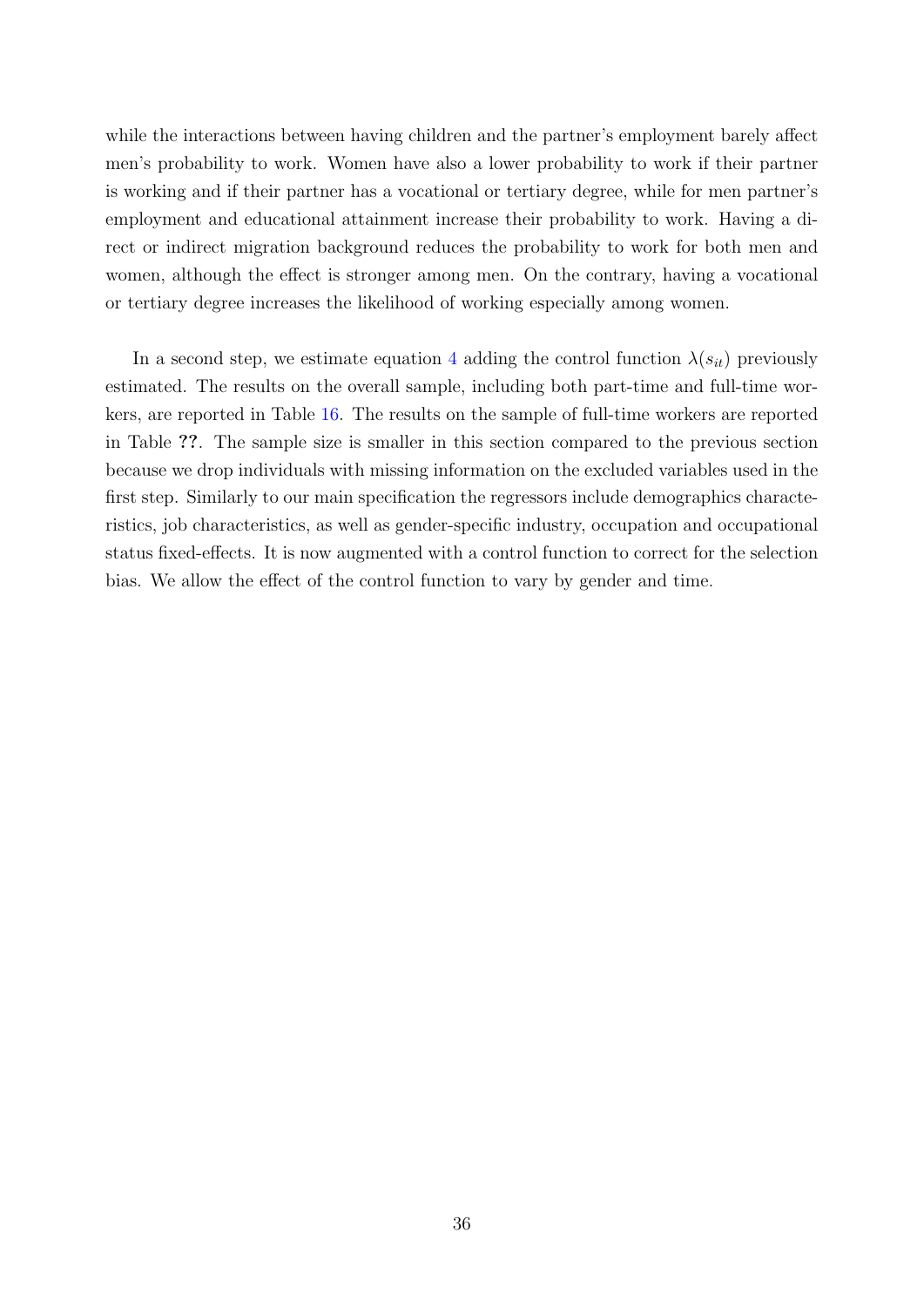<span id="page-36-0"></span>

|                                              |                                | Women                          | Men                              |                                  |  |
|----------------------------------------------|--------------------------------|--------------------------------|----------------------------------|----------------------------------|--|
|                                              | All employees                  | Full-time employees            | All employees                    | Full-time employees              |  |
|                                              | (1)                            | (2)                            | (3)                              | (4)                              |  |
| Number of children                           | $-0.146***$                    | $-0.117***$                    | $-0.044*$                        | $-0.050**$                       |  |
|                                              | (0.019)                        | (0.018)                        | (0.025)                          | (0.024)                          |  |
| Number of children aged 1-3                  | $-0.912***$                    | $-0.692***$                    | $0.050\,$                        | $\,0.024\,$                      |  |
|                                              | (0.058)                        | (0.058)                        | (0.089)                          | (0.077)                          |  |
| Number of children aged 3-5                  | $-0.415***$                    | $-0.255***$                    | $-0.112$                         | $-0.067$                         |  |
|                                              | (0.059)                        | (0.059)                        | (0.075)                          | (0.070)                          |  |
| Married or living                            | $\,0.035\,$                    | 0.003                          | $-0.018$                         | $-0.055**$                       |  |
| with partner                                 | (0.025)                        | (0.023)                        | (0.027)                          | (0.024)                          |  |
| Married×number of                            | $-0.033$                       | $-0.016$                       | 0.024                            | 0.034                            |  |
| children                                     | (0.024)                        | (0.023)                        | (0.028)                          | (0.027)                          |  |
| Married×number of                            | $-0.152**$                     | $-0.165**$                     | $-0.114$                         | $-0.075$                         |  |
| children aged 1-3                            | (0.067)                        | (0.066)                        | (0.093)                          | (0.081)                          |  |
| Married×number of                            | 0.113                          | 0.002                          | 0.100                            | 0.030                            |  |
| children aged 3-5                            | (0.072)                        | (0.071)                        | (0.081)                          | (0.074)                          |  |
| Partner in employment                        | $-0.063**$                     | $-0.030$                       | $0.168***$                       | $0.169***$                       |  |
| Partner in employment×<br>number of children | (0.032)<br>$-0.005$<br>(0.017) | (0.030)<br>$-0.015$<br>(0.017) | (0.037)<br>$-0.042**$<br>(0.018) | (0.033)<br>$-0.039**$<br>(0.016) |  |
| Partner in employment×                       | 0.025                          | $-0.035$                       | $-0.064$                         | $-0.042$                         |  |
| number of children aged 1-3                  | (0.040)                        | (0.039)                        | (0.047)                          | (0.040)                          |  |
| Partner in employment×                       | $-0.127***$                    | $-0.113***$                    | 0.043                            | 0.043                            |  |
| number of children aged 3-5                  | (0.045)                        | (0.044)                        | (0.049)                          | (0.041)                          |  |
| Partner with vocational                      | $-0.299***$                    | $-0.282***$                    | $0.137***$                       | $0.182***$                       |  |
| education degree                             | (0.018)                        | (0.018)                        | (0.019)                          | (0.017)                          |  |
| Partner with tertiary                        | $-0.300***$                    | $-0.150***$                    | $-0.100***$                      | $-0.049$                         |  |
| education degree                             | (0.028)                        | (0.027)                        | (0.038)                          | (0.033)                          |  |
| Partner in employment×                       | $0.154***$                     | $0.119***$                     | 0.007                            | $-0.031$                         |  |
| tertiary education degree                    | (0.039)                        | (0.037)                        | (0.056)                          | (0.047)                          |  |
| Partner in employment ×                      | $0.148***$                     | $0.142***$                     | $-0.096***$                      | $-0.139***$                      |  |
| vocational degree                            | (0.031)                        | (0.030)                        | (0.037)                          | (0.033)                          |  |
| $\!\!$ Direct or indirect                    | $-0.119***$                    | $-0.109***$                    | $-0.221***$                      | $-0.193***$                      |  |
| migration background                         | (0.011)                        | (0.010)                        | (0.013)                          | (0.012)                          |  |
| Tertiary education degree                    | $0.379***$                     | $0.215***$                     | $0.149*$                         | $-0.011$                         |  |
|                                              | (0.072)                        | (0.066)                        | (0.082)                          | (0.069)                          |  |
| Vocational degree                            | $0.113***$                     | $0.072**$                      | $0.102***$                       | 0.046                            |  |
|                                              | (0.031)                        | (0.030)                        | (0.037)                          | (0.034)                          |  |
| Age                                          | $0.090***$                     | $0.080***$                     | $0.163***$                       | $0.141***$                       |  |
|                                              | (0.006)                        | (0.006)                        | (0.007)                          | (0.006)                          |  |
| Age <sup>2</sup>                             | $-0.001***$                    | $-0.001***$                    | $-0.002***$                      | $-0.002***$                      |  |
|                                              | (0.000)                        | (0.000)                        | (0.000)                          | (0.000)                          |  |
| Observations                                 | 117827                         | 116799                         | 108035                           | 107028                           |  |

Table 15: Probability to work, by gender

Note: Standard errors in parentheses,  $*p < 0.10, **p < 0.05, ***p < 0.01$ . Additional control variables included are cohort fixed effects, macro-regions and urban area. We also control for individual effects using Chamberlain approach and add the time average of all explanatory variables .